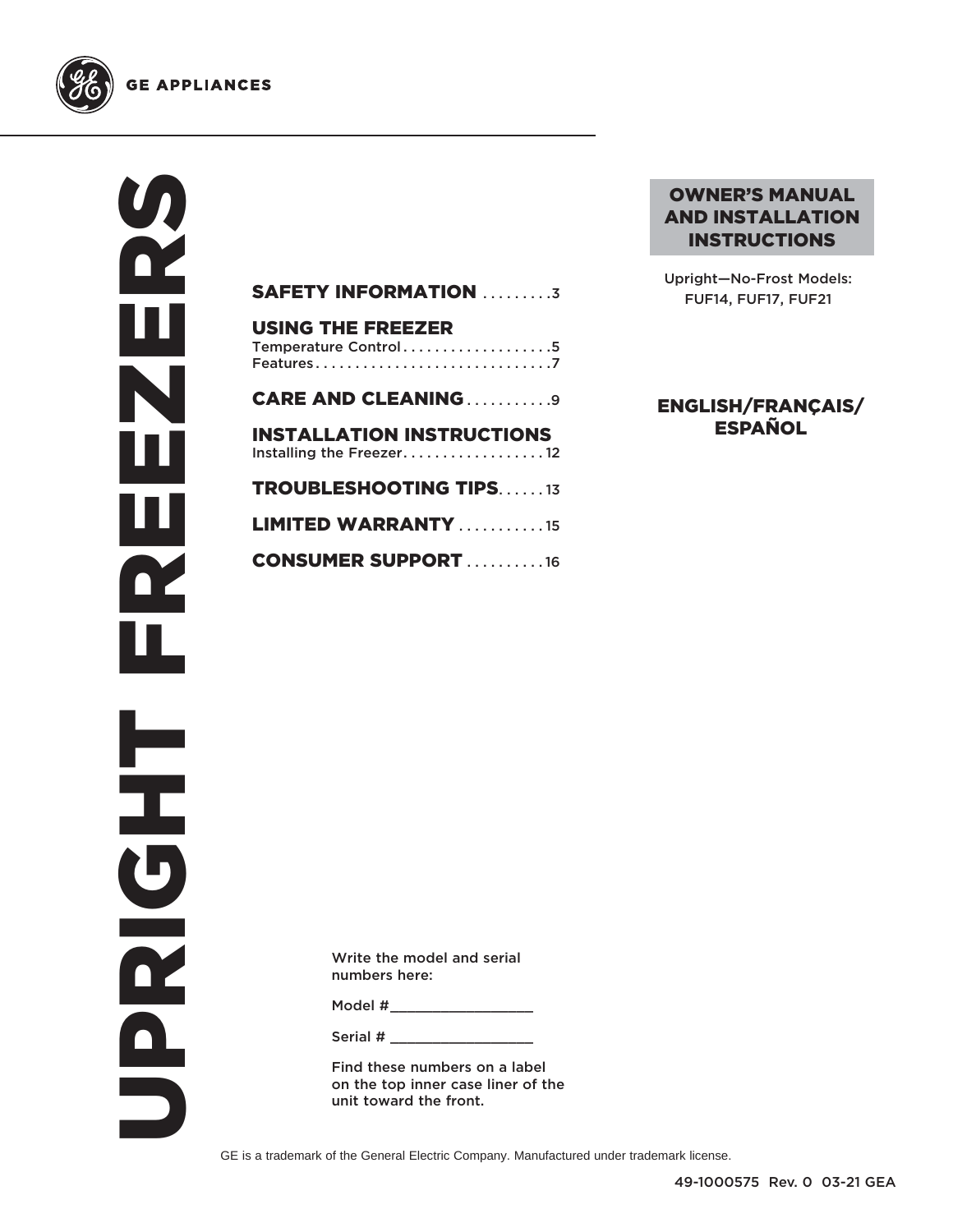# **THANK YOU FOR MAKING GE APPLIANCES A PART OF YOUR HOME.**

Whether you grew up with GE Appliances, or this is your first, we're happy to have you in the family.

We take pride in the craftsmanship, innovation and design that goes into every GE Appliances product, and we think you will too. Among other things, registration of your appliance ensures that we can deliver important product information and warranty details when you need them.

Register your GE appliance now online. Helpful websites and phone numbers are available in the Consumer Support section of this Owner's Manual. You may also mail in the pre-printed registration card included in the packing material.

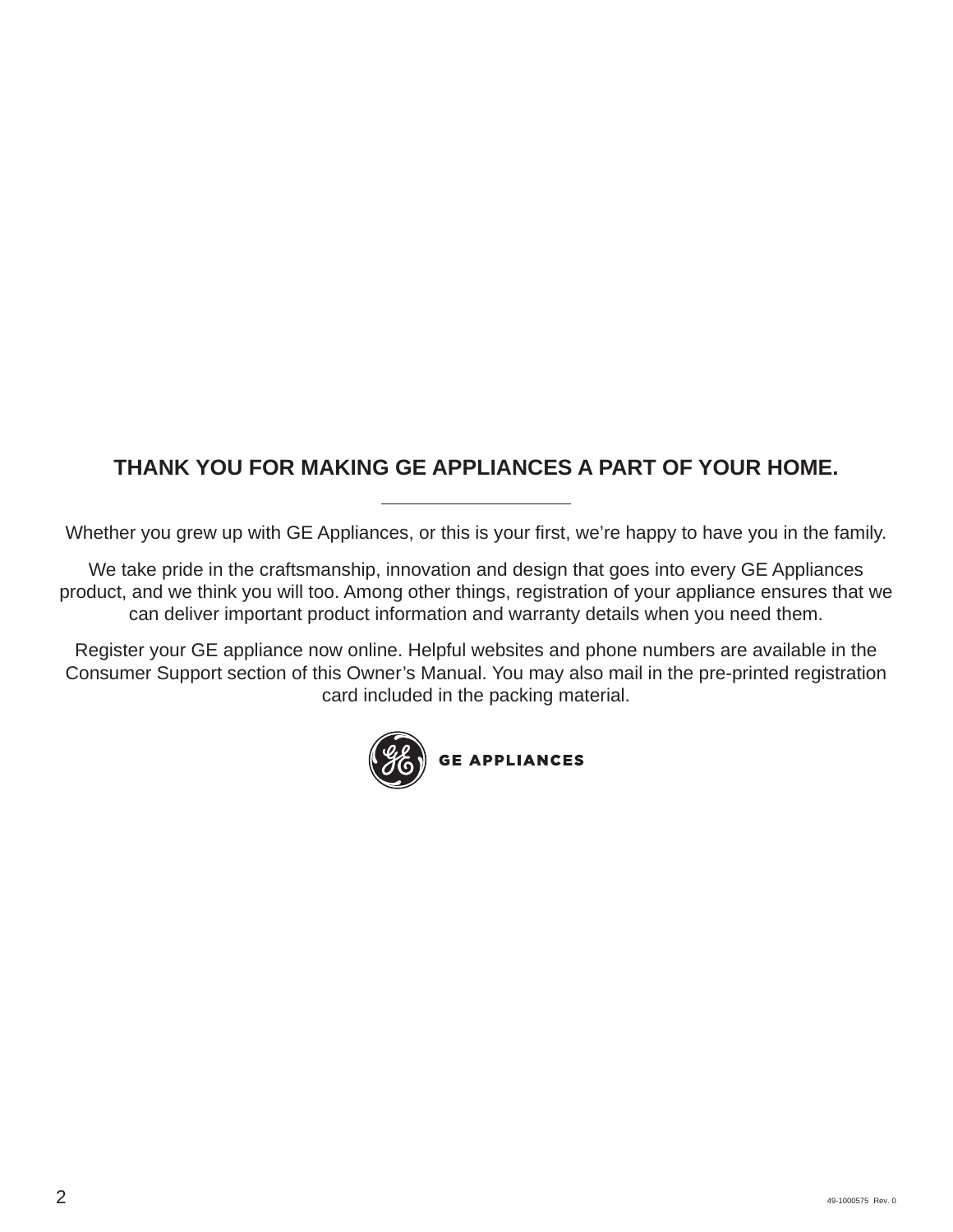# **IMPORTANT SAFETY INFORMATION READ ALL INSTRUCTIONS BEFORE USING THE APPLIANCE**

**AWARNING** To reduce the risk of fire, explosion, electric shock, or injury when using your upright freezer follow these basic safety precautions:

- This freezer must be properly installed and located in accordance with the Installation Instructions before it is used.
- Unplug the freezer before making repairs or cleaning. **NOTE:** Power to the freezer cannot be disconnected by any setting on the control panel.

**NOTE:** Repairs must be performed by a qualified Service Professional.

- Replace all parts and panels before operating.
- Do not store or use gasoline or other flammable vapors and liquids in the vicinity of this or any other appliance.
- Do not store explosive substances such as aerosol cans with a flammable propellant in this appliance.
- Do not use an extension cord.
- To prevent suffocation and entrapment hazards to children, remove the door from any freezer before disposing of it or discontinuing its use.
- To avoid serious injury or death, children should not stand on, or play in or with the appliance.
- Children and persons with reduced physical, sensory or mental capabilities or lack of experience and knowledge can use this appliance only if they are supervised or have been given instructions on safe use and understand the hazards involved.
- This appliance is intended to be used in household and similar applications such as: staff kitchen areas in shops, offices and other working environments; farm houses; by clients in hotels, motels, bed  $\&$ breakfast and other residential environments; catering and similar non-retail applications.
- Do not apply harsh cleaners to the refrigerator. Certain cleaners will damage plastic which may cause parts such as the door or door handles to detach unexpectedly. See the Care and Cleaning section for detailed instructions.

**ACAUTION** To reduce the risk of injury when using your freezer, follow these basic safety precautions.

- Do not clean glass shelves or covers with warm water when they are cold. Glass shelves and covers may break if exposed to sudden temperature changes or impact, such as bumping or dropping. Tempered glass is designed to shatter into many small pieces if it breaks.
- Keep fingers out of the "pinch point" areas; clearances between the doors and between the doors and cabinet are necessarily small. Be careful closing doors when children are in the area.
- Do not touch the cold surfaces in the freezer compartment when hands are damp or wet, skin may stick to these extremely cold surfaces.
- Do not refreeze frozen foods which have thawed completely.
- **WARNING EXPLOSION HAZARD Flammable Refrigerant**

**This appliance contains isobutane refrigerant, R600a, a natural gas with high environmental compatibility. However, it is also combustible. Adhere to the warnings below to reduce the risk of injury or property damage.**

- **1.** When handling, installing and operating the appliance, care should be taken to avoid damage to the refrigerant tubing.
- **2.** Service shall only be performed by authorized service personnel. Use only manufacturer-authorized service parts.
- **3.** Dispose of refrigerator in accordance with Federal and Local Regulations. Flammable refrigerant and insulation material used require special disposal procedures. Contact your local authorities for the environmentally safe disposal of your refrigerator.
- **4.** Keep ventilation openings in the appliance enclosures or in the built-in structure clear of obstruction.
- **5.** Do not use mechanical devices or other means to accelerate the defrosting process.
- **6.** Do not damage refrigerant circuit.
- **7.** Do not use electrical appliances inside the food storage compartment of the appliance.

# **READ AND SAVE THESE INSTRUCTIONS**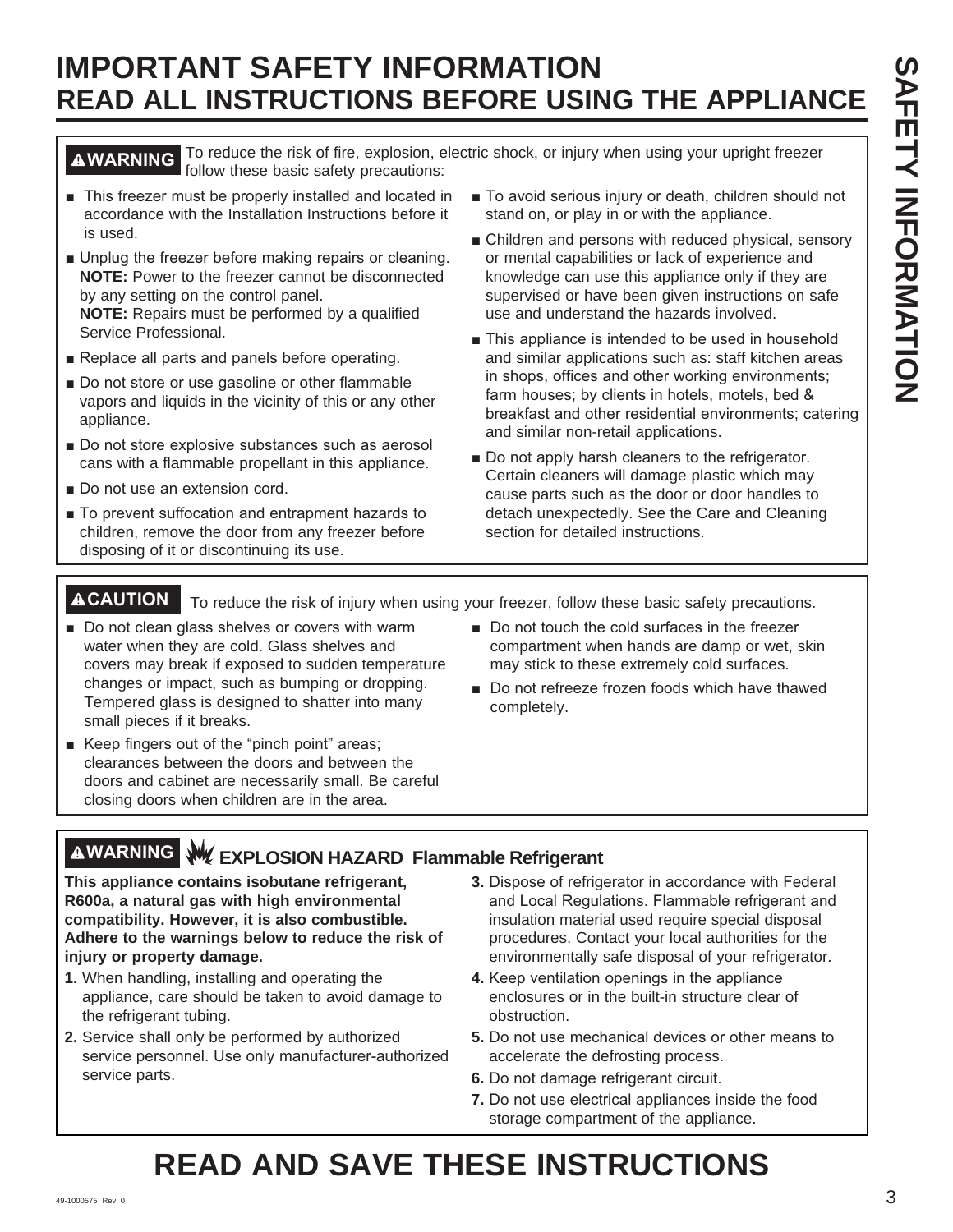# **SAFETY INFORMATION<br>
SEAD ALL INSTRUCTIONS BEFORE USIN<br>
INSTALLATION<br>
IMPORTANT (WEXPLOSION HAZARD<br>
INSTALLATION<br>
IMPORTANT (NEXPLOSION HAZARD<br>
EXPLOSION HAZARD<br>
CONNECTING ELECTRICITY<br>
IMPORTANT (Plug into a grounded 3-pr READ ALL INSTRUCTIONS BEFORE USING THE APPLIANCE**

# **INSTALLATION**

# **AWARNING WEXPLOSION HAZARD**

Keep flammable materials and vapors, such as gasoline, away from freezer. Failure to do so can result in fire, explosion, or death.

# **CONNECTING ELECTRICITY**

# **AWARNING RUP ELECTRICAL SHOCK HAZARD**

Plug into a grounded 3-prong outlet Do not remove the ground prong

Do not use an adapter

Do not use an extension cord.

Failure to follow these instructions can result in death, fire, or electrical shock.

## **Do not, under any circumstances, cut or remove the third (ground) prong from the power cord. For personal safety, this appliance must be properly grounded.**

The power cord of this appliance is equipped with a 3-prong (grounding) plug which mates with a standard 3-prong (grounding) wall outlet to minimize the possibility of electric shock hazard from this appliance.

Have the wall outlet and circuit checked by a qualified electrician to make sure the outlet is properly grounded.

Where a standard 2-prong wall outlet is encountered, it is your personal responsibility and obligation to have it replaced with a properly grounded 3-prong wall outlet. Do not use an adapter.

The freezer should always be plugged into its own individual electrical outlet which has a voltage rating that matches the rating plate.

A 115 Volt AC, 60 Hz, 15- or 20-amp fused, grounded electrical supply is required. This provides the best performance and also prevents overloading house wiring circuits which could cause a fire hazard from overheated wires.

Never unplug your freezer by pulling on the power cord. Always grip plug firmly and pull straight out from the outlet.

Immediately discontinue use of a damaged supply cord. If the supply cord is damaged, it must be replaced by a qualified service professional with an authorized service part from the manufacturer.

When moving the freezer away from the wall, be careful not to roll over or damage the power cord.

# **PROPER DISPOSAL OF YOUR OLD APPLIANCE**

# **WARNING SUFFOCATION AND ENTRAPMENT HAZARD**

Failure to follow these disposal instructions can result in death or serious injury

**IMPORTANT:** Child entrapment and suffocation are not problems of the past. Junked or abandoned appliances are still dangerous even if they will sit for "just a few days." If you are getting rid of your old appliance, please follow the instructions below to help prevent accidents.

## **Before You Throw Away Your Old Appliance**

- $\blacksquare$  Take off door.
- $\blacksquare$  Leave the shelves in place so that children may not easily climb inside.

## **Refrigerant and Foam Disposal:**

Dispose of appliance in accordance with Federal and Local Regulations. Flammable refrigerant insulation material used requires special disposal procedures. Contact your local authorities for the environmentally safe disposal of your appliance.

# **READ AND SAVE THESE INSTRUCTIONS**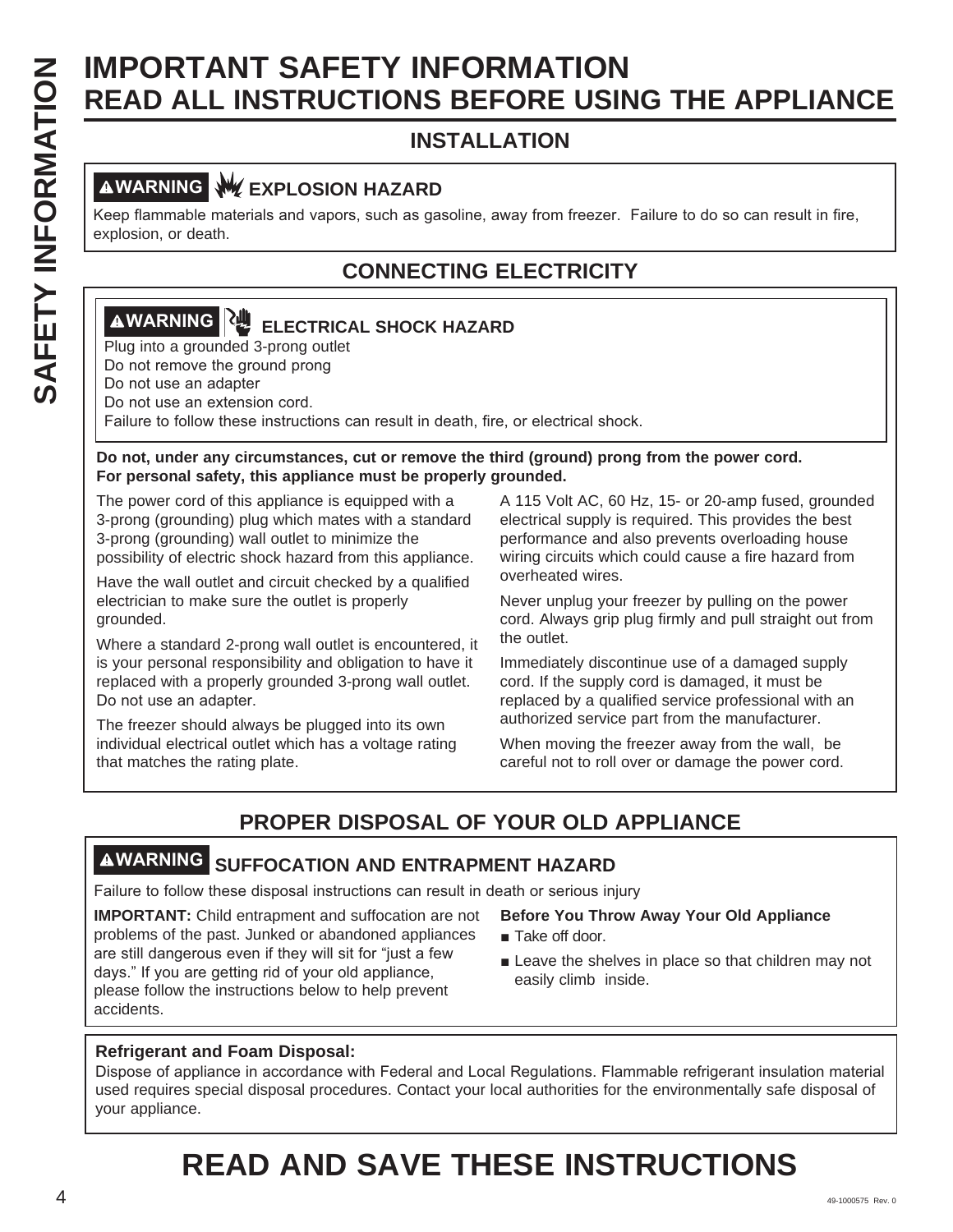# **Temperature Control**

For safe food storage, allow 4 hours for the freezer to cool down completely. The freezer will run continuously for the first several hours. Foods that are already frozen may be placed in the freezer after the first few hours of operation. Unfrozen food should NOT be placed in the freezer until it has operated for 4 hours. Allow several hours after each one-step adjustment for the freezer temperature to stabilize.

When loading the freezer, freeze only 3 pounds of fresh food per cubic foot of space at a time. Distribute packages evenly throughout the freezer. It is not necessary to set the temperature to coldest setting while freezing food.

# **Starting the Freezer with Electronic Control Located on the Front of the Freezer Door**

- 1. If desired,clean the inside of the freezer with a mild solution of baking soda and water (see Care and Cleaning).
- 2. Connect cord to power outlet. The 7-segement display will come on and flash with the default setting temperature of  $0^{\circ}F$ , and the "High Temp" Alarm will be displayed on the electronic temperature control with an audible warning. Pressing "Alarm Reset" on the control will silence the alarm, and stop the flashing, but the "High Temp" LED will stay on until your freezer reaches a safe storage temperature.
- 3. Press "-" or "+" to reach desired temperature.
- 4. Press "+" and "-" buttons at the same time for 3 seconds to switch the display temperature unit between °F and °C.
- 5. Allow freezer to operate for at least four hours before placing food inside.





# **Starting the Freezer with Electronic Control Located Inside of the Freezer**

- 1. If desired,clean the inside of the freezer with a mild solution of baking soda and water (see Care and Cleaning).
- 2. Connect cord to power outlet. One of indicator lights under Cold, Colder or Coldest will illuminate, which means the freezer is set at that mode.
- 3. Pressing the "Settings" button will change the mode of the freezer and the indicator light will illuminate under the different modes. Continuing to press the "Settings" button will toggle between the 4 freezer temperature settings.
- 4. Freezer temperatures settings are as below:

| Cold  | <b>Colder</b>   | <b>Coldest</b>  |
|-------|-----------------|-----------------|
| -14°C | $-18^{\circ}$ C | $-21^{\circ}$ C |
| ନ°F   | ∩°F             | -6°F            |

5. Turbo Freeze: When freezer is in turbo freeze setting. the freezer will keep running for 8 hours until it exits automatically and returns to the previous setting or exit manually by pressing the "Settings" button to switch to different setting.

6. Hold settings button for 3 second to unlock the control panel if pressing the Settings button does not switch the freezer setting between Cold, Colder and Coldest.

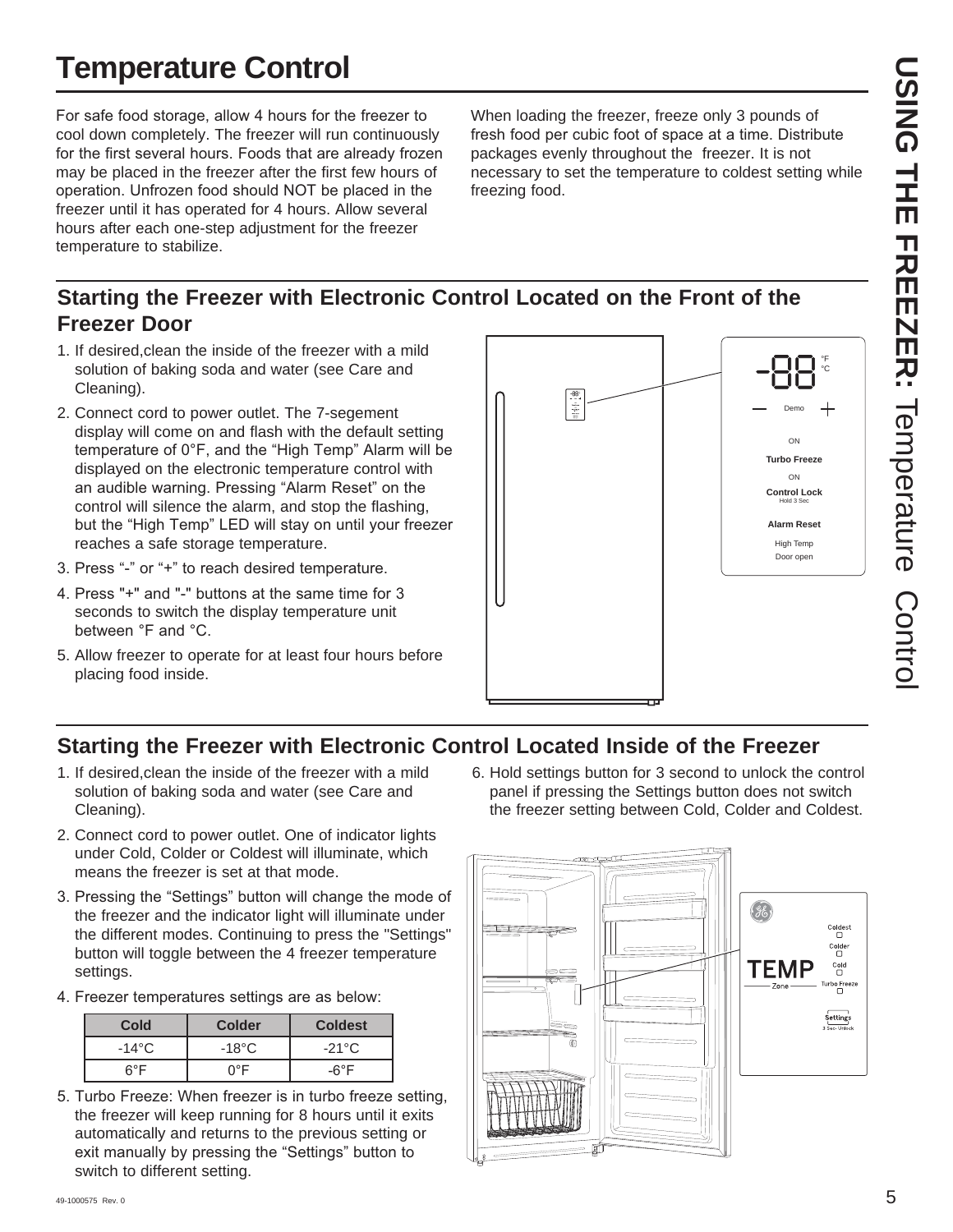# **Temperature Control on Freezer Door**



front of the freezer door. The temperature is factorypreset to provide satisfactory food storage temperatures. To adjust the temperature setting, press - to decrease temperatures and + to increase temperatures. Allow several hours for the temperature to stabilize between adjustments.

## **High Temp Alarm**

This electronic control has a high temperature alarm feature. An alarm will sound if the freezer temperature is high. To silence the alarm, press **Alarm Reset** on the control panel.

The **High Temp** will continue to be displayed on the control panel until set temperature has been restored. The alarm will sound again if the temperature is not restored and remains high in six hours.

## **Turbo Freeze**

To enable **Turbo Freeze**, press **Turbo Freeze** until Turbo Freeze ON light turns on. The unit will be in "Turbo Freeze" mode for 8 hours and the ON light for Turbo Freeze will stay illuminated. After the 8 hours is completed, **Turbo Freeze** turns off automatically. The **ON** light will be off to show that **Turbo Freeze** is off. To exit **Turbo Freeze** before the 8 hour automatic shutoff, press Turbo Freeze until ON light for Turbo Freeze is off.

## **Control Lock**

To lock the controls, press Control Lock and hold for 3 seconds until the **ON** light for Control Lock turns on.

To unlock, press and hold **Control Lock** for 3 seconds. The **ON** light for **Control Lock** turns off and the control panel will be unlocked. Control setting cannot be changed when the control is locked.

## **Power Fail**

If a power outage has caused the internal temperature to be high, the high temp alarm will sound and the temperature display will flash. Pressing **Alarm Reset** on the control will silence the alarm and stop the flashing, but **High Temp** LED will stay on until your freezer reaches a safe storage temperature.

If the internal temperature has been restored before you press Alarm Reset, the sound alarm will stop on its own, and the High Temp LED will go off automatically. The temperature display will continuing flashing to remind you that a power outage has occurred. Press Alarm Reset to stop the flashing.

## **Door Open Alarm**

If your door has been left open for more than 2 minutes, the control panel will display **Door Open** and will sound an alarm until the door has been closed or Door Open is pressed on the control panel. If **Door Open** has been pressed but the door has not been closed, **Door Open** will continue to be displayed on the control panel until the door has been closed. If 10 minutes after **Door Open** has been pressed, the door is still open, the door open alarm will sound again.

## **C or F Setting**

To change between  $C^{\circ}$  or  $F^{\circ}$ , press and hold the - and + pads at the same time for 3 seconds.

## **Control Dormant**

The control settings are displayed at normal condition. Press and hold **Control Lock** and **Turbo Freeze** for 3 seconds. The electric control will enter into Dormant Mode and will not show the control settings. The control settings will be displayed for 30 seconds if one of the buttons on the control is pressed or the door is opened while in Dormant Mode. Press and hold **Control Lock** and **Turbo Freeze** for 3 seconds again will disable Dormant Mode.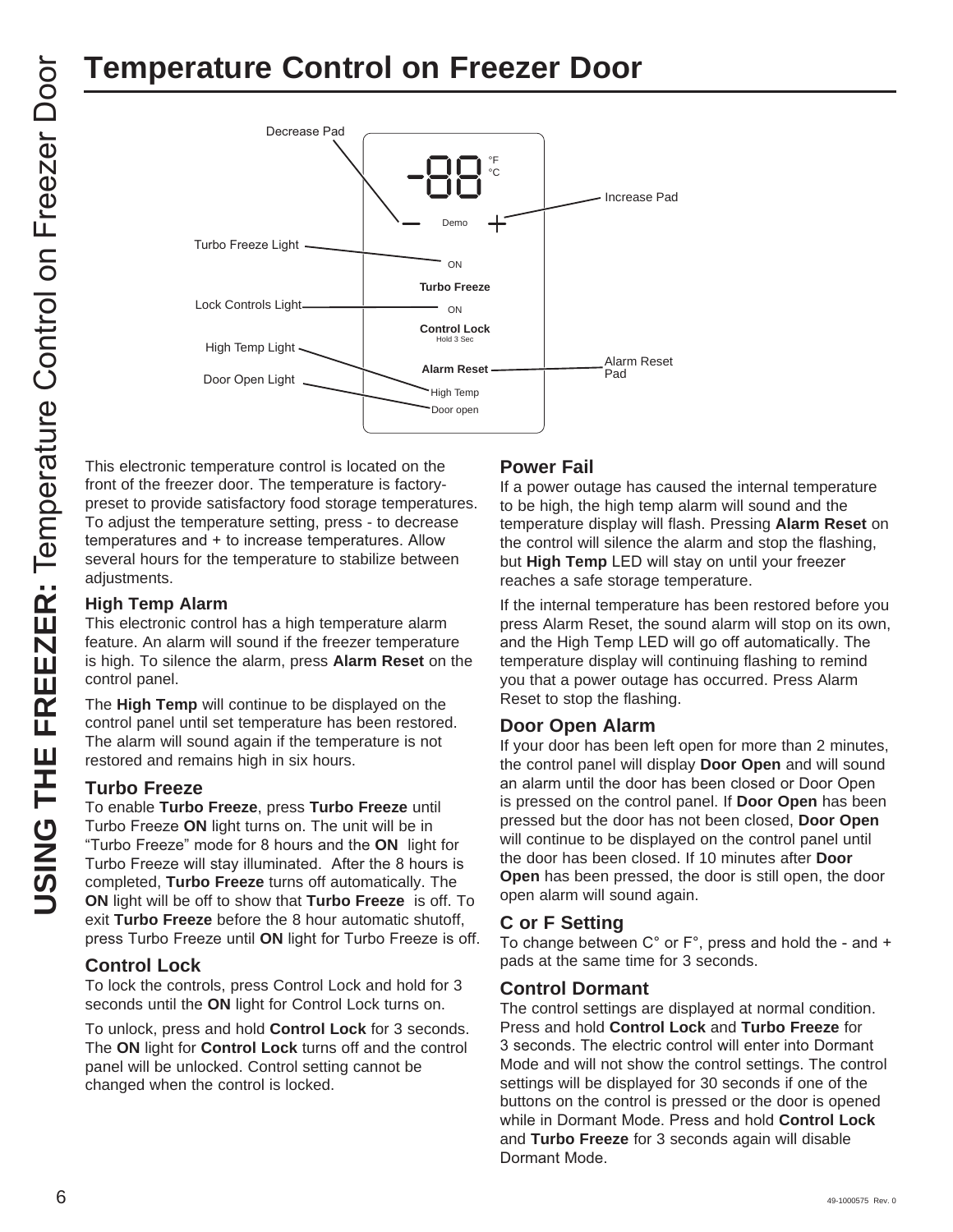# **Features**

# **Key-Ejecting Lock (on some models)**

The lock is spring loaded so the key cannot be left in the lock. To lock or unlock, press the key in while turning.

If the key is lost, you can order a replacement by calling GE Appliances at 800.GE.CARES (800.492.2737) during normal business hours. Provide the model and serial number of the freezer when requesting a replacement key.

# **WARNING**

To prevent a child from being entrapped, keep the key out of reach of children and away from the freezer.

# **Drawers/Basket**

The drawers or basket provide separate storage spaces for items that are difficult to store on shelves. To remove the drawers or basket, pull out and lift up.

# **Adjustable Shelves**

The shelves are adjustable, some are full depth and the others are partial depth.

The full depth shelf shall be installed to a higher position where the unit is deeper; and the partial depth shelf shall be installed to a lower position where the unit is shallower.

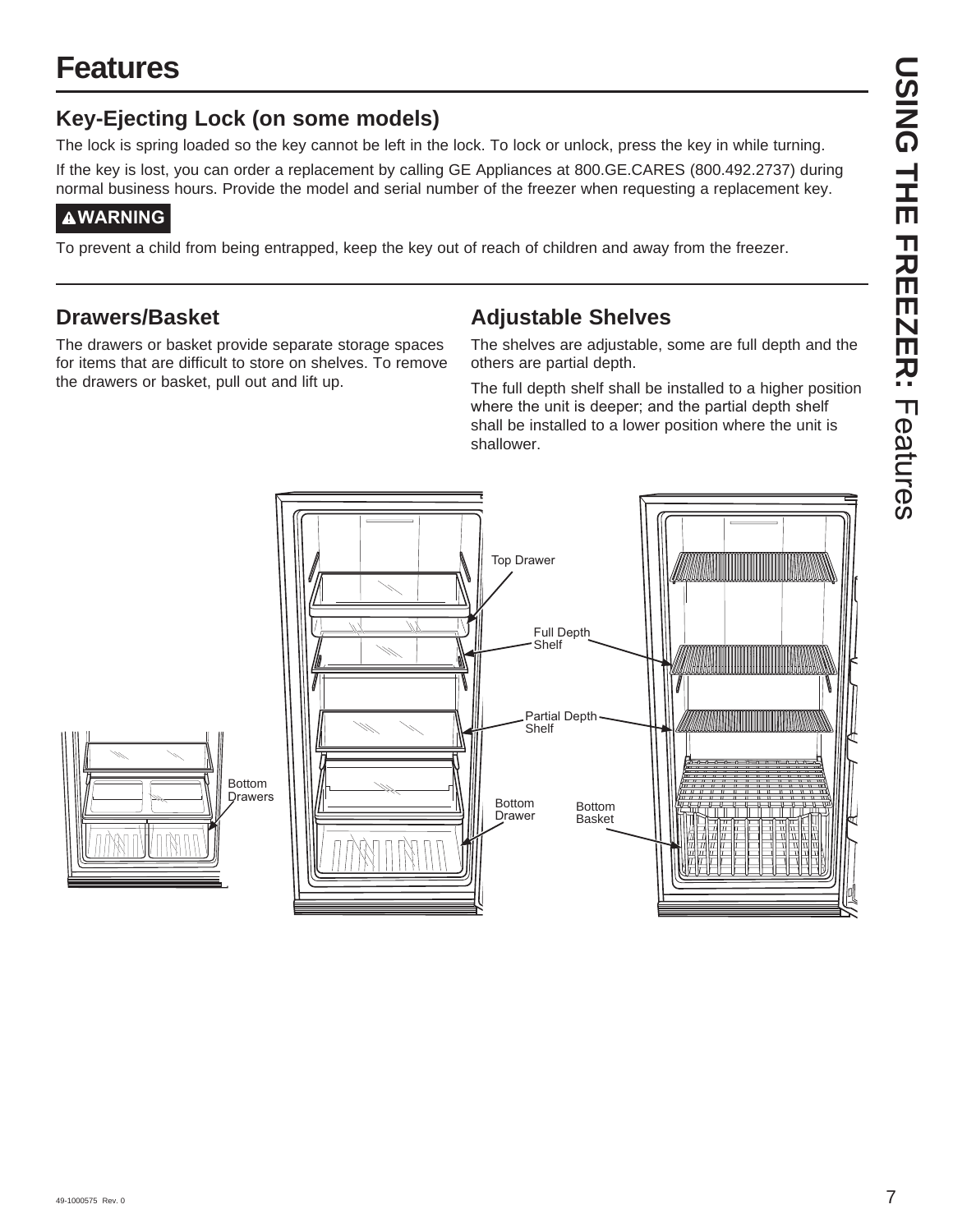# **Features**

There are 3 full depth door bins on the unit. Some models also have one partial depth door bin. The partial depth door bin (on some models) should always be installed at the bottom.

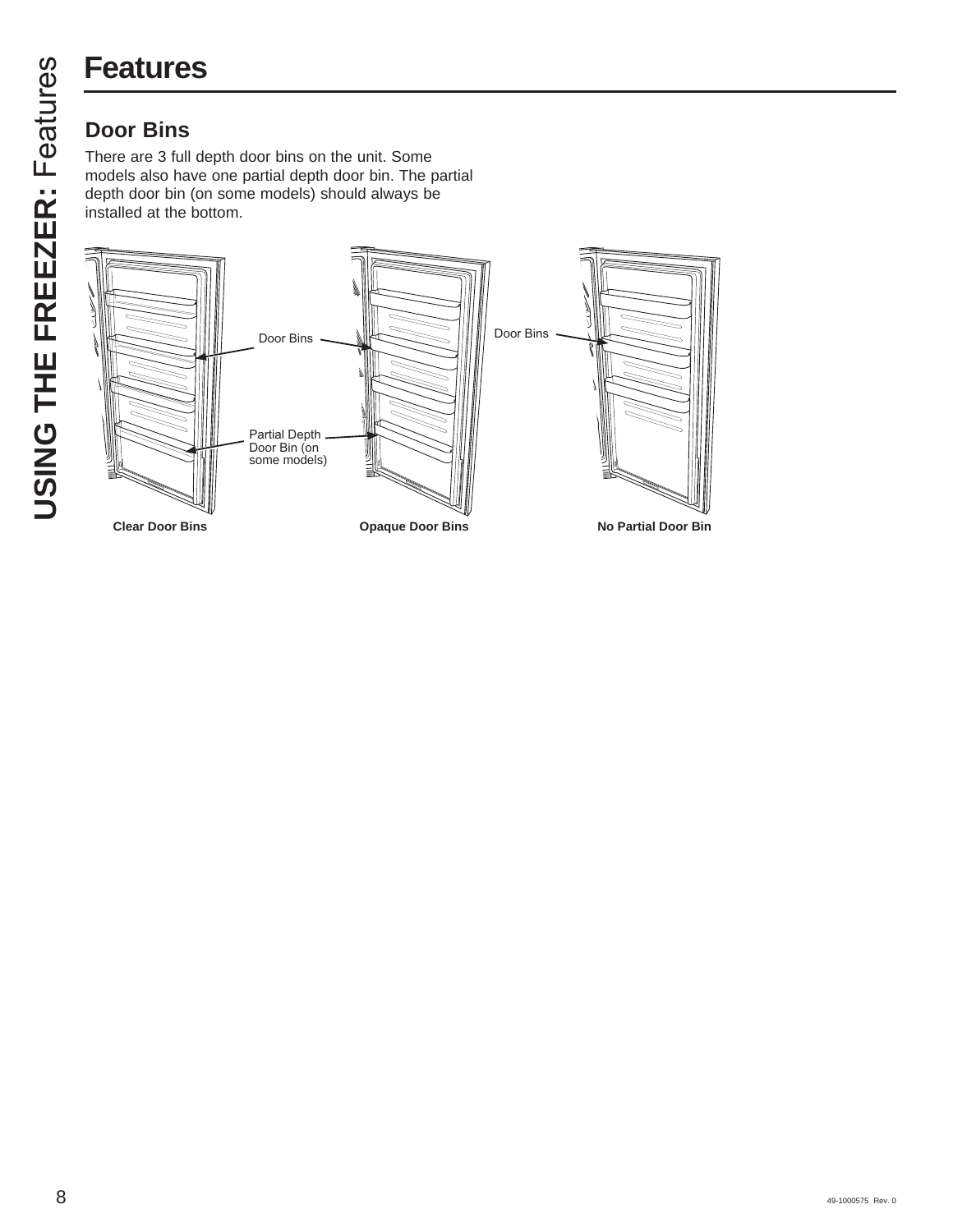# **Cleaning the Inside**

**To help prevent odors,** leave an open box of baking soda in the freezer.

Unplug the freezer before cleaning. If this is not practical, wring excess moisture out of sponge or cloth when cleaning around switches, lights or controls. Use warm water and baking soda solution--about a tablespoon (15 ml) of baking soda to a quart (1 liter) of water. This both cleans and neutralizes odors. Thoroughly rinse and wipe dry.

**ACAUTION** Do not clean glass shelves with warm water when they are cold. Glass shelves may break if exposed to sudden temperature changes or impact such as bumping or dropping. Tempered glass is designed to shatter into many small pieces if it breaks.

Do not wash any plastic freezer parts in the dishwasher.

Do not clean with any products containing detergent, bleach or ammonia. They may damage the freezer.

After cleaning the door gaskets, apply a thin layer of petroleum jelly to the door gaskets at the hinge side. This helps keep the gaskets from sticking and bending out of shape.

# **Cleaning the Outside**

| <b>DO USE</b>                                                                                                                                                                                                                                                                                                                                                                         | <b>DO NOT USE</b>                                                                                                                                                                                                                              |
|---------------------------------------------------------------------------------------------------------------------------------------------------------------------------------------------------------------------------------------------------------------------------------------------------------------------------------------------------------------------------------------|------------------------------------------------------------------------------------------------------------------------------------------------------------------------------------------------------------------------------------------------|
| Soft, clean cloth or sponge                                                                                                                                                                                                                                                                                                                                                           | Abrasive cloths, scrubbing sponges, scouring or steel<br>wool pads                                                                                                                                                                             |
| Mild detergent mixed with warm water<br>Approved stainless steel cleaners; Visit the GE<br>Appliances parts store for approved stainless steel<br>cleaners: GEAppliancesparts.com or call 877.959.8688<br>Cleaners with oxalic acid such as Bar Keepers Friend Soft<br>Cleanser™ can be used to remove surface rust, tarnish<br>and small blemishes on stainless steel surfaces only. | Abrasive powders or sprays<br>Window Sprays or Ammonia<br>Citrus or plant oil-based cleaners<br>Acidic or vinegar-based cleaners<br>Oven cleaners<br>Cleaners containing acetone (propanone)<br>Any cleaner with WARNING about plastic contact |

## **Directions for Cleaning Outside Surfaces, Door Handles, and Trim**

**NOTE: DO NOT** allow stainless steel cleaner to come in contact with any plastic parts such as trim pieces, handle hardware and liners. If unintentional contact of cleaners with plastic parts does occur, clean plastic part with a sponge and mild detergent mixed with warm water.

# **No Defrosting**

You never have to defrost your new No-Frost freezer. It has been pre-set at the factory to defrost itself automatically.

During defrosting, a slight noise may be noticed if the door is opened while the freezer is in the automatic defrosting cycle.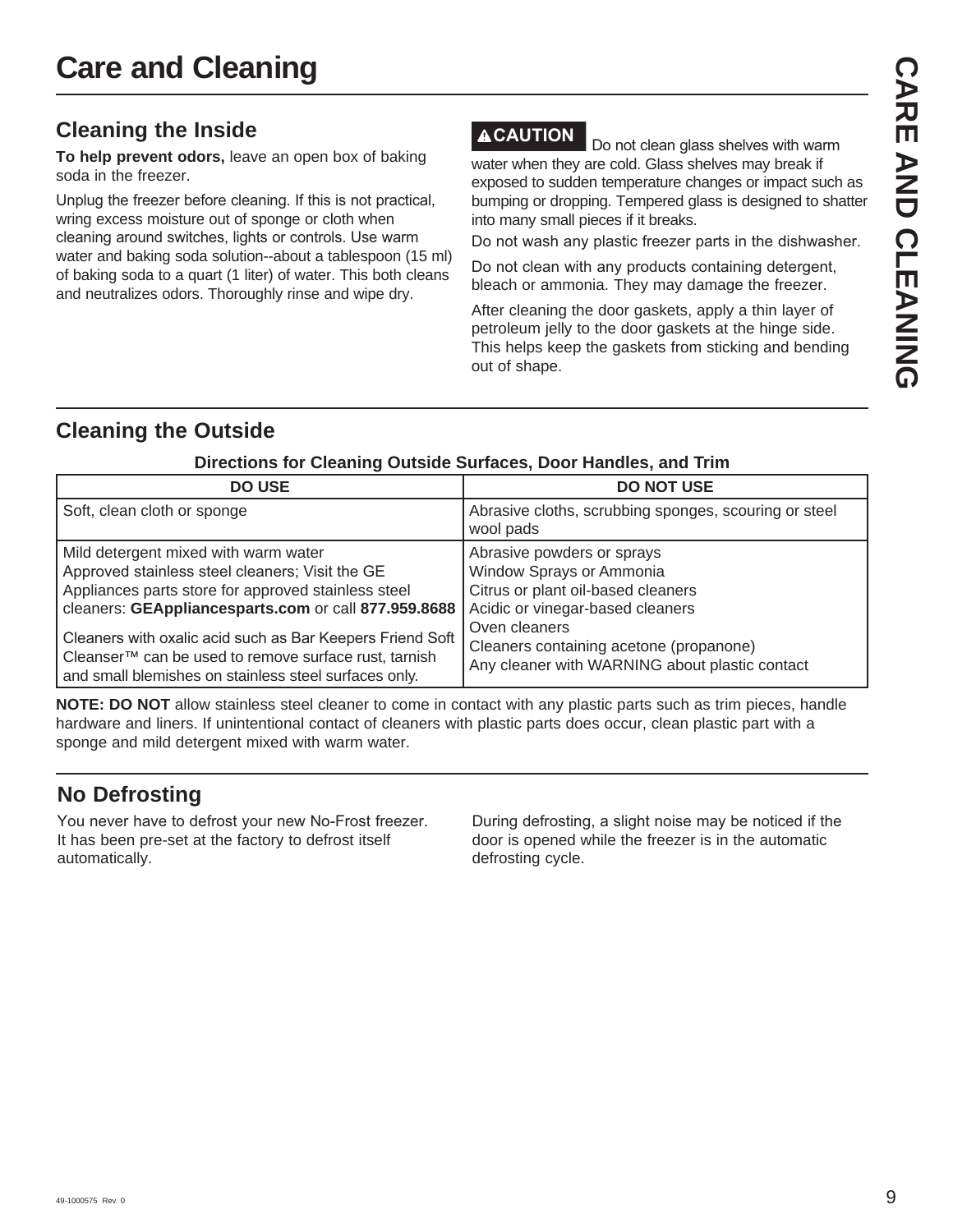# **Care and Cleaning**

- Care and Cleaning<br>
To Remove the Freezer Door<br>
1. Remove the plastic hinge cover by removative critical termistor from the hinge connector a<br>
lifting it off.<br>
2. Remove the screws holding the hinge to<br>
cabinet using a Phil 1. Remove the plastic hinge cover by removing one screw, disconnect the wiring connector and remove the ambient thermistor from the hinge cover, and then lifting it off.
	- 2. Remove the screws holding the hinge to the top of the cabinet using a Phillips screwdriver or 5/16" socket driver. Be careful not to damage the wiring nearby.
	- 3. Remove the top hinge from the cabinet and lift the door up and off the lower hinge pin. Set the door aside.
	- 4. Remove the screws from the bottom hinge.

To replace the doors, reverse the order of the above instructions.

**NOTICE: I**t is very important that all hinge screws are securely tightened to ensure a secure assembly and prevent hinge slippage. Do not overtighten the hinge screws. Tighten them until they are just snug, and then turn them another one-half turn.

**NOTE:** The door swing is not reversible.

# **Replacing the LED Light**

The LED light is located behind a light lens in the celling of the Freezer section.

# **To replace the LED light:**

- 1. Remove the top shelf (if necessary).
- 2. Gently push the three snap-in tabs at the front of the lens, release the lens from the liner, and pull to remove.
- 3. Remove the LED assembly from the mounting tabs.
- 4. Gently pull the leads out and disconnect from the unit.
- 5. Replace with new LED assembly and slide assembly back into mounting tabs and reconnect the leads.
- 6. Replace the light lens by sliding the tabs at the back of the lens into the slots and push up on the lens until the tabs at the front of the lens snap into place.

To order the LED assembly, please call GE Appliances at 800.GE.CARES (800.492.2737) during normal business hours.





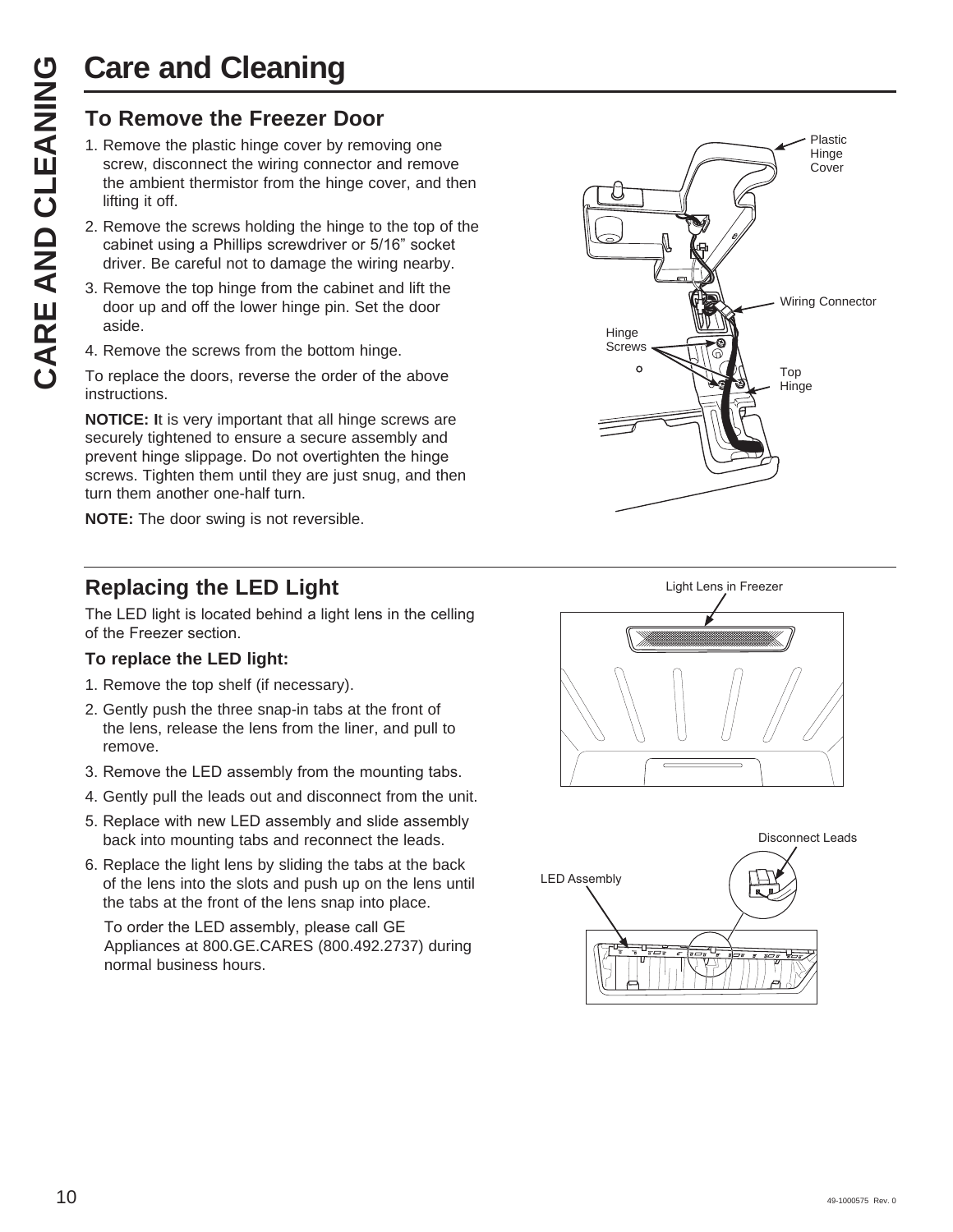**Care and Cleaning**

# **In Case of Extended Power Failure**

- Keep freezer door closed. Your freezer will keep food frozen for 24 hours provided warm air is not admitted.
- $\blacksquare$  If freezer is out of operation for 24 hours or more, add dry ice. Leave ice in large pieces. Add more ice as required.

# **Preparing to Move**

Disconnect the power cord plug from the wall outlet. Remove foods and clean the freezer.

Secure all loose items such as baskets and shelves by taping them securely in place to prevent damage.

# **Preparing for Vacation**

To maintain freezer in operation during vacations, be sure your house power is not turned off. For sure protection of freezer contents, you may want to ask a neighbor to check the power supply and freezer operation every 48 hours.

For extended vacations or absences, you may prefer to move your frozen foods to a storage locker temporarily. If your freezer is to be left empty, disconnect power cord

# **Save Money/Save Energy**

 $\blacksquare$  The freezer should be located in the coolest area of the room, away from heat-producing appliances or heating ducts, and out of direct sunlight.

**Let hot foods cool to room** temperature before placing in the freezer. Overloading the freezer forces the compressor to run longer. Foods that freeze too slowly may lose quality or spoil.

**ACAUTION** Handling of dry ice can cause freezing of the hands—gloves or other protection is recommended.

**If dry ice is not available, move food to a frozen food** locker temporarily—until power is restored.

Be sure freezer stays in upright position during actual moving and during transportation. The freezer must be secured during transportation to prevent movement. Protect outside of freezer with blanket.

plug from wall outlet. To prevent formation of odors, place open box of baking soda in freezer and leave freezer door open.

When the freezer is not operating, it can be left in an unheated house or room without damage to cabinet or mechanism.

- $\blacksquare$  Be sure to wrap foods properly, and wipe containers dry before placing them in the freezer. This cuts down on frost buildup inside the freezer.
- $\blacksquare$  Organize and label food to reduce door openings and extended searches. Remove as many items as needed at one time, and close the door as soon as possible.

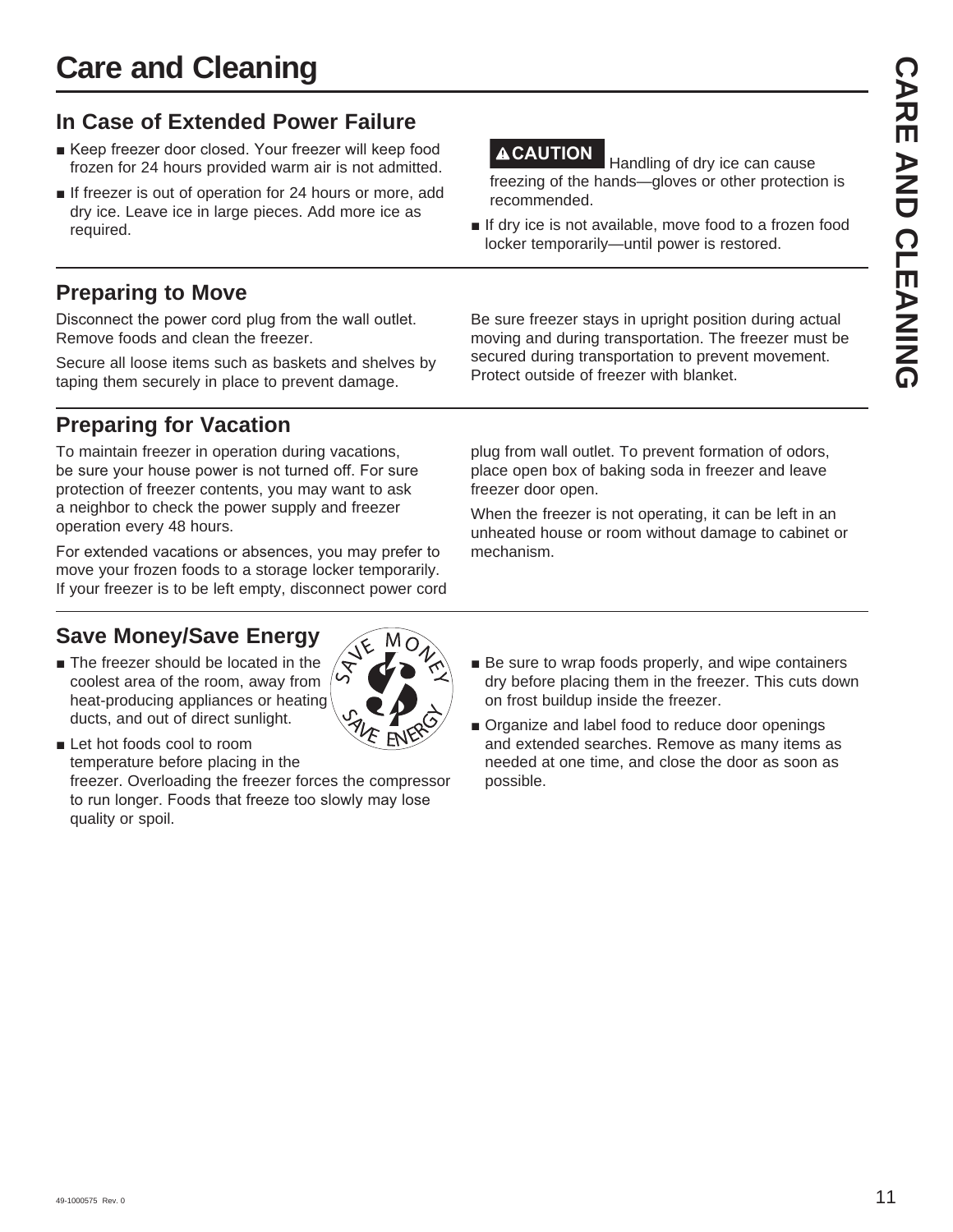Your freezer should be conveniently located for day-to-day use in a dry, well-ventilated room.

Do not install the freezer where the temperature will go below 0°F or above 110°F, because it will not maintain proper temperatures.

Be sure to install your freezer on a floor strong enough to support it when it is fully loaded.

Do not install the freezer in a location exposed to rain water or direct sunlight.

# **Clearances**

On all models, allow 3" (76 mm) on top, back and sides for proper air circulation.

# **Adjustable Legs**

Legs at the front corners of the freezer should be set so the freezer is firmly positioned on the floor, and the front is raised just enough so the door closes easily when opened about halfway.



# **Level Freezer**

Use a carpenter's level to level the freezer from back to front. Adjust the plastic leveling feet in front 1/2 bubble higher so the door closes easily when left open.

# **Door Handle (on some models)**

Shape of handle may vary on your model.

- 1. Align the handle with fasteners.
- 2. Push the handle over fasteners until it touches the door.
- 3. Use the allen wrench to turn set screw clockwise to



# **Unit Loading**

**NOTICE:** To allow the door to close and seal properly, DO NOT let food packages extend past the front of the shelves.

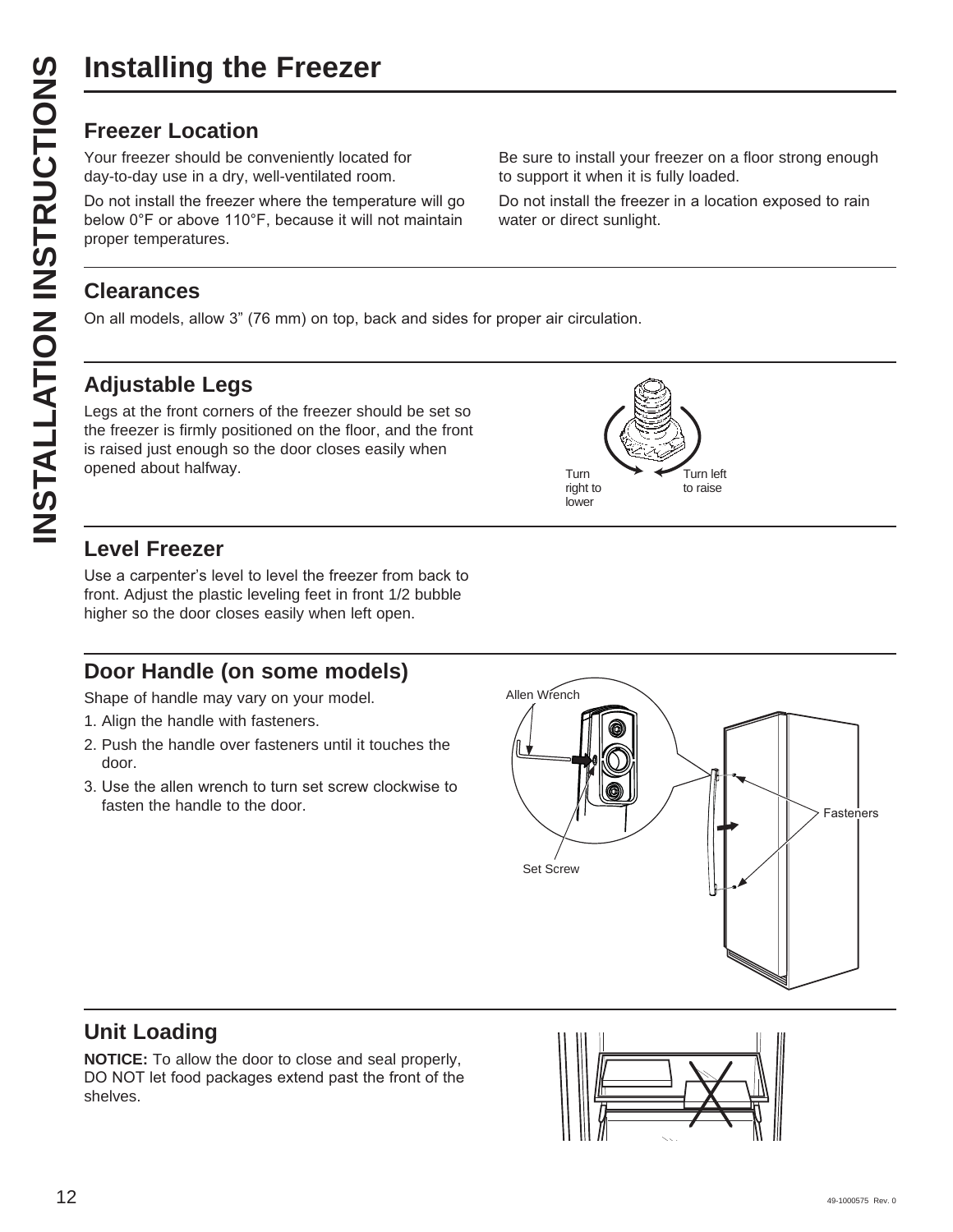# **Troubleshooting Tips...** Before you call for service

TROUBLESHOOTING TIPS **TROUBLESHOOTING TIPS**

| Save time and money! Review the charts on the following pages first and you may not need to call for service. |  |  |  |
|---------------------------------------------------------------------------------------------------------------|--|--|--|
|                                                                                                               |  |  |  |
|                                                                                                               |  |  |  |

| <b>Problem</b>                         | <b>Possible Causes</b>                                    | <b>What to Do</b>                                                                          |
|----------------------------------------|-----------------------------------------------------------|--------------------------------------------------------------------------------------------|
| Freezer does not operate               | Freezer is unplugged.                                     | Push the plug completely into the outlet.                                                  |
|                                        | The fuse is blown/circuit breaker is<br>tripped.          | Replace fuse or reset the breaker.                                                         |
|                                        | "Demo" LED light is on and                                | Please press "Alarm Reset" first, and then press                                           |
|                                        | Freezer is in Demo mode.                                  | the "-" and "+" immediately while holding "Alarm                                           |
|                                        |                                                           | Reset" at the same time for 5 seconds and                                                  |
|                                        |                                                           | release. "Demo" LED light will be off.                                                     |
| Freezer starts/stops too<br>frequently | Door left open.                                           | Check to see if package is holding door open.                                              |
|                                        | Too frequent or too long door<br>openings.                | Open the door less often.                                                                  |
|                                        | Temperature control set too cold.                         | See Temperature Control.                                                                   |
| Freezer operates too long              | Door left open.                                           | Check to see if package is holding door open.                                              |
|                                        | Too frequent or too long door                             | Open the door less often.                                                                  |
|                                        | openings.                                                 |                                                                                            |
|                                        | Temperature control set too cold.                         | See Temperature Control.                                                                   |
|                                        | Inadequate air circulation space<br>around cabinet.       | See Installing the Freezer.                                                                |
|                                        | Room or outside weather is hot.                           | It's normal for the freezer to work harder under<br>these conditions.                      |
|                                        | Freezer has been disconnected                             | It takes 4 hours for the freezer to cool down                                              |
|                                        | recently for a period of time.                            | completely.                                                                                |
|                                        | Large amounts of warm or hot                              | Warm food will cause the freezer to run more                                               |
|                                        | food have been stored recently.                           | until the desired temperature is reached<br>Check to make sure freezer is located on solid |
| Noisy operation or cabinet<br>vibrates | Floor may be weak, causing<br>freezer to vibrate when     | floor and adjust leveling legs as needed.                                                  |
|                                        | compressor is on.                                         |                                                                                            |
|                                        | Cabinet is not positioned solidly                         | Adjust legs. See Installing the Freezer. Or use                                            |
|                                        | on floor.                                                 | shims for uneven floor.                                                                    |
|                                        | Freezer is touching the wall.                             | Level freezer or move slightly. See Level<br>Freezer.                                      |
| Freezer temperature too                | Door left open.                                           | Check to see if package is holding door open.                                              |
| warm                                   | Too frequent or too long door<br>openings.                | Open the door less often.                                                                  |
|                                        | Temperature control is set too<br>warm.                   | Turn control to a colder setting. Allow several<br>hours for the temperature to stabilize. |
|                                        | Large amounts of water or hot food                        | Wait until the freezer has had a chance to reach                                           |
|                                        | may have been stored recently.                            | its selected temperature.                                                                  |
|                                        | Freezer has been disconnected<br>recently.                | Freezer requires 4 hours to cool down<br>completely.                                       |
| <b>Foods defrosting</b>                | High temp alarm is on and                                 | Power outage may have caused high internal                                                 |
|                                        | temperature display is flashing.<br>Freezer is unplugged. | temperature.<br>Push the plug completely into the outlet.                                  |
|                                        | The fuse is blown/circuit breaker is                      | Replace fuse or reset the breaker.                                                         |
|                                        | tripped.                                                  |                                                                                            |
|                                        | Door left open.                                           | Check to see if package is holding door open.                                              |
|                                        | Too frequent or too long door<br>openings.                | Open the door less often.                                                                  |
| Freezer temperature too<br>cold        | Temperature control set too cold.                         | See About the operation of your freezer.                                                   |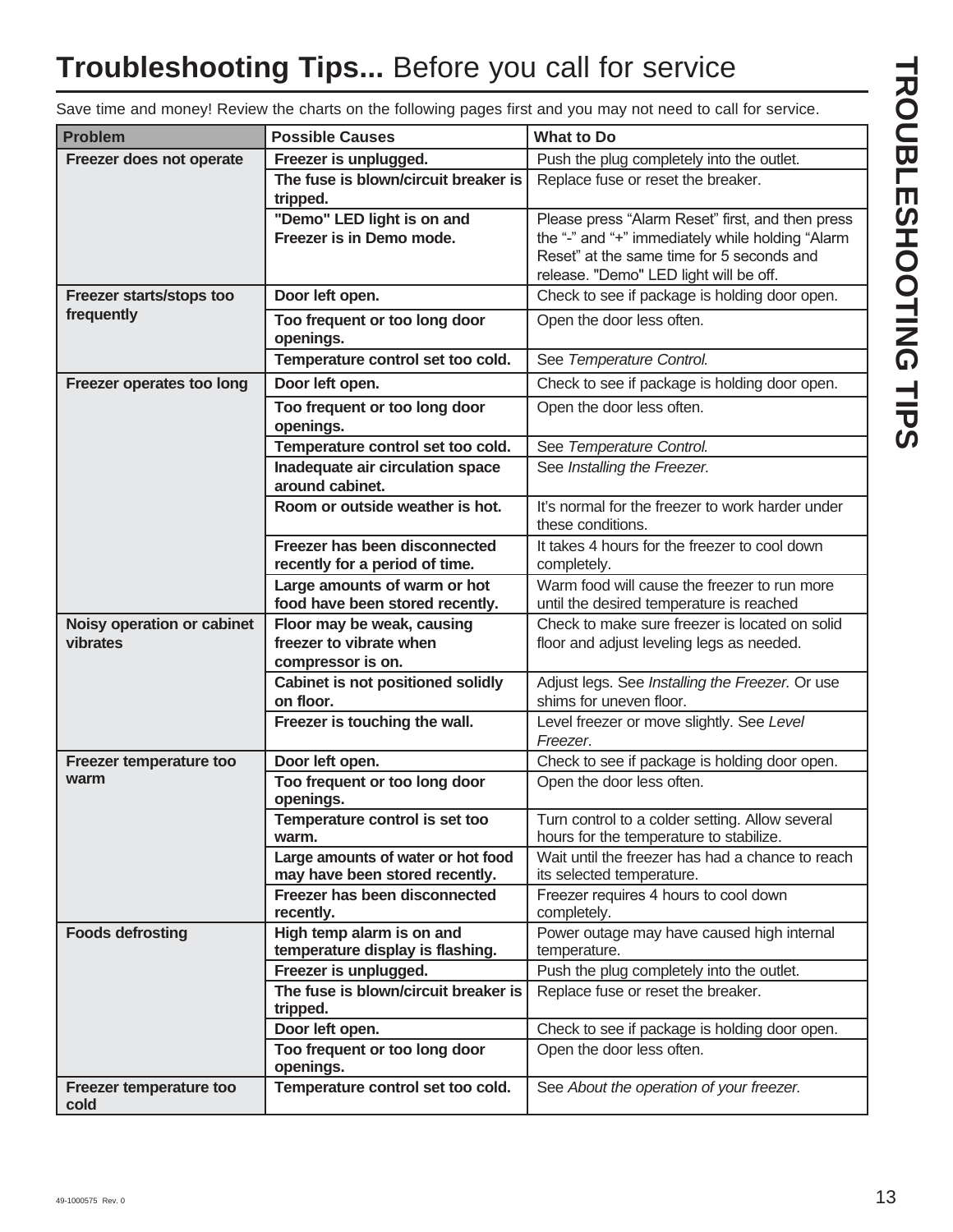| <b>Problem</b>                                           | <b>Possible Causes</b>                                                                                                             | <b>What to Do</b>                                                                                                                    |
|----------------------------------------------------------|------------------------------------------------------------------------------------------------------------------------------------|--------------------------------------------------------------------------------------------------------------------------------------|
| Moisture forms on outside of<br>cabinet                  | Not unusual during periods of high<br>humidity.                                                                                    | Wipe surface dry.                                                                                                                    |
|                                                          | Door may not be seating properly,<br>causing cold air from inside the<br>freezer to meet warm moist air<br>from the outside.       | See Preparing to install the freezer.                                                                                                |
| Interior light does not work                             | No power at outlet.                                                                                                                | Replace fuse or reset the breaker.                                                                                                   |
|                                                          | Freezer is unplugged.                                                                                                              | Push the plug completely into the outlet.                                                                                            |
|                                                          | LED light burned out.                                                                                                              | Replace the LED.                                                                                                                     |
| Door won't fully close by itself                         | Legs need adjusting.                                                                                                               | See Preparing to install the freezer.                                                                                                |
|                                                          | Package holding door open.                                                                                                         | Move package to a different location.                                                                                                |
| Slow starting time after being off                       | Built-in overload protection.                                                                                                      | This is normal after being off.                                                                                                      |
| <b>Excessive frost buildup</b>                           | Door left open.                                                                                                                    | Check to see if package is holding door<br>open.                                                                                     |
|                                                          | Too frequent or too long door<br>openings.                                                                                         | Open the door less often.                                                                                                            |
|                                                          | Not unusual during periods of high<br>humidity.                                                                                    | Wipe surface dry.                                                                                                                    |
| <b>Freezer external surface</b><br>temperature is warm   | The external freezer walls can be<br>as much as 30°F warmer than<br>room temperature.                                              | This is normal while the compressor<br>works to transfer heat from inside the<br>freezer cabinet.                                    |
| Louder sound levels whenever<br>freezer is on            | Modern freezers have increased<br>storage capacity and more stable<br>temperatures. They require a high-<br>efficiency compressor. | This is normal. When the surrounding<br>noise level is low, you might hear the<br>compressor running while it cools the<br>interior. |
| <b>Higher sound levels when</b><br>compressor comes on   | Freezer operates at higher<br>pressures during the start of the<br>ON cycle.                                                       | This is normal. Sound will level off or<br>disappear as freezer continues to run.                                                    |
| Popping or cracking sound when<br>compressor comes on    | Metal parts undergo expansion and<br>contraction, as in hot water pipes.                                                           | This is normal. Sound will level off or<br>disappear as freezer continues to run.                                                    |
| <b>Bubbling or gurgling sound, like</b><br>boiling water | Refrigerant (used to cool freezer) is<br>circulating throughout the system.                                                        | This is normal.                                                                                                                      |
| Moisture forms on inside freezer<br>walls                | Weather is hot and humid, which<br>increases internal rate of frost<br>buildup.                                                    | This is normal.                                                                                                                      |
|                                                          | Door may not be seating properly.                                                                                                  | See Preparing to install the freezer.                                                                                                |
|                                                          | Door is kept open too long, or is<br>opened too frequently.                                                                        | Open the door less often.                                                                                                            |
| <b>Odors in freezer</b>                                  | Interior needs to be cleaned.                                                                                                      | Clean interior with sponge, warm water<br>and baking soda.                                                                           |
|                                                          | Foods with strong odors are in the<br>freezer.                                                                                     | Cover the food tightly.                                                                                                              |

# **Normal Operating Characteristics**

- A warm cabinet exterior as the refrigeration system transfers heat from the inside to the outside through the exterior cabinet walls.
- $\blacksquare$  The sound of the high-efficiency compressor motor.
- $\blacksquare$  The sound of water dripping as it melts from the evaporator and escapes to the drain pan during defrost cycle.
- $\blacksquare$  The sound of the fan circulating air within the interior of the cabinet providing a consistent temperature throughout.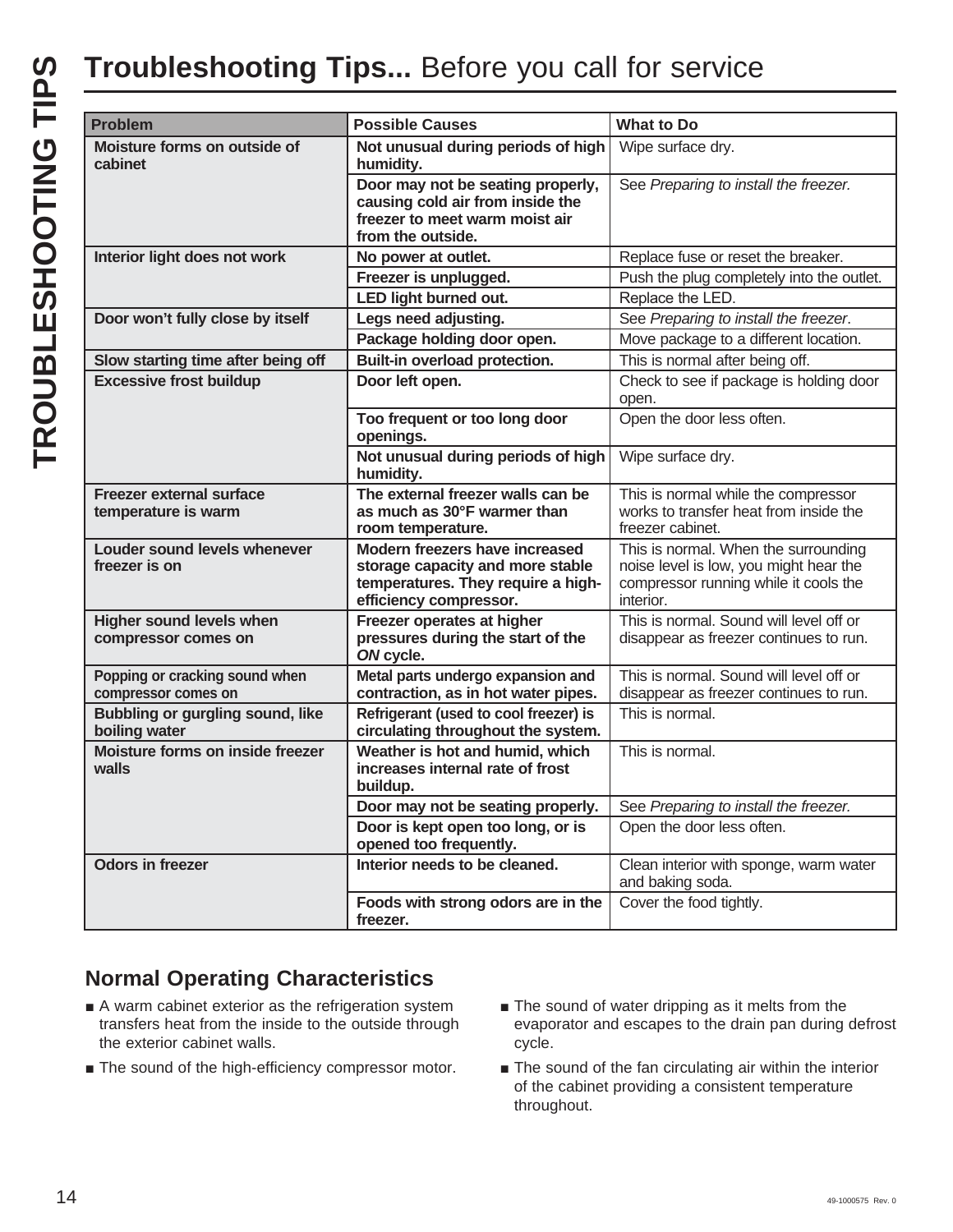# **GE Appliances Freezer Limited Warranty**

## **GEAppliances.com**

All warranty service is provided by our Factory Service Centers, or an authorized Customer Care® technician. To schedule service online, visit us at **GEAppliances.com/service**, or call GE Appliances at 800.GE.CARES (800.432.2737). Please have your serial number and your model number available when calling for service. In Canada, call 800.661.1616.

| For the Period of:   | <b>GE Appliances Will Replace</b>                                                          |
|----------------------|--------------------------------------------------------------------------------------------|
| <b>One Year</b>      | Any part of the freezer which fails due to a defect in materials or workmanship.           |
| From the date of the | During the limited one-year warranty, GE Appliances will also provide, free of charge, all |
| original purchase    | labor and related service to replace the defective part.                                   |

# **What GE Appliances Will Not Cover:**

- Service trips to your home to teach you how to use **the product.**
- $\blacksquare$  Improper installation, delivery or maintenance.
- **Example 3** Failure of the product if it is abused, misused, or **used for other than the intended purpose or used commercially.**
- Replacement of house fuses or resetting of circuit **breakers.**
- Damage to the product caused by accident, fire, **floods or acts of God.**
- $\blacksquare$  Incidental or consequential damage caused by **possible defects with this appliance.**
- $\blacksquare$  Product not accessible to provide required service.

■ Loss of food due to spoilage.  $\blacksquare$  Damage caused after delivery.

# **EXCLUSION OF IMPLIED WARRANTIES**

Your sole and exclusive remedy is product repair as provided in this Limited Warranty. Any implied warranties, including the implied warranties of merchantability or fitness for a particular purpose, are limited to one year or the shortest period allowed by law.

**For US Customers:** This limited warranty is extended to the original purchaser and any succeeding owner for products purchased for home use within the USA. If the product is located in an area where service by a GE Appliances Authorized Servicer is not available, you may be responsible for a trip charge or you may be required to bring the product to an Authorized GE Appliances Service location for service. In Alaska, the limited warranty excludes the cost of shipping or service calls to your home.

Some states do not allow the exclusion or limitation of incidental or consequential damages. This limited warranty gives you specific legal rights, and you may also have other rights which vary from state to state. To know what your legal rights are, consult your local or state consumer affairs office or your state's Attorney General.

# **Warrantor: GE Appliances,** *a* **Haier** *company*  **Louisville, KY 40225**

**For Customers in Canada:** This limited warranty is extended to the original purchaser and any succeeding owner for products purchased in Canada for home use within Canada. In-home warrant service will be provided in areas where it is available and deemed reasonable by Mabe to provide.

# **Warrantor Canada: MC Commercial, Burlington, Ontario, L7R 5B6**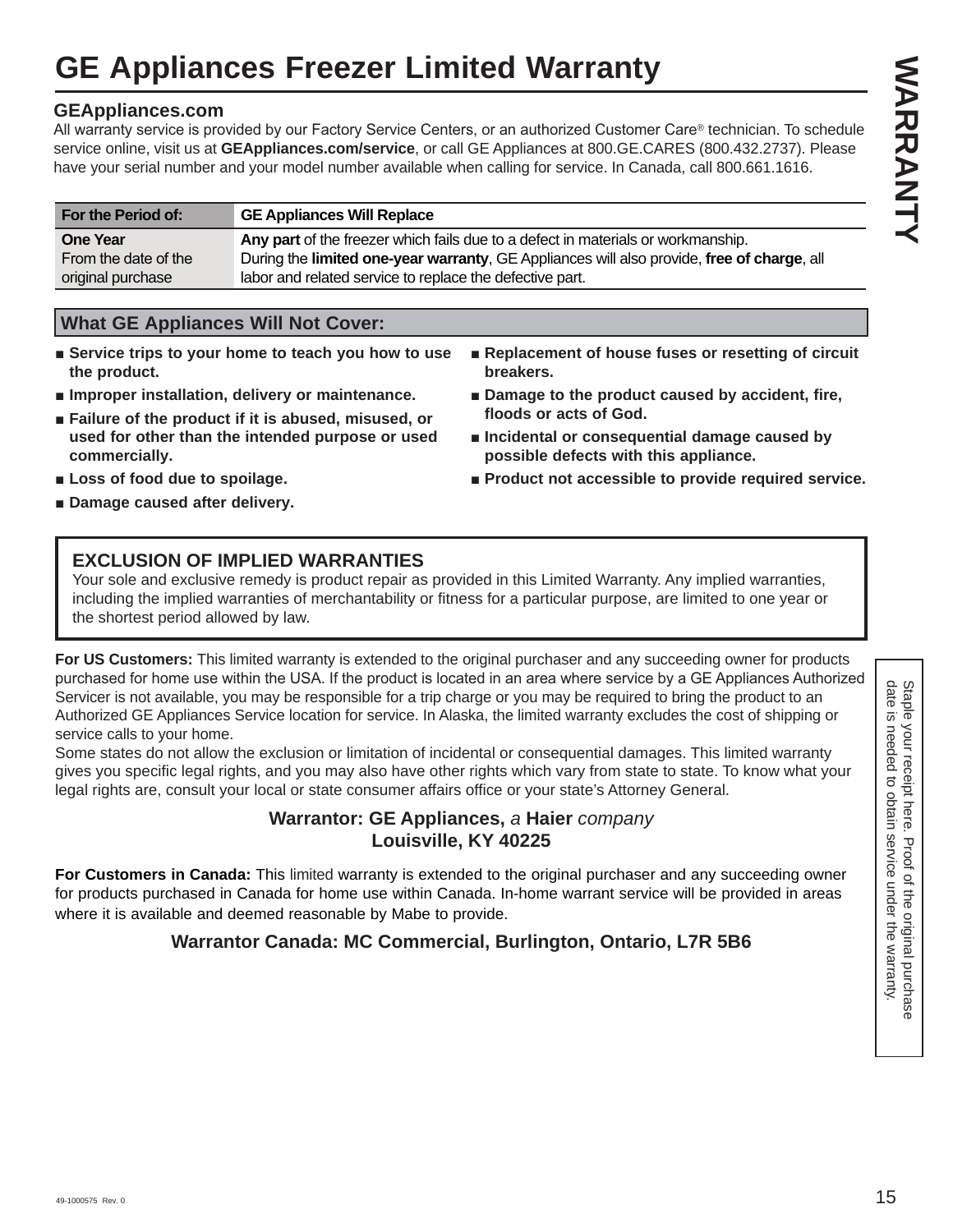# **Consumer Support**

Have a question or need assistance with your appliance? Try the GE Appliances Website 24 hours a day, any day of the year! You can also shop for more great GE Appliances products and take advantage of all our on-line support Exervices designed for your convenience. In the US: **GEAppliances.com** In Canada: **GEAppliances.ca** 

# **Register Your Appliance**

**CONSUMER SUP**<br> **GE Appliances Website**<br>
Have a question or need assistar<br>
of the year! You can also shop for<br>
services designed for your conver<br> **CONSUMER PERITHER PROPERITY CONSUMER PROPERITY OUT Appliance on-1**<br>
CONSUME Register your new appliance on-line at your convenience! Timely product registration will allow for enhanced communication and prompt service under the terms of your warranty, should the need arise. You may also mail in the pre-printed registration card included in the packing material.

In the US: GEAppliances.com/register

In Canada: **Prodsupport.mabe.ca/crm/Products/ProductRegistration.aspx**

# **Schedule Service**

Expert GE Appliances repair service is only one step away from your door. Get on-line and schedule your service at your convenience any day of the year. In the US: **GEAppliances.come/service** or call 800.432.2737 during normal business hours.

In Canada: **GEAppliances.ca/en/support/service-request** or call 800.561.3344

# **Extended Warranties**

Purchase a GE Appliances extended warranty and learn about special discounts that are available while your warranty is still in effect. You can purchase it on-line anytime. GE Appliances Services will still be there after your warranty expires. In the US: GEAppliances.com/extended-warranty or call 800.626.2224 during normal business hours.

In Canada: **GEAppliances.ca/en/support/purchase-extended-warranty** or call 866.277.9842

# **Parts and Accessories**

Individuals qualified to service their own appliances can have parts or accessories sent directly to their homes (VISA, MasterCard and Discover cards are accepted). Order on-line today 24 hours every day. In the US: **GEApplianceparts.com** or by phone at 877.959.8688 during normal business hours.

**Instructions contained in this manual cover procedures to be performed by any user. Other servicing generally should be referred to qualified service personnel. Caution must be exercised, since improper servicing may cause unsafe operation.**

Customers in Canada should consult the yellow pages for the nearest Mabe service center, visit our website at **GEAppliances.ca/en/products/parts-filters-accessories** or call 800.661.1616.

# **Contact Us**

If you are not satisfied with the service you receive from GE Appliances, contact us on our Website with all the details including your phone number, or write to:

In the US: General Manager, Customer Relations | GE Appliances, Appliance Park | Louisville, KY 40225 **GEAppliances.com/contact**

In Canada: Director, Consumer Relations, Mabe Canada Inc. | Suite 310, 1 Factory Lane | Moncton, N.B. E1C 9M3 **GEAppliances.ca/en/contact-us**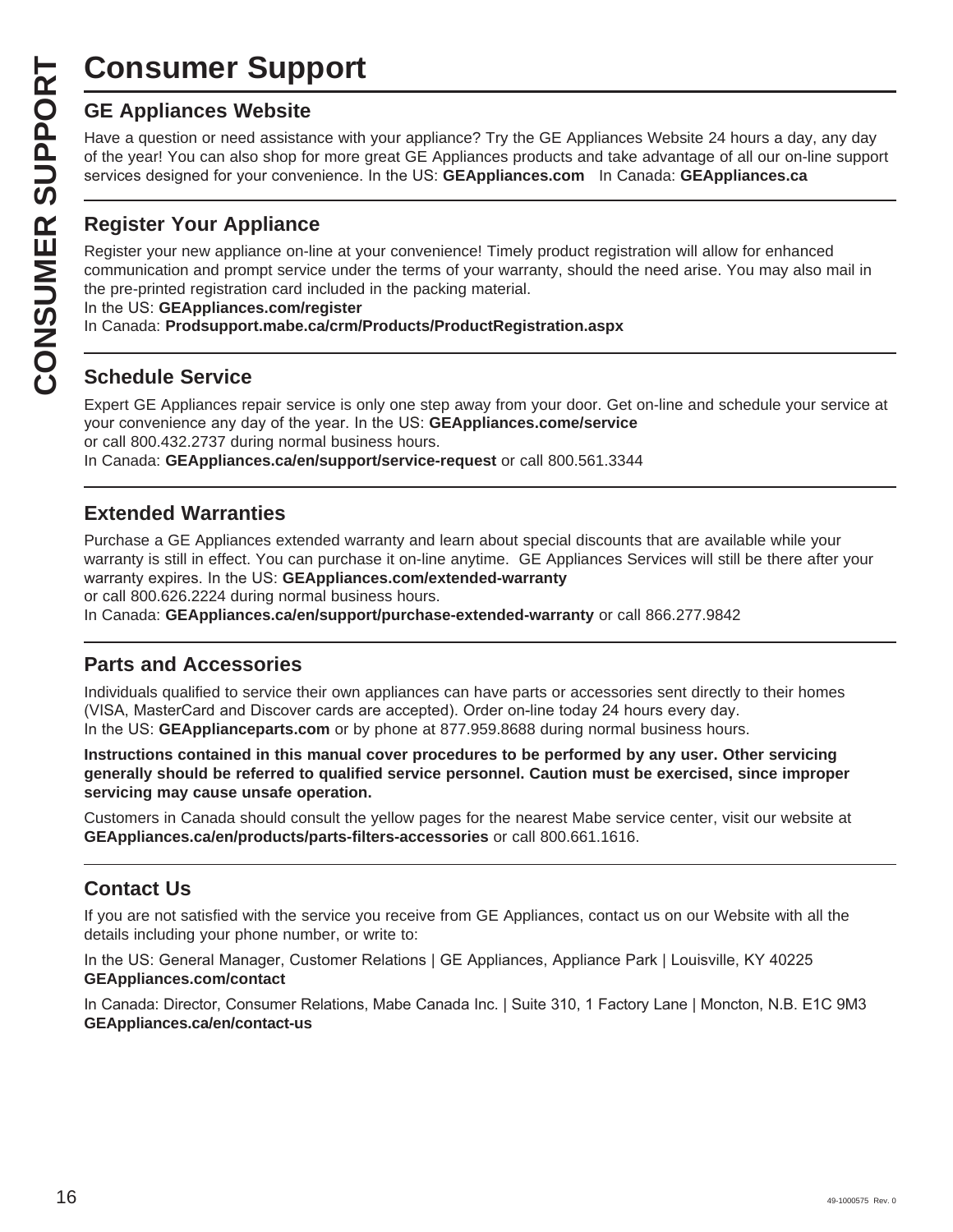

# INFORMATION DE SÉCURITÉ . . .3

UTILISATION DU CONGÉLATEUR Commande de température . . . . . . . . . . . . 5 Caractéristiques . . . . . . . . . . . . . . . . . . . . . . .7

| <b>ENTRETIEN ET NETTOYAGE9</b>                            |
|-----------------------------------------------------------|
| <b>INSTALLATION</b><br>l'installation du la congélateur12 |
| <b>CONSEILS DE DÉPANNAGE13</b>                            |
| <b>GARANTIE LIMITÉE</b> 15                                |

SOUTIEN AU **CONSOMMATEUR . . . . . . . . . . . . . . 16** 

## MANUEL D'UTILISATION ET D'INSTALLATION

Modèles verticaux—Sans givre : FUF14, FUF17, FUF21

Transcrivez les numéros de modèle et de série ici :

Numéro de modèle : \_\_\_\_\_\_

Numéro de série :

Ils sont inscrits sur une plaque qui se sur la paroi gauche supérieure à l'intérieur .

GE est une marque déposée de General Electric Company. Fabriqué sous licence de marque.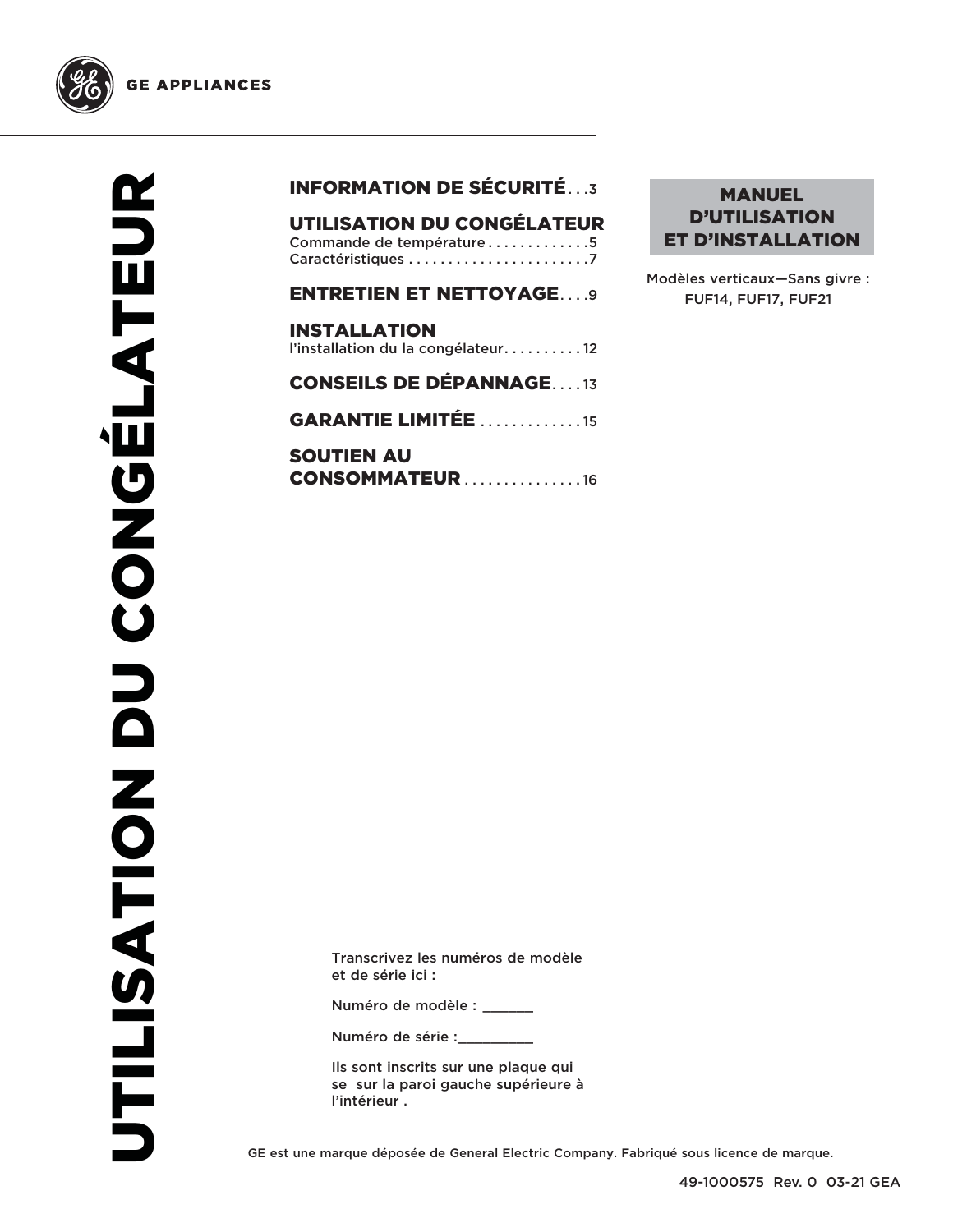# **NOUS VOUS REMERCIONS D'ACCUEILLIR GE APPLIANCES CHEZ VOUS**

Que vous ayez grandi avec GE Appliances ou qu'il s'agisse de votre première acquisition, nous sommes heureux de vous accueillir dans notre famille.

Nous sommes fiers du savoir-faire, de l'innovation et de l'esthétique qui composent chaque appareil GE Appliances, et nous pensons que vous le serez aussi. Dans cette optique, nous vous rappelons que l'enregistrement de votre électroménager vous assure la communication de renseignements importants sur le produit et la garantie lorsque vous en avez besoin.

Enregistrez votre électroménager GE en ligne dès maintenant. Des sites Web et des numéros de téléphone utiles figurent dans la section Soutien au consommateur de ce manuel d'utilisation. Vous pouvez aussi poster la fiche de garantie pré-imprimée incluse dans l'emballage.

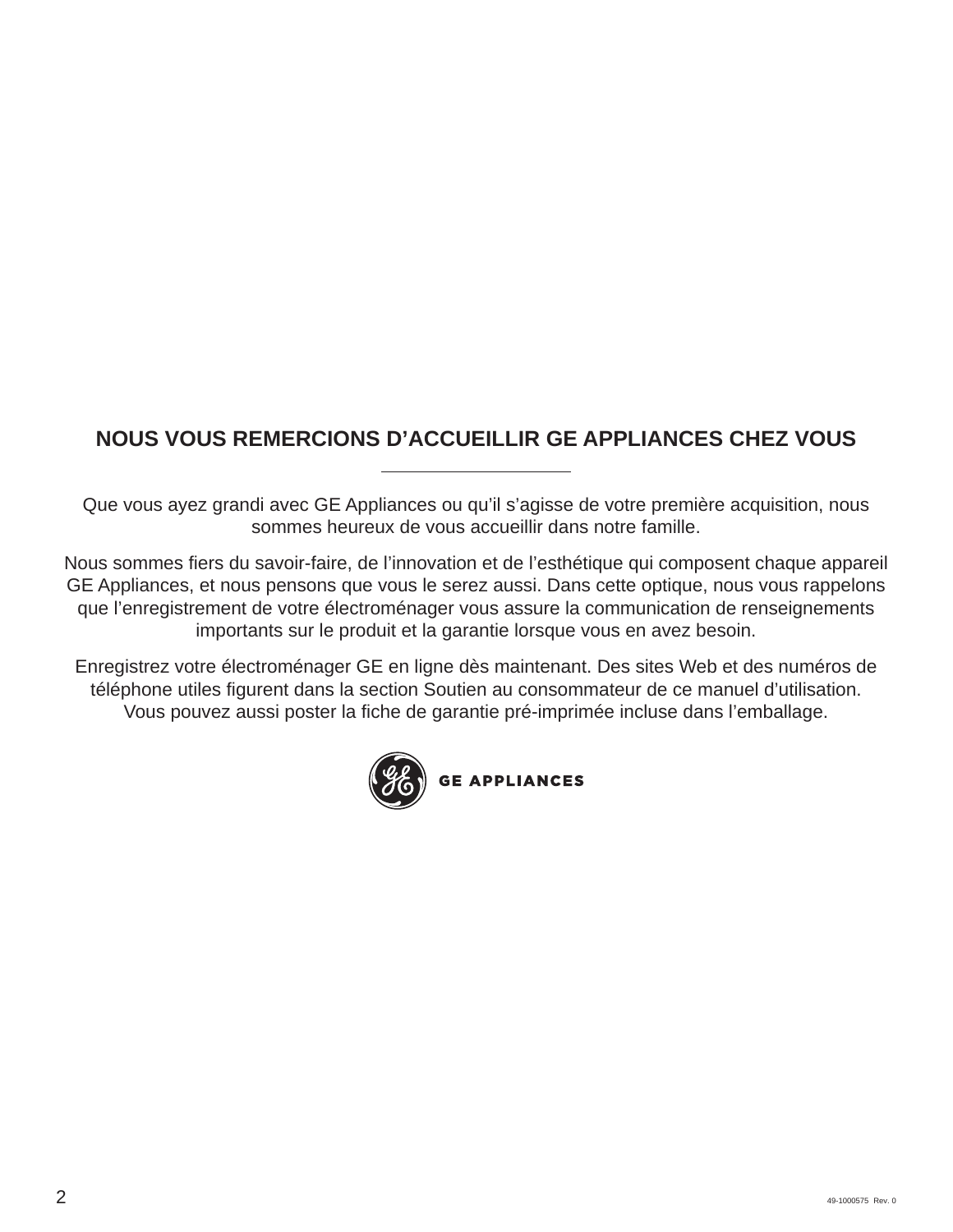# **INFORMATION DE SÉCURITÉ IMPORTANTES LISEZ TOUTES LES DIRECTIVES AVANT D'UTILISER L'APPAREIL**

**AVERTISSEMENT** Pour réduire le risque d'incendie, d'explosion, de choc électrique ou de blessures lorsque vous utilisez votre congélateur, veuillez suivre ces consignes de sécurité :

- Ce congélateur doit être correctement installé conformément aux Consignes d'Installation avant toute utilisation.
- Débranchez le congélateur avant d'effectuer une réparation, de remplacer une ampoule ou de le nettoyer. Remarque : L'alimentation du congélateur ne peut être déconnectée par aucune des fonctions sur le panneau de commande.

Remarque : Les réparations doivent être effectuées par un professionnel qualifié.

- Remettez toutes les pièces et panneaux en place avant d'utiliser l'appareil.
- Abstenez-vous d'entreposer ou d'utiliser de l'essence ou d'autres vapeurs et liquides inflammables aux alentours de cet électroménager ou d'autres appareils.
- N'entreposez pas dans cet électroménager des substances explosives telles que des bombes aérosols qui contiennent un gaz propulseur.
- N'utilisez pas de cordon de rallonge.
- Pour éviter tout risque de suffocation ou d'enfermement, retirez le couvercle d'un congélateur avant de le mettre au rebut ou si vous arrêtez de l'utiliser.
- Afin de prévenir les accidents graves ou la mort, les enfants ne doivent pas se tenir ni jouer dans ou sur l'électroménager.
- Les enfants et les personnes dont les capacités sont réduites sur le plan physique, sensoriel ou mental, ou qui manquent d'expérience ou de connaissances, peuvent utiliser cet électroménager seulement si elles sont surveillées ou ont reçues des consignes de sécurité sur son usage et les risques y sont associés.
- Cet électroménager est conçu pour une utilisation domestique et applications similaires : salle du personnel dans une usine, un bureau ou d'autres lieux de travail; maison de ferme; clients dans un hôtel, un motel, un gîte touristique et d'autres lieux résidentiels; approvisionnement et applications similaires non reliées au commerce de détail.
- N'appliquez pas de nettoyants corrosifs sur le réfrigérateur. Certains nettoyants endommagent le plastique et peuvent ainsi causer le détachement inopiné de pièces telles que porte ou poignées de porte. Voyez la section Entretien et nettoyage pour des instructions détaillées.

**ATTENTION** Respectez ces précautions de base pour éviter le risqué de blessures lorsque vous utilisez votre congélateur.

- $\blacksquare$  Ne nettoyez pas les clayettes ou les couvercles en verre avec de l'eau tiède quand ceux-ci sont froids. Les clayettes et couvercles en verre peuvent se casser s'ils sont exposés à des changements soudains de température ou si vous les cognez ou les faites tomber. Le verre trempé est conçu pour se briser en petits morceaux en cas de casse
- Éloignez les doigts des parties du congélateur où l'on peut facilement se pincer : les espaces entre les portes, et entre les portes et les placards sont toujours étroits. Soyez prudent lorsque vous fermez les portes en présence d'enfants.
- Ne touchez pas les surfaces froides du congélateur lorsque vous avez les mains humides ou mouillées. La peau risque d'adhérer à ces surfaces extrêmement froides.
- Ne recongelez pas les aliments surgelés qui ont complètement dégelé.

# **W** RISQUE D'EXPLOSION Fluide frigorigène inflammable

**Cet électroménager contient le réfrigérant isobutane, R600a, un gaz naturel à compatibilité élevée avec l'environnement. Il s'agit cependant d'un combustible. Observez les consignes de sécurité ci-dessous afin de réduire le risque de blessure ou de dommage à la propriété.**

- **1.** Lors de la manipulation, de l'installation et de l'utilisation de cet appareil, prenez soin de ne pas endommager les tubes de circulation du fluide frigorigène.
- **2.** L'entretien ou la réparation doivent être effectués par un personnel de service autorisé. Utilisez seulement des pièces de rechange autorisées par le fabricant.
- **3**. Mettez le réfrigérateur au rebut conformément aux réglementations fédérales et locales. Le fluide frigorigène inflammable et le matériel isolant utilisés nécessitent des procédures de mise au rebut spéciales. Communiquez avec les autorités locales compétentes pour la mise au rebut de votre réfrigérateur sans danger pour l'environnement.
- **4.** N'obstruez pas les évents dans l'enceinte prévue pour l'appareil.
- **5.** N'utilisez pas d'appareils ou autres moyens mécaniques pour accélérer le processus de dégivrage.
- **6.** N'endommagez pas le circuit du fluide frigorigène.
- **7.** N'utilisez pas d'appareils électriques dans le compartiment réfrigérateur de cet appareil.

# **LIRE ET CONSERVER CES INSTRUCTIONS**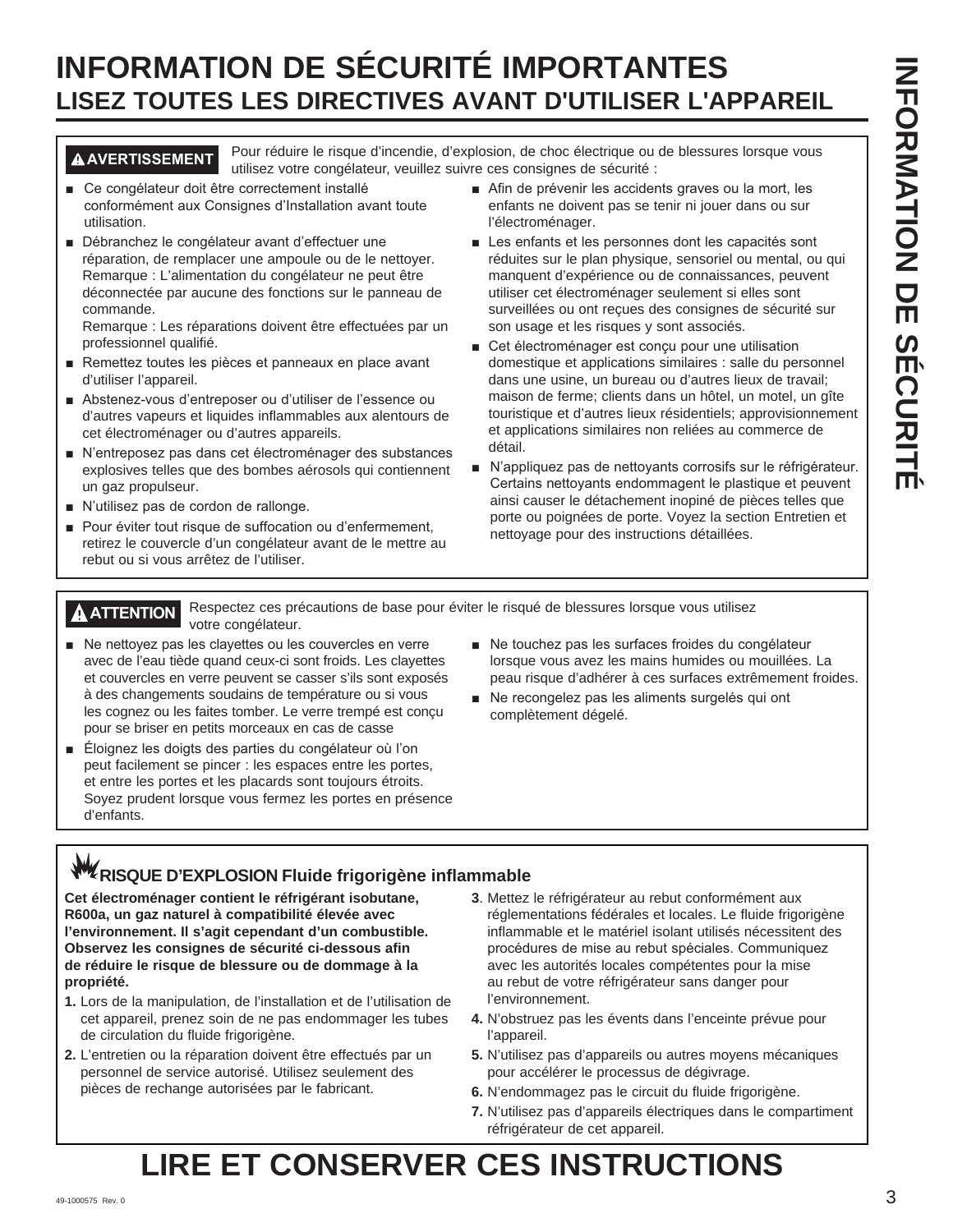# INFORMATION DE SÉCURITÉ IMPORTANTES<br>
INSTALLATION<br>
INSTALLATION<br>
CONSERVES EN ES DIRECTIVES AVANT D'UTILISER L'A<br>
INSTALLATION<br>
CONSERVES LES DIRECTIVES AVANT D'UTILISER L'A<br>
CONSERVES LES DIRECTIVES EN EN EN ENCRIPCION CO **LISEZ TOUTES LES DIRECTIVES AVANT D'UTILISER L'APPAREIL**

# **INSTALLATION**

# **AVERTISSEMENT Risque d'explosion**

Conservez les matériaux et vapeurs inflammables tels que l'essence à l'écart de votre congélateur. Une explosion, un incendie voire la mort pourrait en résulter.

# **BRANCHEMENTS ÉLECTRIQUES**

# **AVERTISSEMENT RISQUE DE CHOC ÉLECTRIQUE**

Branchez l'appareil dans une prise triple avec terre.

Ne retirez pas la broche de terre.

N'utilisez pas d'adaptateur.

Ne pas utiliser un câble de rallonge.

Le non-respect de ces instructions peut entraîner des risques d'incendies, des chocs électriques ou la mort.

**Ne coupez ni retirez en aucun cas la troisième broche (mise à la terre) de la fiche du cordon d'alimentation. Pour votre sécurité, cet appareil doit être correctement mis à la terre.**

Le cordon d'alimentation de cet appareil est muni d'une fiche à 3 broches (mise à la terre) qui se branche dans une prise murale ordinaire à 3 alvéoles (mise à la terre) pour réduire au minimum les risques de chocs électriques.

Faites examiner la prise de courant et le circuit par un électricien qualifié pour vous assurer que la prise est correctement mise à la terre.

Dans le cas d'une prise biphasée, l'installateur a la responsabilité et l'obligation de la remplacer par une prise triphasée correctement mise à la terre. N'utilisez pas d'adaptateur.

Le congélateur doit toujours être branché dans sa propre prise de courant, dont la tension nominale est identique à celle indiquée sur la plaque signalétique.

Une alimentation électrique à 115 volts CA, 60 Hz, avec un fusible de 15 ou 20 ampères et une mise à la terre est nécessaire. Ceci permet d'obtenir un meilleur rendement et évite de surcharger les circuits électriques du domicile qui risque d'occasionner un incendie en surchauffant.

Ne débranchez jamais le congélateur en tirant sur le cordon d'alimentation. Saisissez fermement la fiche du cordon et tirez droit pour la retirer de la prise.

Cessez immédiatement d'utiliser un cordon électrique endommagé. Si le cordon électrique est endommagé, son remplacement doit être effectué par un technicien en réparation qualifié au moyen d'un cordon de rechange autorisé par le fabricant.

Lorsque vous déplacez votre congélateur du mur, faites attention de ne pas le faire rouler sur le cordon d'alimentation afin de ne pas l'endommager.

# **MISE AU REBUT DE VOTRE VIEIL APPAREIL**

# **AVERTISSEMENT RISQUE DE SUFFOQUER OU D'Y ÊTRE EMPRISONNÉ**

Le non-respect de ces instructions d'élimination peut entraîner la mort ou des blessures graves.

**IMPORTANT:** Les enfants pris au piège ou morts d'asphyxie sont toujours d'actualité. Les l'électroménager abandonnés sont toujours aussi dangereux, même si on n'attend que «quelques jours» pour s'en débarrasser. Si vous ne gardez pas votre ancien l'électroménager , veuillez suivre les directives ci-dessous afin de prévenir les accidents.

**Avant de vous débarrasser de votre ancien réfrigérateur ou congélateur :**

- Démontez le couvercle du congélateur.
- Laissez les clayettes en place afin d'empêcher les enfants de grimper à l'intérieur.

# **Mise au rebut des produits réfrigérants et en mousse:**

Mettez l'électroménager au rebut conformément à la réglementation fédérale et locale. Les réfrigérants et matières isolantes inflammables utilisées exigent des procédures de mise au rebut spéciales. Communiquez avec les autorités locales pour connaître la façon de mettre votre électroménager au rebut qui soit respectueuse de l'environnement.

# **LIRE ET CONSERVER CES INSTRUCTIONS**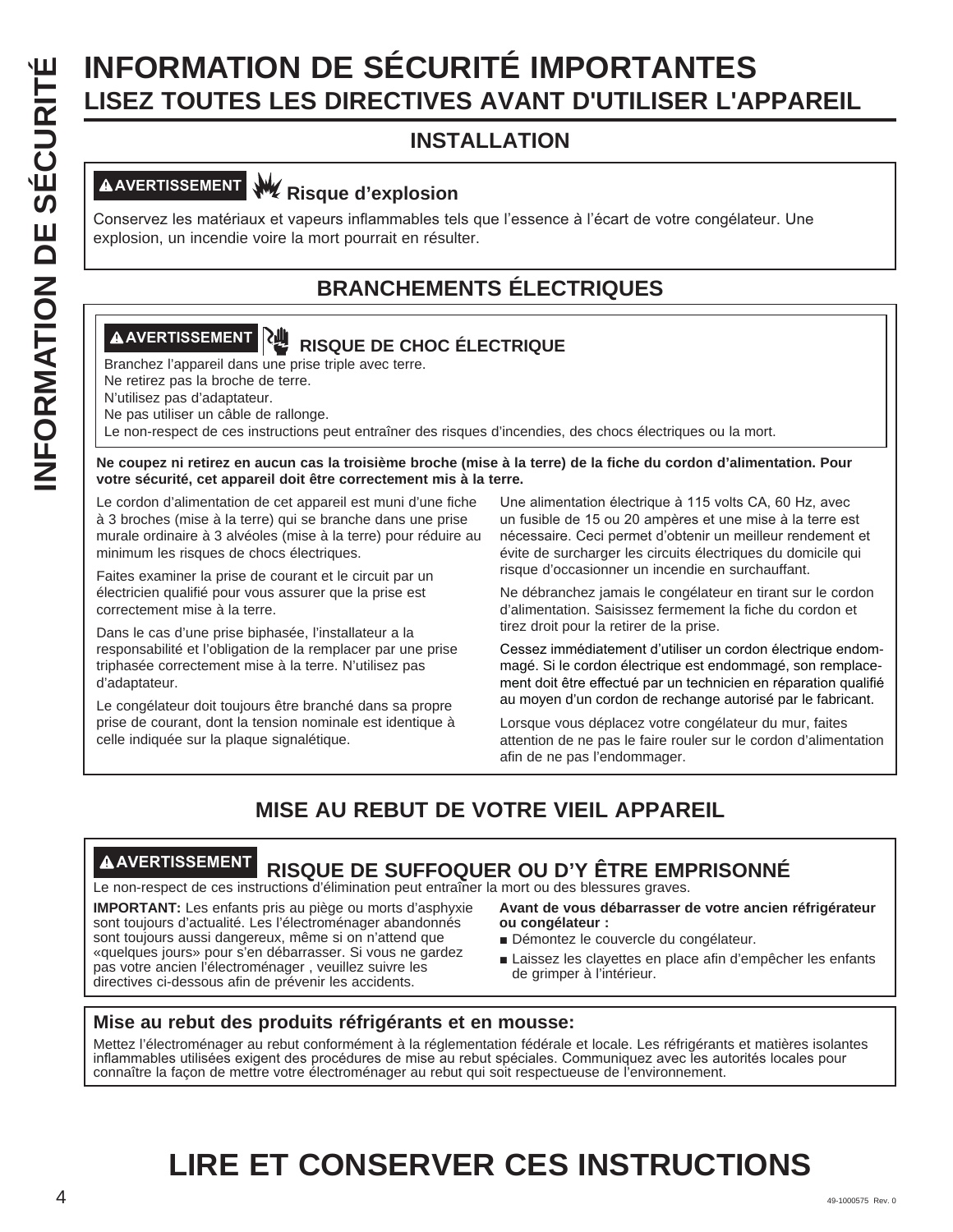# **Commande de température**

Pour un stockage sûr des aliments, laissez complètement refroidir votre congélateur pendant 4 heures. Pendant les premières heures, le congélateur fonctionnera en continu. Les aliments déjà congelés peuvent être placés dans le congélateur après les premières heures de fonctionnement. Les aliments non congelés NE doivent PAS être placés dans le congélateur avant que ce dernier n'ait été en fonctionnement pendant 4 heures. Il est nécessaire d'attendre quelques heures

après chaque réglage pour que la température du congélateur se stabilise.

Lorsque vous chargez le congélateur, ne congelez pas plus de 3 livres (1,5 kg) d'aliments frais par pied cube de capacité du congélateur. Distribuez les paquets régulièrement dans le congélateur. Il n'est pas nécessaire d'utiliser le réglage de température la plus froide pendant la congélation des aliments.

# **Mise en marche du congélateur avec la commande électronique située sur la face de la porte du congélateur**

- 1. Si vous le souhaitez, nettoyez l'intérieur du congélateur à l'aide d'une solution d'eau et de bicarbonate de soude (voir Entretien et nettoyage).
- 2. Branchez le cordon dans une prise de courant. L'affichage en sept segments apparaîtra en clignotant la réglage de température par défaut de 0 °F et l'alarme « High Temp » (température élevée) s'affichera sur la commande de température électronique accompagnée d'un avertissement sonore. Pour faire cesser l'alarme et le clignotement, appuyez sur « Alarm Reset » (réinitialisation de l'alarme) sur le tableau de commande; le voyant « High Temp » restera allumé jusqu'à ce que le congélateur atteigne une température de conservation sûre.
- 3. Appuyez sur « » ou « + » pour atteindre la température désirée.
- 4. Appuyez sur les boutons « » et « + » simultanément durant 3 secondes pour basculer l'affichage de la température entre °F et °C.
- 5. Laissez le congélateur fonctionner pendant au moins quatre heures avant de placer des aliments à l'intérieur.



# **Mise en marche du congélateur avec la commande électronique située à l'intérieur du congélateur**

- 1. Si vous le souhaitez, nettoyez l'intérieur du congélateur à l'aide d'une solution d'eau et de bicarbonate de soude (voir Entretien et nettoyage).
- 2. Branchez le cordon dans une prise de courant. L'un des témoins Cold, Colder ou Coldest (froid, plus froid, très froid) est allumé, ceci signifie que le congélateur fonctionne sous ce mode.
- 3. Appuyez sur le bouton « Settings » (réglages) pour modifier le mode du congélateur et que le témoin s'allume sous l'un de ces modes. Maintenez le bouton « Settings » enfoncé pour basculer entre les 4 réglages de température du congélateur.
- 4. Les réglages de température sont les suivants :

| Cold (froid) | Colder (plus froid) | <b>Coldest (très froid)</b> |
|--------------|---------------------|-----------------------------|
| -14°C        | $-18^{\circ}$ C     | $-21^{\circ}$ C             |
| ନ°F          | ∩°F                 | -6°F                        |

5. Turbo Freeze (congélation rapide) : lorsque le congélateur fonctionne sous ce réglage, celui-ci fonctionnera pendant 8 heures jusqu'à ce qu'il quitte automatiquement ce réglage et retourne au réglage précédent ou sera quitté manuellement en appuyant sur le bouton « Settings » (réglages) pour passer à un autre réglage.

6. Maintenez le bouton des réglages enfoncé pendant 3 secondes pour déverrouiller le tableau de commande si l'enfoncement du bouton de réglages ne fait pas basculer les réglages entre Cold, Colder ou Coldest (froid, plus froid, très froid).

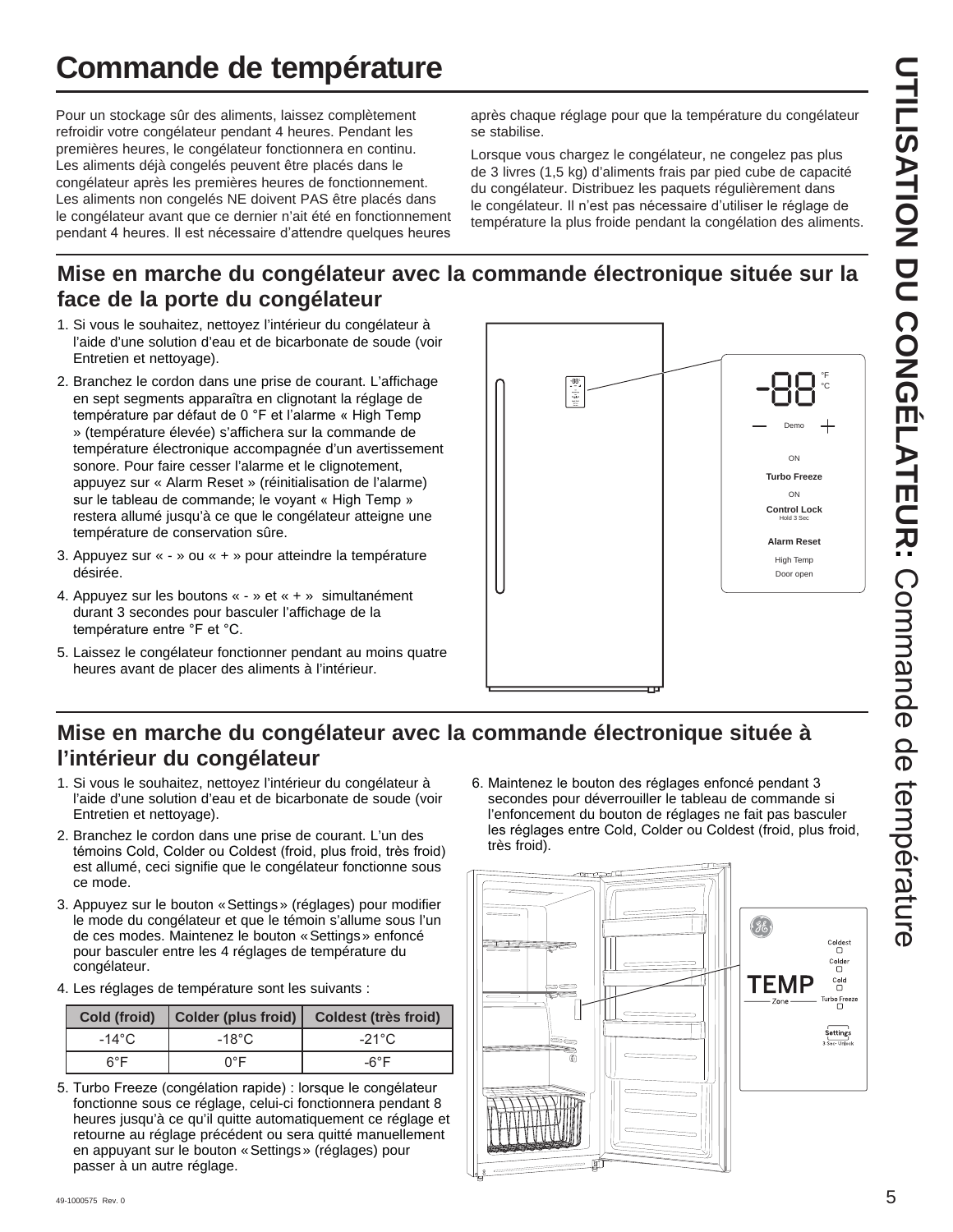# **Commande de température sur la porte du congélateur**



Cette commande de température électronique est située à l'avant de la porte du congélateur. La température est réglée en usine pour offrir une température de stockage d'aliments satisfaisante. Pour modifier le réglage de température, appuyez sur « - » pour diminuer la température ou sur « + » pour augmenter la température. Attendez plusieurs heures pour que la température se stabilise avant d'effectuer d'autres ajustements.

#### **Alarme High Temp (alarme de température élevée)**

Cette commande électronique comporte une alarme de température élevée. Cette alarme se fera entendre si la température du congélateur est élevée. Pour arrêter l'alarme, appuyez sur **Alarm Reset** (réinitialisation de l'alarme) sur le panneau de commande.

Le témoin **High Temp** restera allumé sur le panneau de commande jusqu'à ce que la température de réglage soit atteinte. L'alarme retentira de nouveau si la température n'est pas corrigée et demeure élevée au bout de six heures.

#### **Turbo Freeze (turbo congélation)**

Pour activer la fonction de turbo congélation, appuyez sur **Turbo Freeze** jusqu'à ce que le témoin **ON** (marche) de cette fonction s'allume. L'appareil sera en mode « turbo congélation » durant 8 heures et son témoin **ON** restera allumé. Au bout de 8 heures, cette fonction et son témoin lumineux s'éteignent automatiquement. Pour quitter le mode « turbo congélation » avant l'arrêt automatique au bout de 8 heures, appuyez sur **Turbo Freeze** jusqu'à ce que son témoin **ON** s'éteigne.

#### **Control Lock (verrouillage des commandes)**

Pour verrouiller les commandes, maintenez une pression sur Control Lock durant 3 secondes jusqu'à ce que son témoin ON (marche) s'allume.

Pour déverrouiller, maintenez une pression sur **Control Lock**  durant 3 secondes. Son voyant **ON** s'éteindra et le panneau de commande sera déverrouillé. Il est impossible de modifier les réglages lorsque le panneau de commande est verrouillé.

#### **Panne de courant**

Si la température intérieure a été rétablie avant que vous appuyiez sur **Alarm Reset**, l'alarme cessera d'elle-même et le témoin « High Temp » s'éteindra automatiquement. L'affichage de la température continuera à clignoter pour rappeler qu'une panne de courant est survenue. Appuyez sur **Alarm Reset** pour arrêter le clignotement.

Si une panne de courant cause une élévation de la température intérieure, l'alarme de température élevée retentira et l'affichage de température clignotera. Pour faire cesser l'alarme et le clignotement, appuyez sur **Alarm Reset** (réinitialisation de l'alarme) sur le tableau de commande; le voyant « High Temp » restera allumé jusqu'à ce que le congélateur atteigne une température de conservation sûre.

#### **Alarme Door Open (alarme de porte ouverte)**

Si la porte est laissée ouverte plus de 2 minutes, la mention « **Door Open** » apparaîtra sur le panneau de commande et une alarme retentira : refermez la porte ou appuyez sur **Door Open**  pour les éteindre. Si l'on a appuyé sur **Door Open** sans fermer la porte, la mention sera toujours affichée tant que la porte ne sera pas fermée. Si la porte est toujours ouverte au bout de 10 minutes suivant une pression sur Door Open, l'alarme retentira de nouveau.

#### **High Temp Light (témoin de température élevée)**

Le témoin de température élevée sera allumé tant que le congélateur n'aura pas atteint -5 °C (23 °F) (température sécuritaire) et que le compartiment n'ait atteint la température réglée.

#### **Bouton de réglage de température en Celsius ou Fahrenheit**

Pour modifier la température en Celsius ou en Fahrenheit, appuyez et maintenez simultanément les boutons « - » et « + » enfoncés pendant 5 secondes.

#### **Mode Veille**

Les réglages du panneau de commande sont affichés dans des conditions normales. Maintenez une pression simultanément sur **Control Lock** (verrouillage du panneau de commande) et **Turbo Freeze** (turbo congélation) durant 3 secondes. La commande électronique passera en mode Veille et n'affichera pas les réglages. Ceux-ci seront affichées pendant 30 secondes si l'un des boutons du panneau est pressé ou si la porte est ouverte pendant le mode Veille. Maintenez une pression sur **Control Lock** et **Turbo Freeze**  durant 3 secondes de nouveau pour désactiver le mode Veille.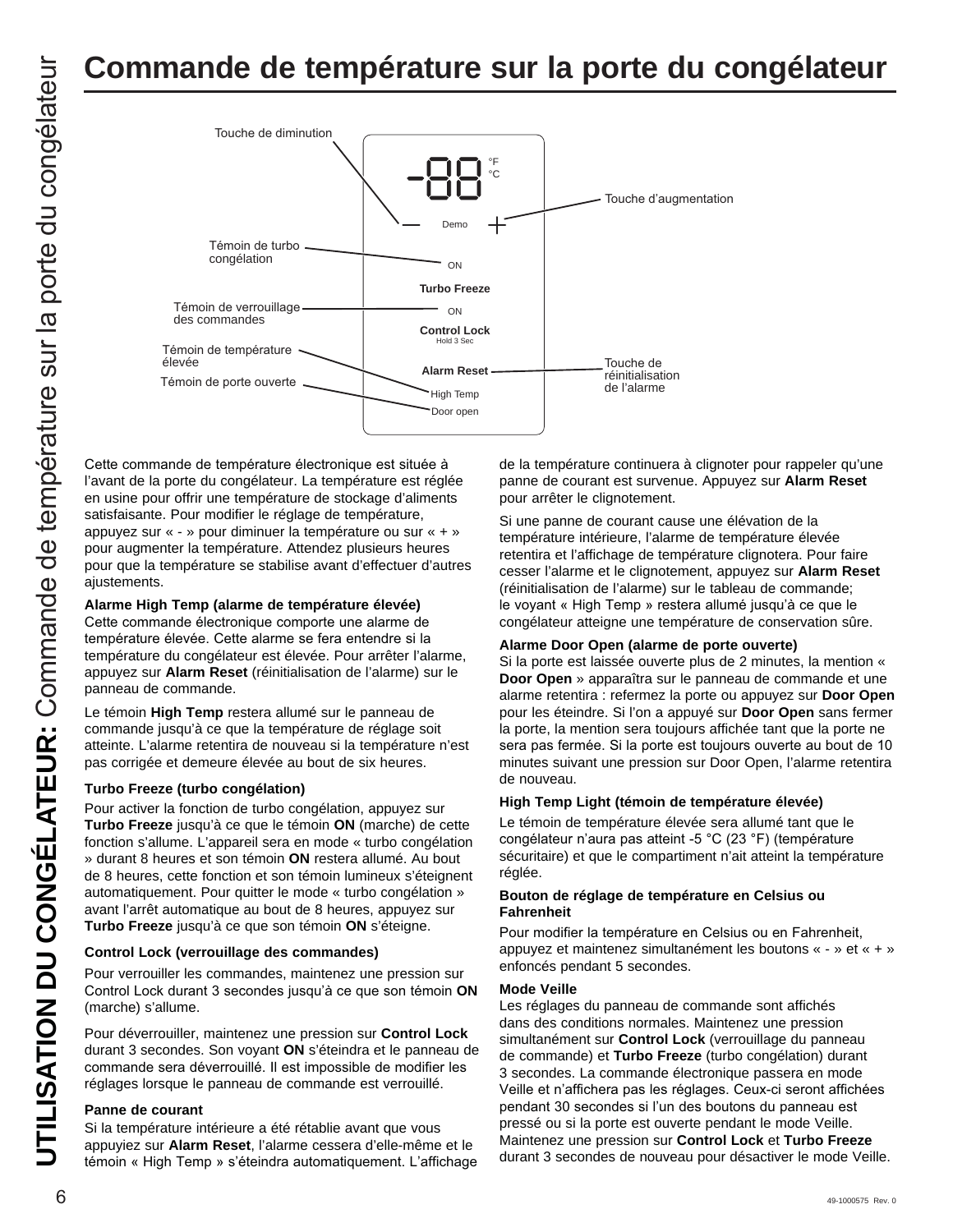# **Caractéristiques**

# **Voyant marche (sur certains modèles)**

Le voyant marche vous indique que le congélateur est correctement raccordé à l'alimentation électrique.

Si la clé est perdue, vous pouvez en commander une nouvelle en appelant GE Appliances au 800.GE.CARES (800.492.2737) pendant les heures d'affaires normales. Donnez toujours le nom du modèle et le numéro de série du congélateur lorsque vous demandez une clé de rechange.

# **AAVERTISSEMENT**

Pour prévenir l'enfermement des enfants, gardez la clé hors de portée des enfants, à distance du congélateur.

# **Tiroirs/Paniers**

Les tiroirs ou les paniers procurent des espaces de stockage séparés pour les articles difficiles à placer sur les tablettes. Pour enlever les tiroirs ou les paniers, tirer vers l'extérieur puis vers le haut.

# **Tablette en verre réglables**

Les tablettes sont réglables, certaines sont pleine profondeur et les autres sont d'une profondeur partielle.

La tablette pleine profondeur doit être installée dans une position plus haute où l'appareil est plus profond; la tablette à profondeur partielle doit être installée dans une position inférieure où l'appareil est moins profond.

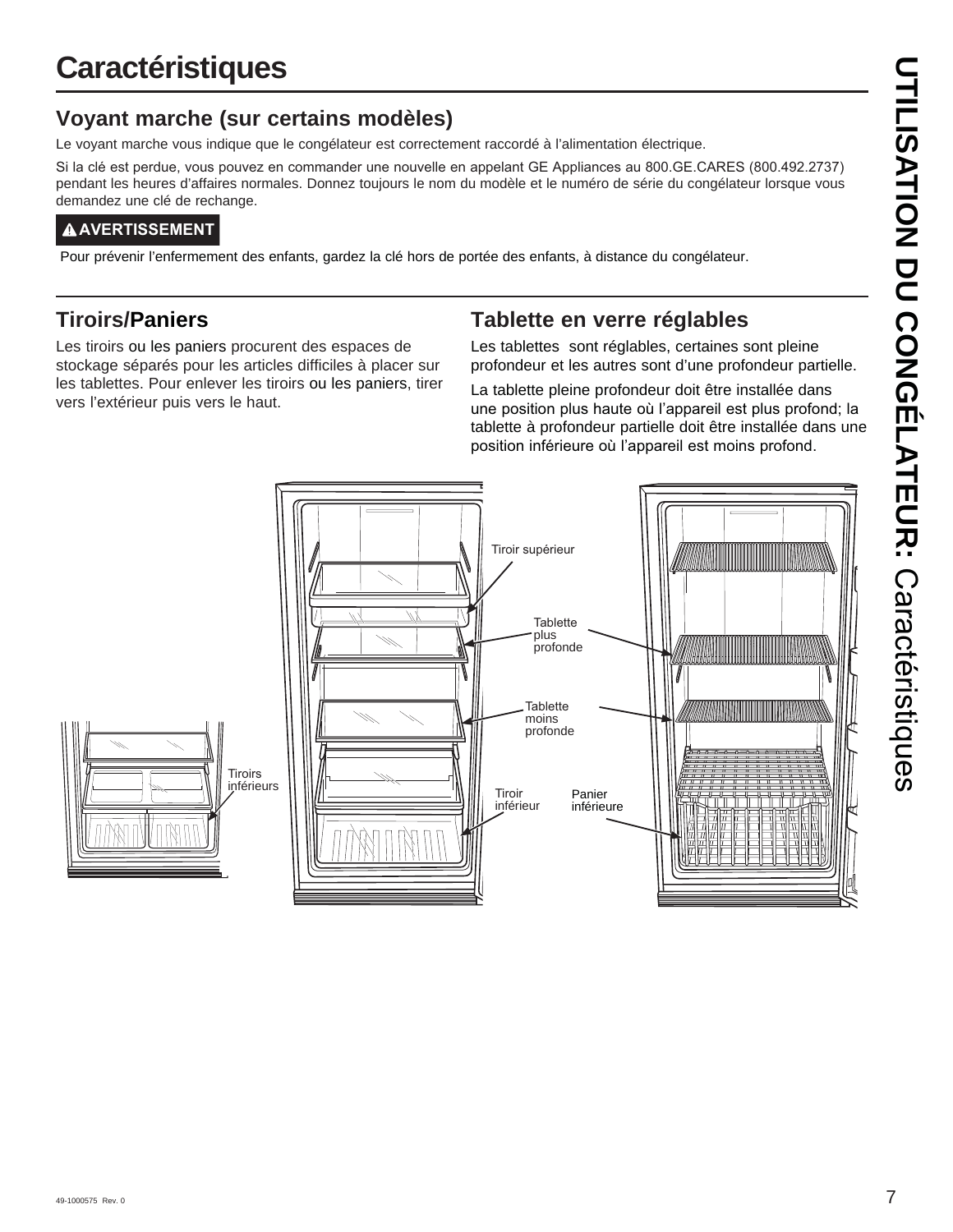Cet appareil est équipé de 3 balconnets de porte pleine profondeur. Le balconnet de porte moins profond (sur certains modèles) doit toujours être installé en bas.

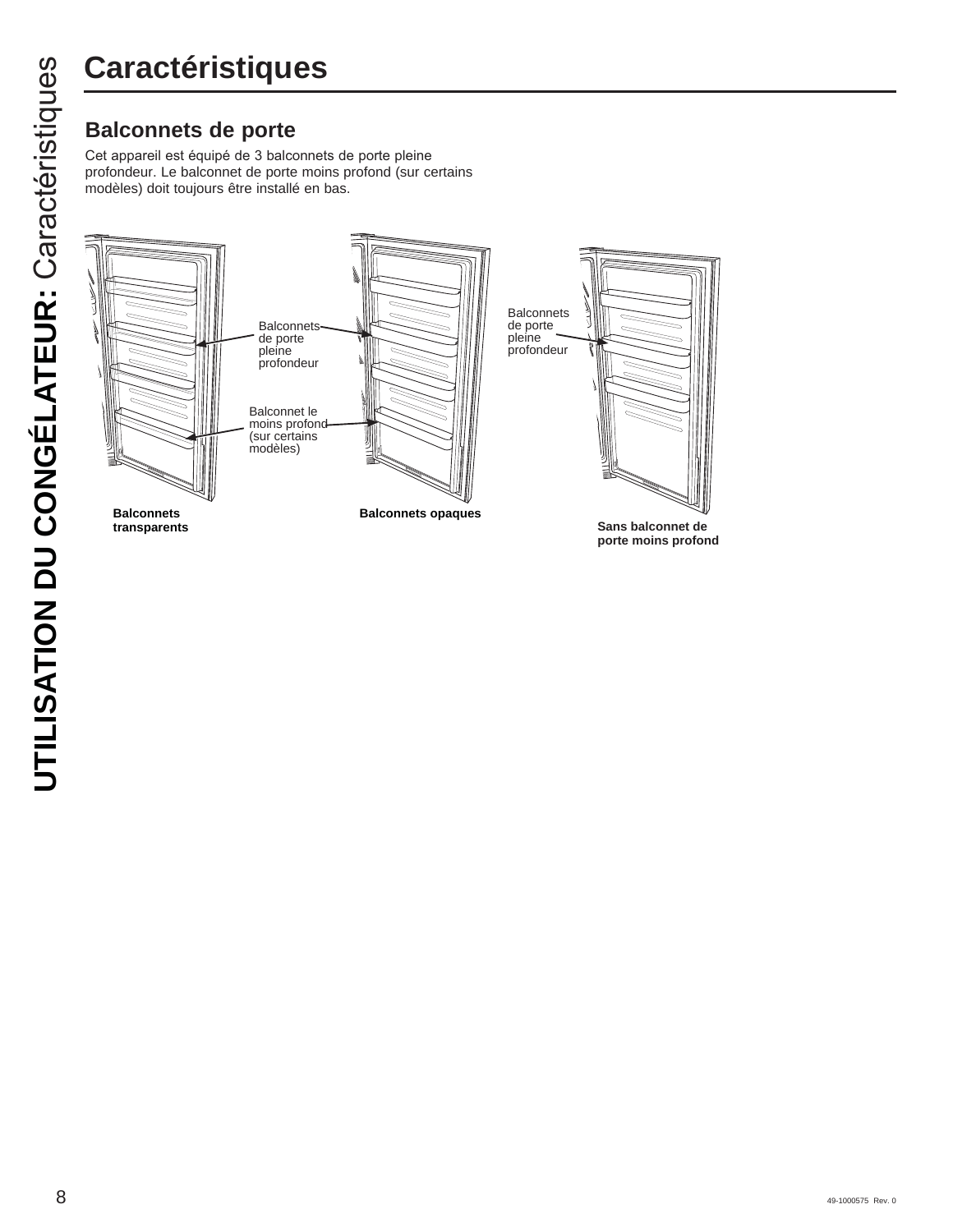# **Nettoyage de l'intérieur**

**Afin de prévenir les odeurs,** laissez une boîte de bicarbonate de soude ouverte dans le congélateur.

Débranchez le congélateur avant de le nettoyer. Si cela n'est pas pratique, essorez le surplus d'humidité d'une éponge ou d'un linge en nettoyant autour des interrupteurs, des lampes, des témoins lumineux ou des commandes. Utilisez une solution de bicarbonate de soude dans de l'eau tiède – environ une cuillerée à table (15 ml) de bicarbonate dans un litre d'eau. En plus de nettoyer, cette solution neutralise les odeurs. Rincez à fond et essuyez pour sécher.

# **ATTENTION**

 Ne nettoyez pas les tablettes en verre avec de l'eau chaude lorsqu'ils sont froids. Les tablettes en verre peuvent se briser s'ils sont exposés à une variation de température soudaine, ou soumis à un impact s'ils sont heurtés ou échappés. S'il se brise, le verre trempé est conçu pour se fracturer en un grand nombre de petits éclats

Ne lavez aucune pièce en plastique du congélateur au lavevaisselle.

Abstenez-vous de nettoyer le congélateur avec des produits qui contiennent un détergent, un javellisant ou de l'ammoniac car cela peut l'endommager.

Après le nettoyage des joints d'étanchéité de la porte, appliquez une fine couche de gelée de pétrole sur ceux-ci du côté charnières. Cela empêchera les joints de coller et de se déformer.

# **Nettoyage de l'extérieur**

## **Directives pour nettoyer les surfaces extérieures, les poignées de porte et les garnitures**

| <b>UTILISER</b>                                                                                                                                                                                                                                                                                                                                                                                                                                                                                                      | <b>NE PAS UTILISER</b>                                                                                                                                                                                                                                                                                                                |
|----------------------------------------------------------------------------------------------------------------------------------------------------------------------------------------------------------------------------------------------------------------------------------------------------------------------------------------------------------------------------------------------------------------------------------------------------------------------------------------------------------------------|---------------------------------------------------------------------------------------------------------------------------------------------------------------------------------------------------------------------------------------------------------------------------------------------------------------------------------------|
| Linge ou éponge doux et propres                                                                                                                                                                                                                                                                                                                                                                                                                                                                                      | Linges abrasifs, éponges à récurer, tampons à récurer ou en<br>laine d'acier.                                                                                                                                                                                                                                                         |
| Détergent doux dans eau chaude.<br>Nettoyants pour acier inoxydable approuvés; visitez la boutique<br>de pièces GE Appliances pour des nettoyants pour acier<br>inoxydable approuvés : Electromenagersge.ca/fr/produits/<br>filtres-et-accessoires ou appeler 800.661.1616<br>On peut utiliser des nettoyants à base d'acide oxalique tels que<br>Bar Keepers Friend Soft Cleanser™ pour éliminer la rouille de<br>surface, le ternissement et les petites taches sur les surfaces<br>en acier inoxydable seulement. | Poudres ou vaporisateurs abrasifs.<br>Vaporisateurs pour fenêtres ou ammoniac.<br>Nettoyants à base d'agrumes ou de plantes.<br>Nettoyants acides ou à base de vinaigre.<br>Nettoyants pour le four.<br>Nettoyants qui contiennent de l'acétone (propanone).<br>Tout nettoyant avec AVERTISSEMENT relatif au contact du<br>plastique. |

**REMARQUE :** Ne laissez PAS un nettoyant pour acier inoxydable venir au contact de pièces en plastique telles que garnitures, quincaillerie de poignée ou doublures. Si un contact non intentionnel d'un nettoyant avec une pièce en plastique survient, nettoyez la pièce en plastique avec une éponge et un détergent doux mélangé dans l'eau chaude.

# **Pas de dégivrage**

Vous n'aurez jamais à dégivrer votre nouveau congélateur Sans givre. Il a été pré-réglé à l'usine pour un dégivrage automatique.

Durant le dégivrage, un léger bruit peut se faire entendre si la porte est ouverte lorsque le congélateur est dans un cycle de dégivrage automatique.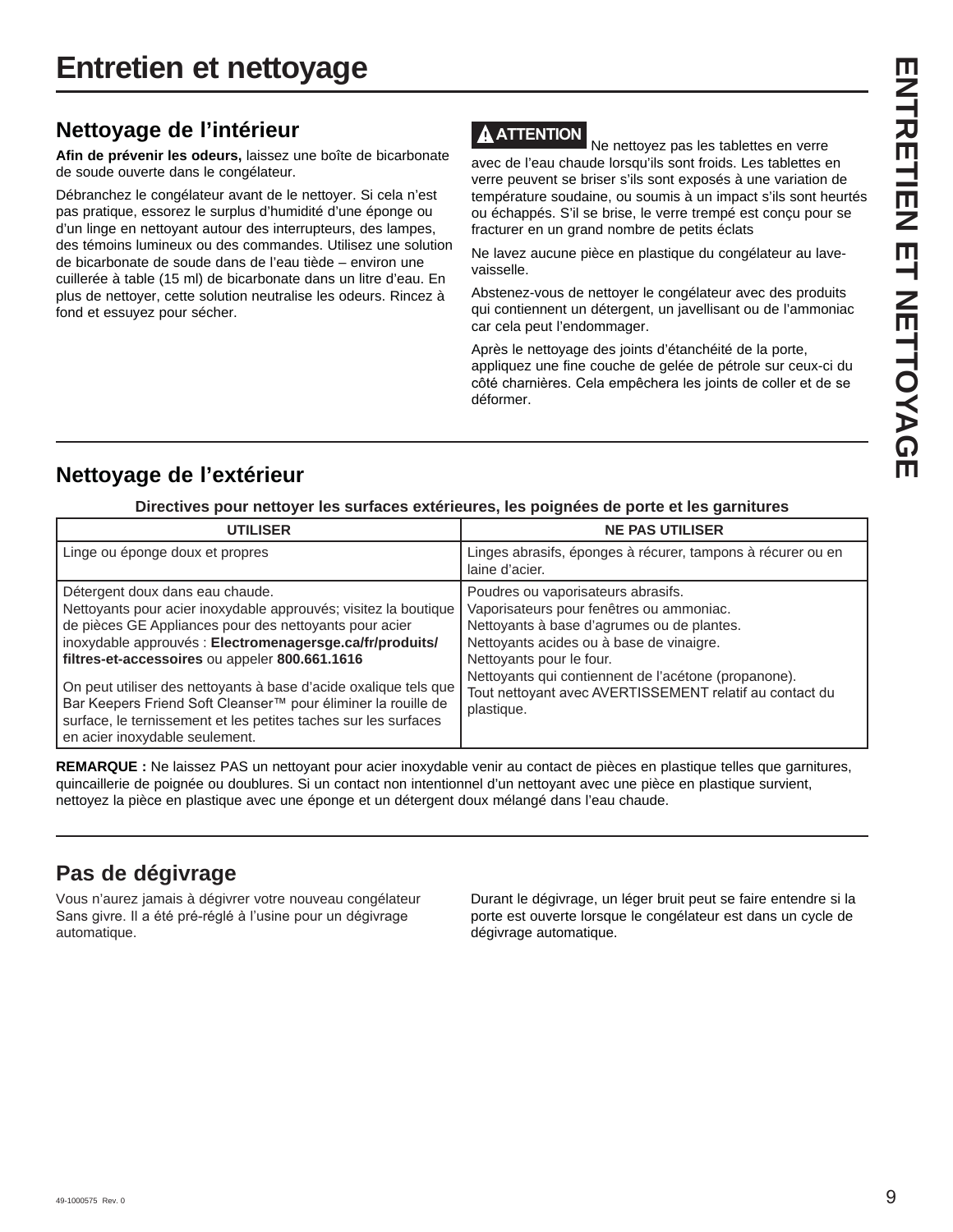- 1. Enlevez d'abord le couvercle de charnière en plastique : retirez une vis, débranchez le connecteur de câblage et retirez la thermistance ambiante du couvercle, puis levez le couvercle pour le dégager.
- 2. Retirez les vis qui fixent la charnière sur le dessus de la carrosserie à l'aide d'un tournevis étoilé ou d'un tournevis à douille 5/16 po. Veillez à ne pas endommager le câblage à proximité.
- 3. Retirez la charnière supérieure de la carrosserie et soulevez la porte pour la dégager de l'axe de charnière inférieur. Mettez la porte de côté.
- 4. Retirez les vis de la charnière inférieure.

Pour replacer les portes, inversez l'ordre des instructions ci-dessus.

Entretien et nettoyage<br>
Enlèvement de la porte du congélateur<br>
1. Enlevez d'abord le couvercle de chamière en plastique :<br>
retirez la thermistance ambiante du couvercle, puis levez le<br>
couvercle pour le dégager.<br>
2. Retire **AVIS** : Il est très important que toutes les vis de charnière soient bien serrées pour assurer la sûreté du montage et prévenir le glissement des charnières. Cependant ne serrez pas les vis de charnière excessivement. Serrez-les jusqu'au bout, puis tournez-les d'un ½ tour.

**REMARQUE :** L'ouverture de porte n'est pas réversible.



La lampe DEL est située derrière sa lentille dans le plafond du compartiment congélateur.

# **Pour remplacer la lampe DEL :**

- 1. Retirez la tablette supérieure (s'il y a lieu).
- 2. Poussez délicatement les trois languettes encliquetables à l'avant de la lentille, libérez la lentille de la doublure puis tirez pour la dégager.
- 3. Retirez la lampe DEL des languettes de montage.
- 4. Tirez délicatement les fils et débranchez-les de l'appareil.
- 5. Glissez une nouvelle lampe DEL en place dans les languettes de montage et rebranchez les fils.
- 6. Replacez la lentille en glissant les languettes derrière la lentille dans les fentes et poussez la lentille vers le haut jusqu'à ce que les languettes du devant s'encliquètent en place.

 Pour commander une lampe DEL, veuillez appeler GE Appliances au 800.GE.CARES (800.492.2737) pendant les heures d'affaires normales.





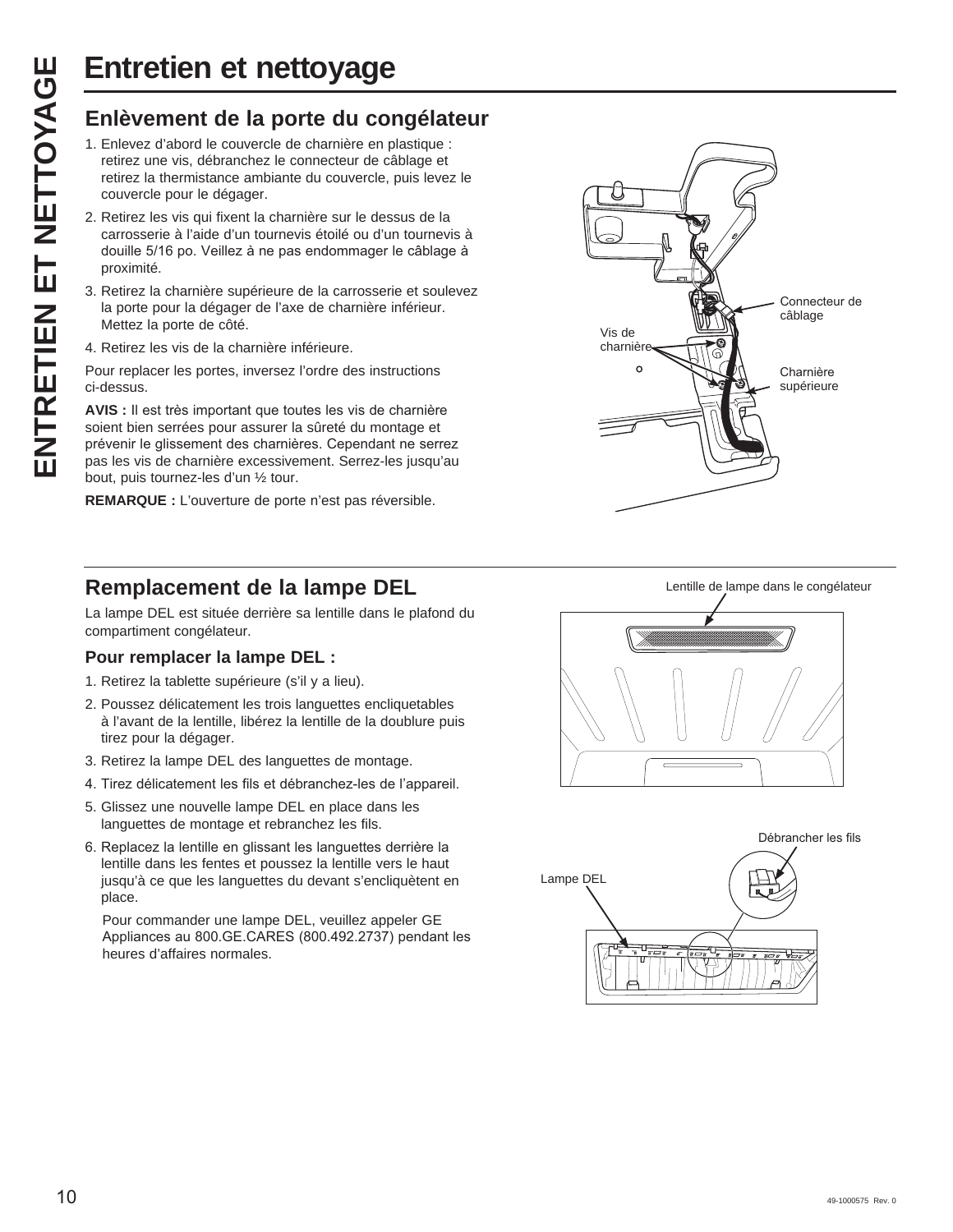# **Entretien et nettoyage**

# **Lors d'une panne de courant prolongée**

- Gardez la porte du congélateur fermé. Votre congélateur peut garder les aliments congelés pendant 24 heures lorsque la porte n'est pas ouvert.
- Si le congélateur ne fonctionne pas pendant plus de 24 heures, ajoutez de la glace sèche. Placez de gros morceaux de glace dans l'appareil. Ajoutez-en davantage au besoin.

# **Déménagement**

Débranchez le cordon d'alimentation de la prise murale. Retirez tous les aliments, faites dégivrer (sur les modèles à Dégivrage non automatique), puis nettoyez le congélateur.

Fixez toutes les pièces mobiles, comme la grille et les clayettes, en les immobilisant à l'aide de ruban gommé afin d'éviter de les endommager.

# **Lorsque vous partez en vacances**

Pour assurer le bon fonctionnement de votre congélateur pendant vos vacances, assurez-vous que l'alimentation secteur de votre résidence n'est pas coupée. Pour assurer la protection des denrées dans votre congélateur, vous pouvez demander à un voisin de vérifier toutes les 48 heures l'alimentation électrique et le fonctionnement de votre congélateur.

Lorsque vous vous absentez pendant une période prolongée, il peut être préférable de ranger temporairement vos aliments congelés dans une armoire de rangement pour produits congelés. Si vous laissez votre congélateur vide, débranchez le cordon d'alimentation de la prise de courant. Pour prévenir la formation d'odeurs, placez une boîte ouverte de bicarbonate de soude dans le congélateur et laissez la porte de l'appareil ouvert.

**ATTENTION** La manipulation de glace sèche peut causer des gelures aux mains–il est recommandé de porter des gants ou autre équipement de protection.

Si vous ne disposez pas de glace sèche, enlevez les aliments et placez-les temporairement dans une armoire pour produits congelés jusqu'à ce que le courant soit rétabli.

Assurez-vous que le congélateur reste à la verticale pendant un déplacement et lors du transport. Le congélateur doit être retenu solidement pendant le transport pour éviter qu'il ne bouge. Protégez l'appareil à l'aide d'une couverture.

Lorsque le congélateur ne fonctionne pas, il peut être laissé dans une pièce non chauffée sans que l'appareil ou son mécanisme ne subissent de dommages.

# **POUR ÉCONOMISER/CONSERVER L'ÉNERGIE**

Le congélateur doit être placé dans la zone la plus froide de la pièce, éloigné de tout appareil produisant de la chaleur, de tuyauteries de chauffage et à l'écart de la lumière directe du soleil.



Laissez les aliments chauds refroidir à température ambiante avant de les placer dans le congélateur. Si vous

surchargez votre congélateur, le compresseur fonctionnera pendant plus longtemps. Les aliments congelés trop lentement risquent de perdre leur qualité ou de se gâter.

- Assurez-vous de correctement envelopper les aliments et séchez bien les récipients avant de les placer dans le congélateur. Ceci évitera l'accumulation de givre dans le congélateur.
- Les clayettes du congélateur ne doivent pas être recouvertes de papier aluminium, de papier ciré ou de papier absorbant. Les films protecteurs interfèrent avec la circulation d'air froid rendant votre congélateur moins efficace.
- Organisez et étiquetez vos aliments pour réduire les ouvertures de porte et les recherches de longues durées. Retirez autant d'articles nécessaires en une seule fois et refermez la porte aussi rapidement que possible.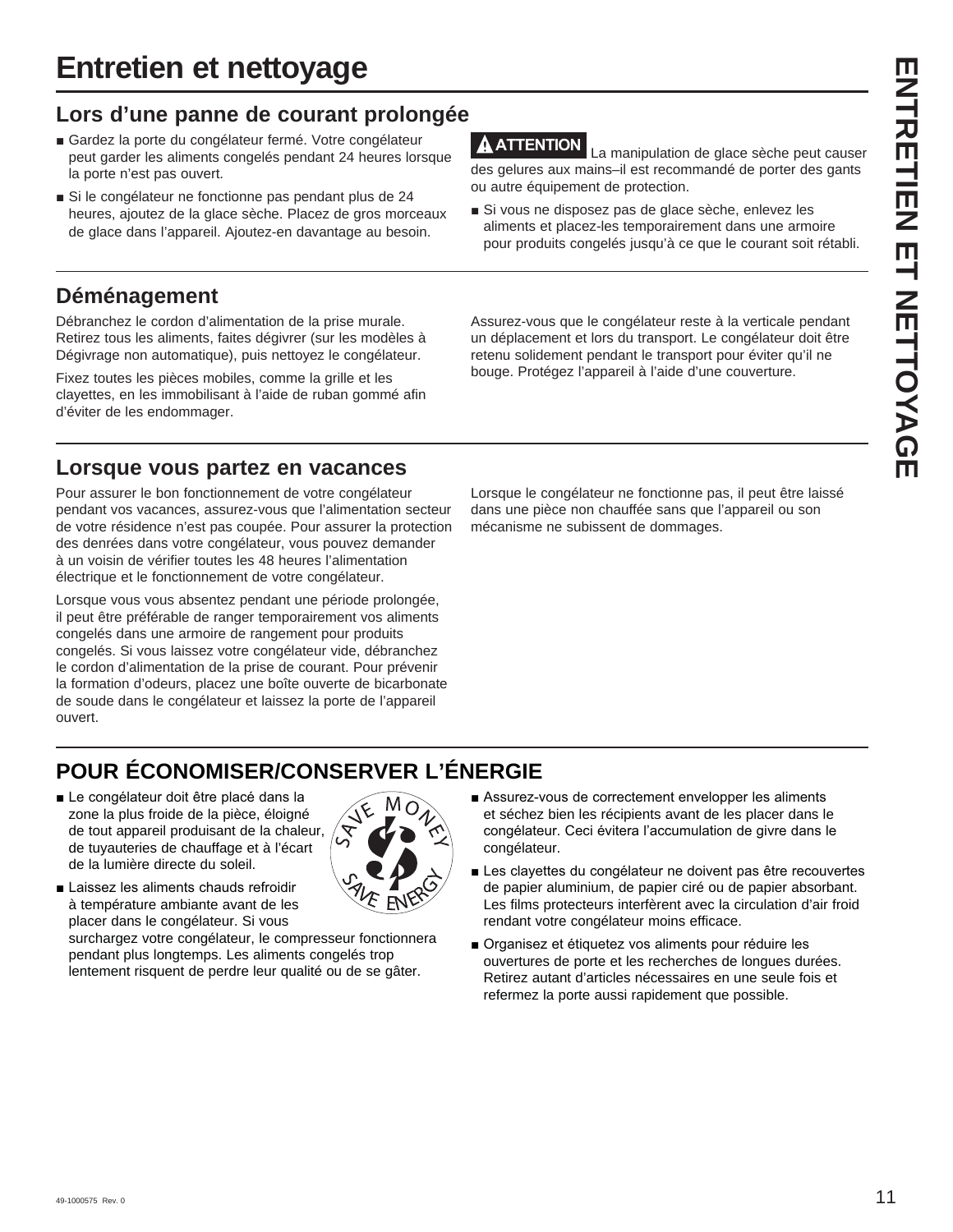# **Installation du Congélateur**

Votre congélateur doit être installé à un endroit pratique, en vue d'une utilisation quotidienne, dans une pièce bien aérée où l'air est sec.

N'installez pas votre congélateur dans l'endroit où la température est au-dessous de 0° F (-18° C) ou an-dessus de 110° F (43°C) parce qu'il ne maintiendra pas les températures appropriées.

Assurez-vous que le plancher sur lequel sera installé votre congélateur est suffisamment solide pour le supporter lorsqu'il est plein.

N'installez pas le congélateur dans un endroit exposé à l'eau de pluie ou aux rayons directs du soleil.

> Tournez vers la gauche pour relever

# **Dégagements**

Sur tous les modèles, prévoyez un dégagement de 3 po (76 mm) de chaque côté, à l'arrière et au-dessus de l'appareil afin d'assurer une circulation d'air adéquate.

> Tournez vers la droite pour abaisser

# **Pieds réglables**

**INSTRUCTIONS D'INSTALLATION Emplacement du congélateur** Les pieds situés aux coins à l'avant du congélateur doivent être réglés de manière que l'appareil repose solidement sur le sol et que l'avant soit légèrement relevé afin que la porte se referme facilement lorsqu'elle est ouverte à moitié.

# **Mise à Niveau du Congélateur**

Jetez les vis de la caisse et la base en bois. Utilisez un niveau de menuisier pour mettre le congélateur de niveau entre l'arrière à l'avant. Ajustez les pieds réglables en plastique à l'avant pour qu'ils soient plus hauts d'1/2 bulle afin que la porte se referme facilement lorsqu'elle est laissé ouverte.

# **Poignée de Porte (sur certains modèles)**

La forme de la poignée peut varier selon votre modèle.

- 1. Aligner la poignée sur les fixations.
- 2. Pousser la poignée sur les fixations jusqu'à ce qu'elle touche la porte.
- 3. Pousser la poignée sur les fixations jusqu'à ce qu'elle touche la porte.



# **Chargement de l'appareil**

**REMARQUE :** Pour permettre la fermeture et l'étanchéité correcte de la porte, NE laissez PAS les emballages d'aliments dépasser des clayettes.

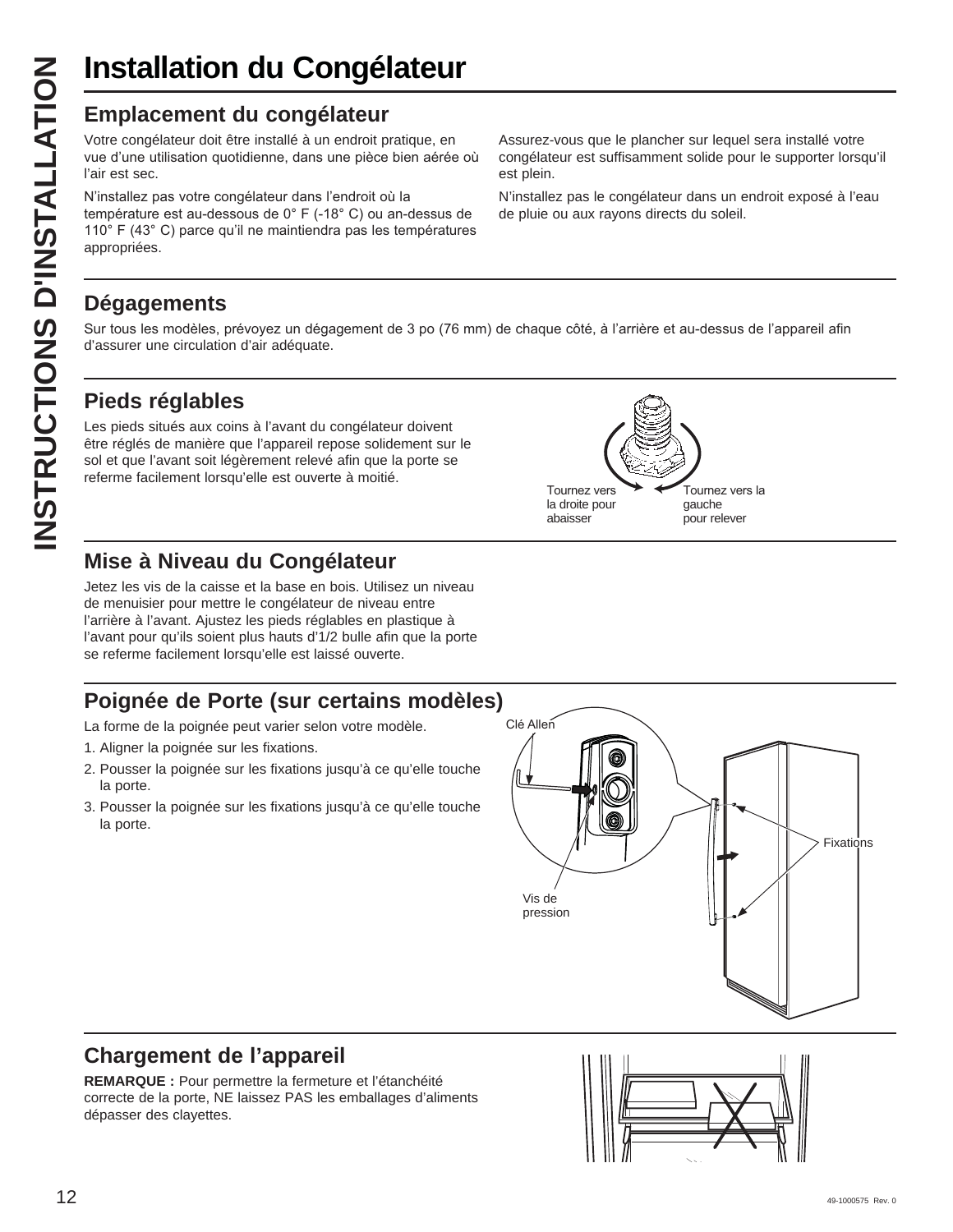# **Conseils de dépannage**... Avant de faire un appel de service

**CONSEILS DE DÉPANNAGE CONSEILS DE DÉPANNAGE**

Économisez temps et argent! Consultez d'abord les tableaux des pages suivantes et vous pourriez vous éviter un appel de service.

| <b>Problème</b>                                      | <b>Causes possibles</b>                                                                                          | <b>Correctifs</b>                                                                                                                                                                                            |
|------------------------------------------------------|------------------------------------------------------------------------------------------------------------------|--------------------------------------------------------------------------------------------------------------------------------------------------------------------------------------------------------------|
| Le congélateur ne fonctionne                         | Le congélateur n'est pas branché.                                                                                | Enfoncez bien la fiche dans la prise murale.                                                                                                                                                                 |
| pas                                                  | Le fusible est grillé/le disjoncteur est<br>déclenché.                                                           | Remplacez le fusible ou réenclenchez le<br>disjoncteur.                                                                                                                                                      |
|                                                      | Le témoin « Demo » est allumé et<br>le congélatgeur est en mode Demo<br>(démonstration).                         | Veuillez d'abord appuyer sur « Alarm Reset »,<br>ensuite appuyez immédiatement et en même<br>temps sur « - », « + » et « Alarm Reset » durant<br>5 secondes puis relâchez. Le témoin « Demo »<br>s'éteindra. |
| Le congélateur se met en<br>marche et s'arrête trop  | Porte ou couvercle laissé ouvert.                                                                                | Vérifiez qu'il n'y a pas un paquet qui empêche la<br>porte de se fermer.                                                                                                                                     |
| fréquemment                                          | Ouverture trop fréquente ou trop prolongée<br>de la porte ou du couvercle.                                       | Ouvrez la porte moins fréquemment.                                                                                                                                                                           |
|                                                      | Commande réglée à une température trop<br>basse.                                                                 | Consultez Fonctionnement de votre congélateur.                                                                                                                                                               |
| Le congélateur fonctionne trop<br>longtemps          | Porte ou couvercle laissé ouvert.                                                                                | Vérifiez qu'il n'y a pas un paquet qui empêche la<br>porte de se fermer.                                                                                                                                     |
|                                                      | Ouverture trop fréquente ou trop prolongée<br>de la porte ou du couvercle.                                       | Ouvrez la porte moins fréquemment.                                                                                                                                                                           |
|                                                      | Commande réglée à une température trop<br>basse.                                                                 | Consultez Fonctionnement de votre congélateur.                                                                                                                                                               |
|                                                      | Circulation d'air inadéquate autour de<br>l'appareil.                                                            | Consultez Préparatifs pour l'installation du<br>congélateur.                                                                                                                                                 |
|                                                      | La température dans la pièce ou à l'extérieur<br>est élevée.                                                     | C'est normal, le congélateur doit fonctionner plus<br>longtemps dans ces conditions.                                                                                                                         |
|                                                      | Le congélateur a été récemment                                                                                   | Il faut 4 heures pour que le congélateur refroidisse<br>complètement.                                                                                                                                        |
|                                                      | De grosses quantités d'aliments tièdes ou<br>chauds ont récemment été placées dans le<br>congélateur.            | Les aliments tièdes vont faire fonctionner le<br>congélateur jusqu'à la température souhaitée soit<br>atteinte.                                                                                              |
| Fonctionnement bruyant ou<br>vibration de l'appareil | Le plancher peut manquer de solidité, ce<br>qui fait vibrer le congélateur lorsque le<br>compresseur fonctionne. | Assurez-vous que le congélateur est déposé sur un<br>plancher solide et ajustez les pattes de nivellement,<br>le cas échéant.                                                                                |
|                                                      | L'appareil ne repose pas solidement sur le<br>sol.                                                               | Réglez les pieds de nivellement (sur les<br>modèles verticaux). Consultez Préparatifs pour<br>l'installation du congélateur ou installez des<br>cales pour compenser les inégalités du sol.                  |
|                                                      | Le congélateur touche le mur.                                                                                    | Mettez le congélateur de niveau ou déplacez-le<br>légèrement. Consultez Mise à niveau du<br>congélateur.                                                                                                     |
| Température trop élevée dans<br>le congélateur       | Porte ou couvercle laissé ouvert.                                                                                | Vérifiez qu'il n'y a pas un paquet qui empêche la<br>porte de se fermer.                                                                                                                                     |
|                                                      | Ouverture trop fréquente ou trop prolongée<br>de la porte ou du couvercle.                                       | Ouvrez la porte moins fréquemment.                                                                                                                                                                           |
|                                                      | La température est réglée sur une température<br>trop élevée.                                                    | Réglez la commande sur une température plus<br>basse. Attendez quelques heures pour que la<br>température se stabilise.                                                                                      |
|                                                      | De grosses quantités d'eau ou d'aliments chauds<br>ont récemment été placées dans le congélateur.                | Attendez que le congélateur ait pu revenir à la<br>température sélectionnée.                                                                                                                                 |
|                                                      | Le congélateur a été récemment débranché.                                                                        | Le congélateur met 4 heures pour refroidir<br>complètement.                                                                                                                                                  |
| Les aliments dégèlent                                | Commande de température réglée à OFF<br>(éteint).                                                                | Réglez la commande à un réglage de température.                                                                                                                                                              |
|                                                      | Le congélateur n'est pas branché.                                                                                | Enfoncez bien la fiche dans la prise murale.                                                                                                                                                                 |
|                                                      | Le fusible est grillé/le disjoncteur est<br>déclenché.                                                           | Remplacez le fusible ou réenclenchez le<br>disjoncteur.                                                                                                                                                      |
|                                                      | Porte ou couvercle laissé ouvert.                                                                                | Vérifiez qu'il n'y a pas un paquet qui empêche la<br>porte de se fermer.                                                                                                                                     |
|                                                      | Ouverture trop fréquente ou trop prolongée<br>de la porte ou du couvercle.                                       | Ouvrez la porte moins fréquemment.                                                                                                                                                                           |
| Température trop basse dans<br>le congélateur        | Commande réglée à une température trop<br>basse.                                                                 | Consultez Fonctionnement de votre congélateur.                                                                                                                                                               |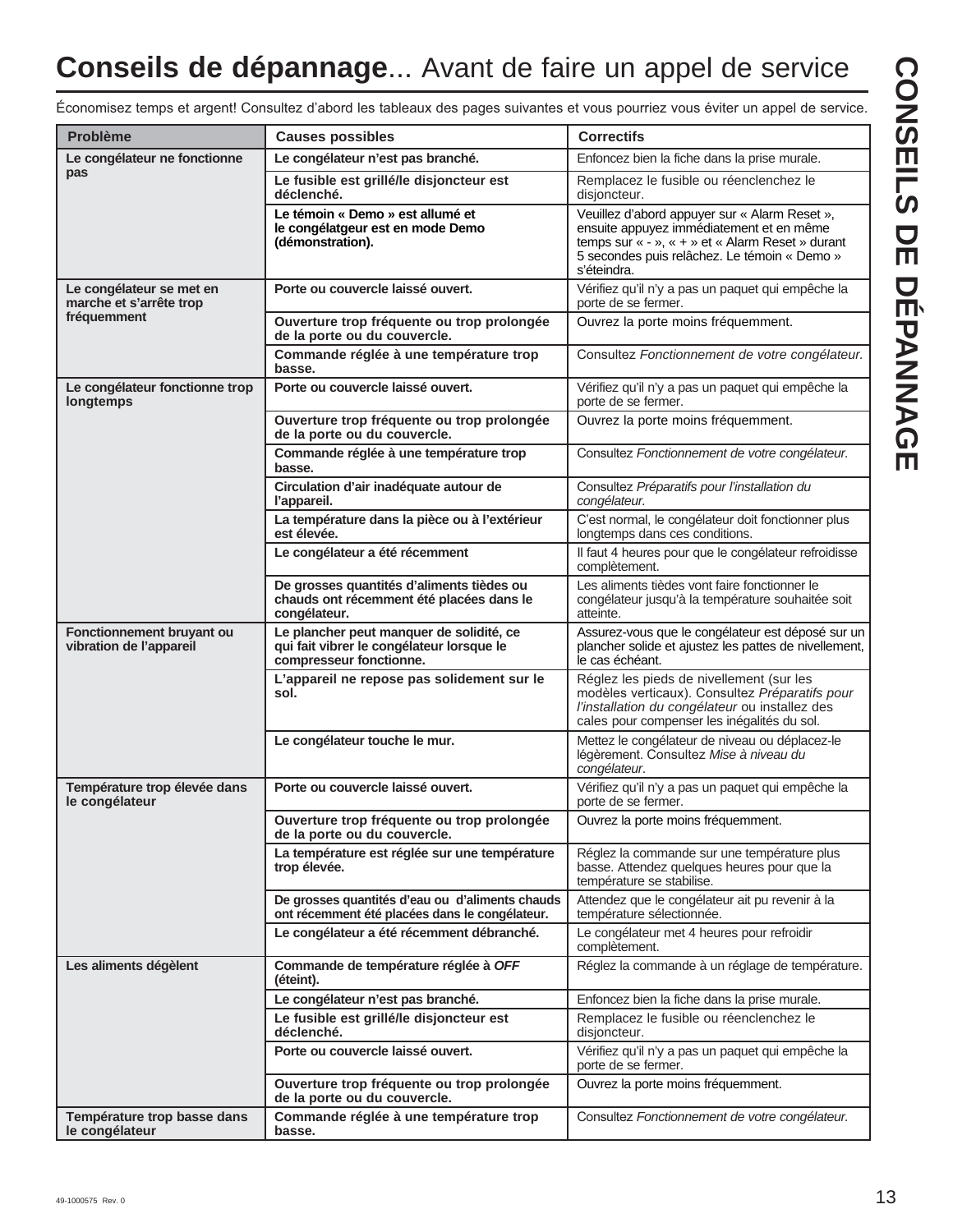| <b>Problème</b>                                                                   | <b>Causes possibles</b>                                                                                                                                             | <b>Correctifs</b>                                                                                                                        |
|-----------------------------------------------------------------------------------|---------------------------------------------------------------------------------------------------------------------------------------------------------------------|------------------------------------------------------------------------------------------------------------------------------------------|
| De la condensation se forme sur                                                   | Phénomène normal par temps très humide.                                                                                                                             | Essuyez bien l'extérieur.                                                                                                                |
| l'extérieur de l'appareil                                                         | La porte ne doit pas être complètement<br>étanche et l'air froid du congélateur se<br>mélange à l'air chaud et humide de<br>l'extérieur.                            | Consultez Préparatifs pour l'installation du<br>congélateur.                                                                             |
| La lampe intérieure ne s'allume pas<br>(sur certains modèles)                     | Pas de courant à la prise.                                                                                                                                          | Remplacez le fusible ou réenclenchez le<br>disjoncteur.                                                                                  |
|                                                                                   | Le congélateur n'est pas branché.                                                                                                                                   | Branchez la fiche comme il faut dans la prise de<br>courant.                                                                             |
|                                                                                   | L'ampoule est grillée.                                                                                                                                              | Remplacez l'ampoule.                                                                                                                     |
| La porte ne se ferme pas<br>complètement de lui-même                              | Il faut régler les pieds de nivellement.                                                                                                                            | Consultez Préparatifs pour l'installation du<br>congélateur.                                                                             |
|                                                                                   | Un paquet empêche la porte de se fermer.                                                                                                                            | Déplacez l'emballage vers un autre endroit.                                                                                              |
| Remise en marche lente après une<br>période de non-fonctionnement                 | Dispositif intégré de protection contre les<br>surcharges.                                                                                                          | Ceci est normal après la mise hors tension.                                                                                              |
| Accumulation excessive de givre                                                   | Porte ou couvercle laissé ouvert.                                                                                                                                   | Vérifiez qu'il n'y a pas un paquet qui empêche<br>la porte de se fermer.                                                                 |
|                                                                                   | Ouverture trop fréquente ou trop<br>prolongée de la porte ou du couvercle.                                                                                          | Ouvrez la porte moins fréquemment.                                                                                                       |
|                                                                                   | Phénomène normal par temps très humide.                                                                                                                             | Essuyez et asséchez la surface.                                                                                                          |
| La surface extérieure du congélateur<br>est tiède                                 | Les parois extérieures du congélateur peuvent<br>dépasser de 30°F (environ 17°C) la<br>température ambiante de la pièce.                                            | C'est normal, le compresseur est en marche<br>pour éliminer la chaleur de l'intérieur du<br>congélateur.                                 |
| Le niveau sonore est plus élevé<br>lorsque le congélateur est en marche           | Les congélateurs récents ont une plus<br>grande capacité de stockage et des<br>températures plus stables. Ceci nécessite<br>un compresseur d'une grande efficacité. | C'est normal. Lorsque le bruit ambiant est<br>faible, vous entendrez peut-être le compresseur<br>lors du refroidissement du congélateur. |
| Le niveau sonore est plus élevé<br>lorsque le compresseur démarre                 | Le compresseur fonctionne à des pressions<br>plus élevées en début de cycle ON (Allumé).                                                                            | C'est normal. Le bruit diminuera ou s'arrêtera<br>lorsque le congélateur continuera à fonctionner.                                       |
| Bruits secs et craquements lorsque le<br>compresseur se met en marche             | Les parties métalliques subissent des<br>expansions et des contractions, comme dans<br>les tuyauteries d'eau chaude.                                                | C'est normal. Le bruit diminuera ou s'arrêtera<br>lorsque le congélateur continuera à fonctionner.                                       |
| Bruits de bouillonnement et de<br>gargouillement, comme de l'eau en<br>ébullition | Le réfrigérant (utilisé pour refroidir le<br>congélateur) circule dans le système.                                                                                  | C'est normal.                                                                                                                            |
| La condensation se forme sur les<br>parois internes du congélateur                | Le temps est chaud et humide ce qui<br>augmente la formation de givre à l'intérieur<br>du congélateur.                                                              | C'est normal.                                                                                                                            |
|                                                                                   | La porte n'est peut-être pas étanche.                                                                                                                               | Consultez Préparatifs pour l'installation du<br>congélateur.                                                                             |
|                                                                                   | La porte est laissée ouverte trop longtemps<br>ou est ouverte trop fréquemment.                                                                                     | Ouvrez moins fréquemment la porte.                                                                                                       |
| Odeurs dans le congélateur                                                        | L'intérieur a besoin d'être nettoyé.                                                                                                                                | Nettoyez l'intérieur avec une éponge, de l'eau<br>tiède et du bicarbonate de soude.                                                      |
|                                                                                   | Des aliments à fortes odeurs sont stockés                                                                                                                           | Couvrez correctement les aliments.                                                                                                       |

# **Caractéristiques normales de fonctionnement**

- L'extérieur du congélateur devient chaud lorsque le système de réfrigération transfère la chaleur de l'intérieur vers l'extérieur à travers les parois extérieures du congélateur.
- Le son du moteur du compresseur à rendement hautement efficace.
- Sur les modèles Sans givre, le son de l'eau de l'évaporateur qui s'égoutte en fondant dans le plateau de dégivrage pendant le cycle de dégivrage.
- Sur les modèles Sans givre, le son du ventilateur qui circule l'air à l'intérieur de l'appareil afin de maintenir une température uniforme dans tout le congélateur.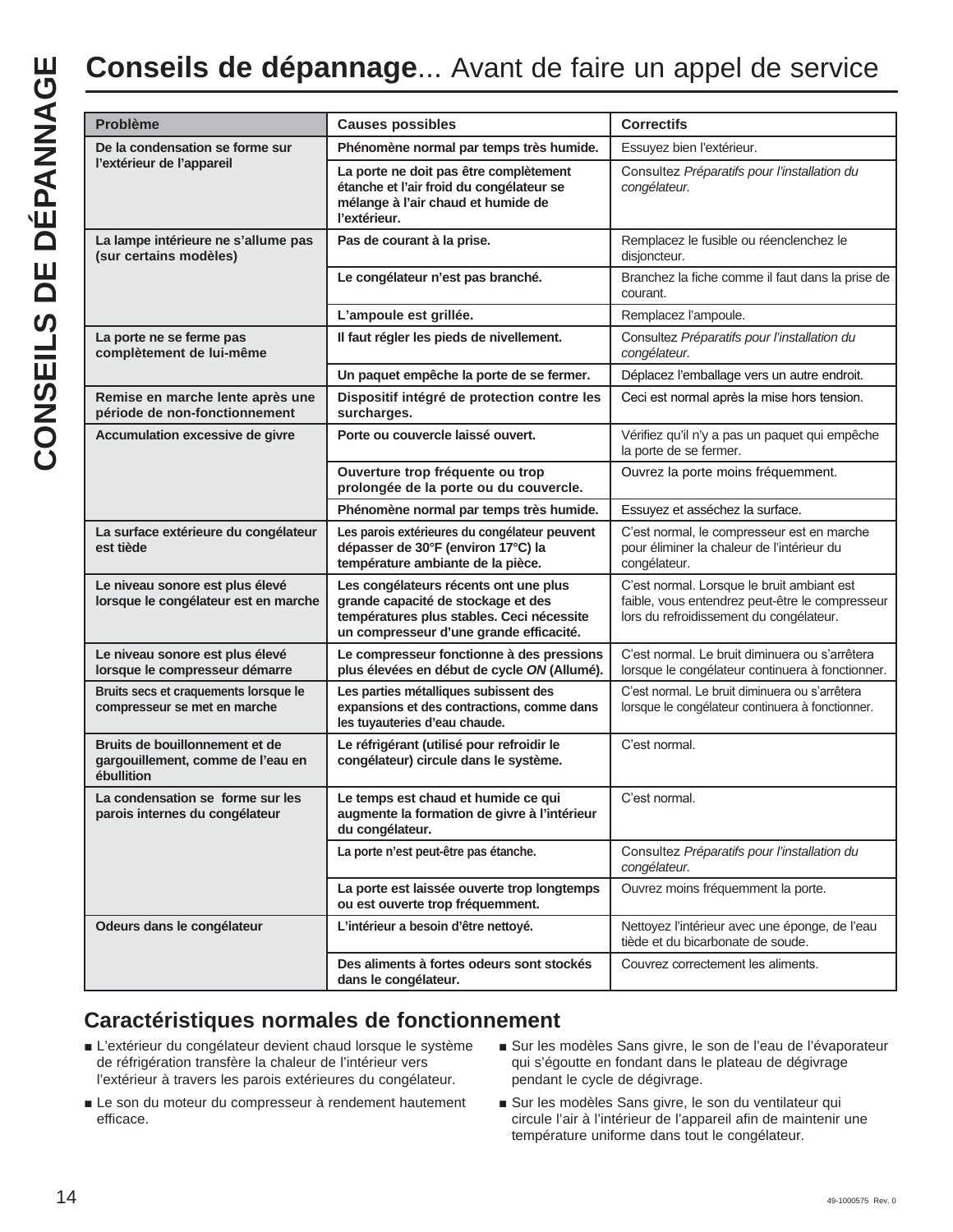# **GE Appliances Garantie du congélateur**

Toutes les réparations en vertu de la garantie sont fournis par nos Centre de Service d'Usine ou par un technicien autorisé Customer Care®. Pour prévoir une réparation, consultez notre site electromenagersge.ca/fr/soutien/demande-de-service ou appelez le 800.661.1616. Veuillez avoir votre numéro de série et votre numéro de modèle à portée de main lorsque vous appelez pour obtenir un service.

| Pendant la période<br>de garantie de : | <b>GE Appliances remplacera</b>                                                                                 |
|----------------------------------------|-----------------------------------------------------------------------------------------------------------------|
| Un An                                  | Toute pièce du congélateur qui s'avère défectueuse en raison d'un défaut de matériau ou de fabrication. Pendant |
| A compter de la                        | la validité de la présente garantie limitée d'un an, GE Appliances fournira également gratuitement la main      |
| date d'achat initial                   | d'œuvre et le service pour réparer la pièce défectueuse.                                                        |

## **Ce qui n'est pas couvert par GE Appliances :**

- Toute visite à votre domicile pour vous expliquer le **fonctionnement de l'appareil.**
- $\blacksquare$  Mauvaise installation, livraison ou entretien.
- **Ŷ Toute défectuosité du produit lorsqu'il est utilisé de façon abusive, ou à des fins commerciales ou à toute autre fin que celle pour laquelle il a été conçu.**
- **Perte des aliments dûe à la déterioration.**
- **Ŷ Dommage subi après la livraison.**
- Le remplacement des fusibles ou le réenclenchement **des disjoncteurs.**
- Tout dommage au produit attribuable à un accident, un **incendie, une inondation ou un cas de force majeure.**
- Tout dommage direct ou indirect attribuable à une **défectuosité éventuelle de l'appareil.**
- Le service s'il est impossible d'avoir accès au produit **pour ce faire.**

# **EXCLUSION DES GARANTIES TACITES**

Votre recours exclusif est l'échange du produit suivant les modalités de la Garantie Limitée. Toutes garanties tacites, y compris les garanties de valeurs marchandes ou d'adéquation à des fins particulières, sont limitées à une durée d'un an ou à la durée la plus courte autorisée par la loi.

Pour les clients des États-Unis : Cette garantie limitée est étendue à l'acheteur d'origine et aux propriétaires suivants pour tout produit acheté pour une utilisation domestique aux États-Unis. Si le produit est installé dans une région où ne se trouve aucun réparateur autorisé GE Appliances, vous devrez peut-être assumer les frais de transport ou apporter l'appareil à un centre de service autorisé GE Appliances. En Alaska, cette garantie limitée exclut le coût d'expédition ou de dépannage à votre domicile. Certains états n'acceptent pas d'exclusion ou de limites aux dommages indirects consécutifs. Certains droits particuliers vous sont dévolus en vertu de la présente garantie limitée et peuvent s'accompagner d'autres droits qui varient selon votre lieu de résidence. Pour connaître vos droits juridiques, veuillez consulter le bureau local ou le bureau d'état des affaires aux consommateurs ou le Procureur Général de votre état.

# **Garant : GE Appliances,** *a* **Haier** *company*  **Louisville, KY 40225**

Pour les clients au Canada : Cette garantie limitée est étendue à l'acheteur d'origine et aux propriétaires suivants pour tout produit acheté aux Canada pour une utilisation domestique aux Canada. Le service à domicile en vertu de la garantie sera fourni dans les régions où il est disponible et où Mabe estime raisonnable de le fournir.

# **Garant Canada : MC Commercial, Burlington, Ontario, L7R 5B6**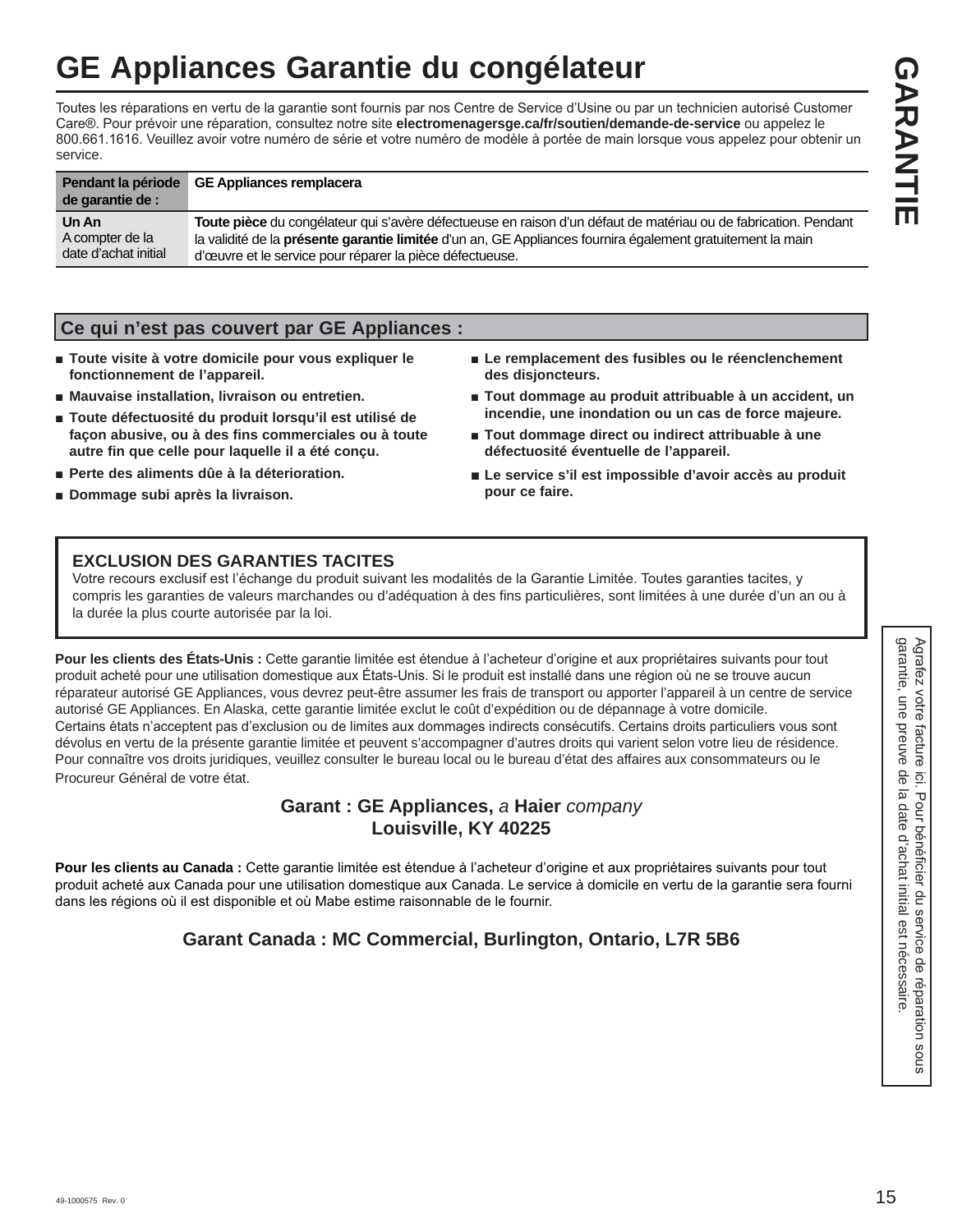# **Site Web de GE Appliances**

Vous avez une question ou vous avez besoin d'aide pour votre appareil électroménager? Visitez le site Web de GE Appliances 24 heures par jour, tous les jours de l'année! Vous pouvez aussi y trouver d'autres formidables produits GE Appliances et tirer avantage de tous nos services d'assistance en ligne. Aux États-Unis : GEAppliances.com Au Canada: Electromenagersge.ca

# **Enregistrez votre électroménager**

**Soutien au consommateur<br>
Site Web de GE Appliances**<br>
Yous avez une question ou vous avez besoin d'aide pou<br>
Appliances 24 heures par jour, tous les jours de l'année!<br>
GE Appliances et tirer avantage de tous nos services d Enregistrez votre nouvel appareil en ligne au moment qui vous convient le mieux! L'enregistrement de votre produit dans les délais prescrits permet une meilleure communication et un service rapide, selon les modalités de votre garantie, si besoin est. Vous pouvez également envoyer par courrier la carte d'enregistrement pré-imprimée qui se trouve dans l'emballage de votre appareil.

Aux États-Unis : **GEAppliances.com/register** 

Au Canada: Prodsupport.mabe.ca/crm/Products/ProductRegistration.aspx

# **Service de réparation**

Un service de réparation expert GE Appliances se trouve à quelques pas de chez vous. Rendez-vous sur notre site et programmez, à votre convenance, une visite de réparation à n'importe quel jour de l'année.

Aux États-Unis : GEAppliances.com/service ou composez le 800.432.2737 durant les heures normales de bureau.

Au Canada: Electromenagersge.ca/fr/soutien/demande-de-service ou composez le 800.561.3344

# **Prolongation de garantie**

Procurez-vous une prolongation de garantie GE Appliances et informez-vous des rabais spéciaux en vigueur pendant la durée de votre garantie. Vous pouvez vous la procurer en ligne en tout temps. Les services GE Appliances seront toujours disponibles après l'expiration de la garantie. Aux États-Unis :

GEAppliances.com/extended-warranty ou composez le 800.626.2224 durant les heures normales de bureau.

Au Canada : Electromenagersge.ca/fr/soutien/achat-d-une-garantie-prolongee ou composez le 866.277.9842.

# **Pièces et accessoires**

Les personnes ayant les compétences requises pour réparer elles-mêmes leurs appareils peuvent recevoir directement à la maison des pièces ou accessoires (les cartes VISA, MasterCard et Discover sont acceptées). Commandez en ligne 24 heures par jour.

Aux États-Unis : GEApplianceparts.com ou par téléphone au 877.959.8688 durant les heures normales de bureau.

**Les instructions contenues dans le présent manuel comportent des procédures que tout utilisateur peut effectuer. Les autres types de réparation doivent généralement être confiés à un technicien qualifié. Usez de prudence : une réparation ou un entretien mal effectués peuvent rendre l'utilisation de l'appareil dangereuse.**

Les consommateurs au Canada doivent consulter les pages jaunes pour connaître le centre de service Mabe le plus proche, visiter notre site Web au **Electromenagersge.ca/fr/produits/filtres-et-accessoires** ou composer le 1.800.661.1616.

# **Communiquez avec nous**

Si vous n'êtes pas satisfait du service après-vente de GE Appliances, communiquez avec nous depuis notre site Web en fournissant tous les détails dont votre numéro de téléphone, ou écrivez à :

Aux États-Unis : General Manager, Customer Relations | GE Appliances, Appliance Park | Louisville, KY 40225 **GEAppliances.com/contact**

Au Canada: Director, Consumer Relations, Mabe Canada Inc. | Suite 310, 1 Factory Lane | Moncton, N.B. E1C 9M3 **Electromenagersge.ca/fr/contactez-nous**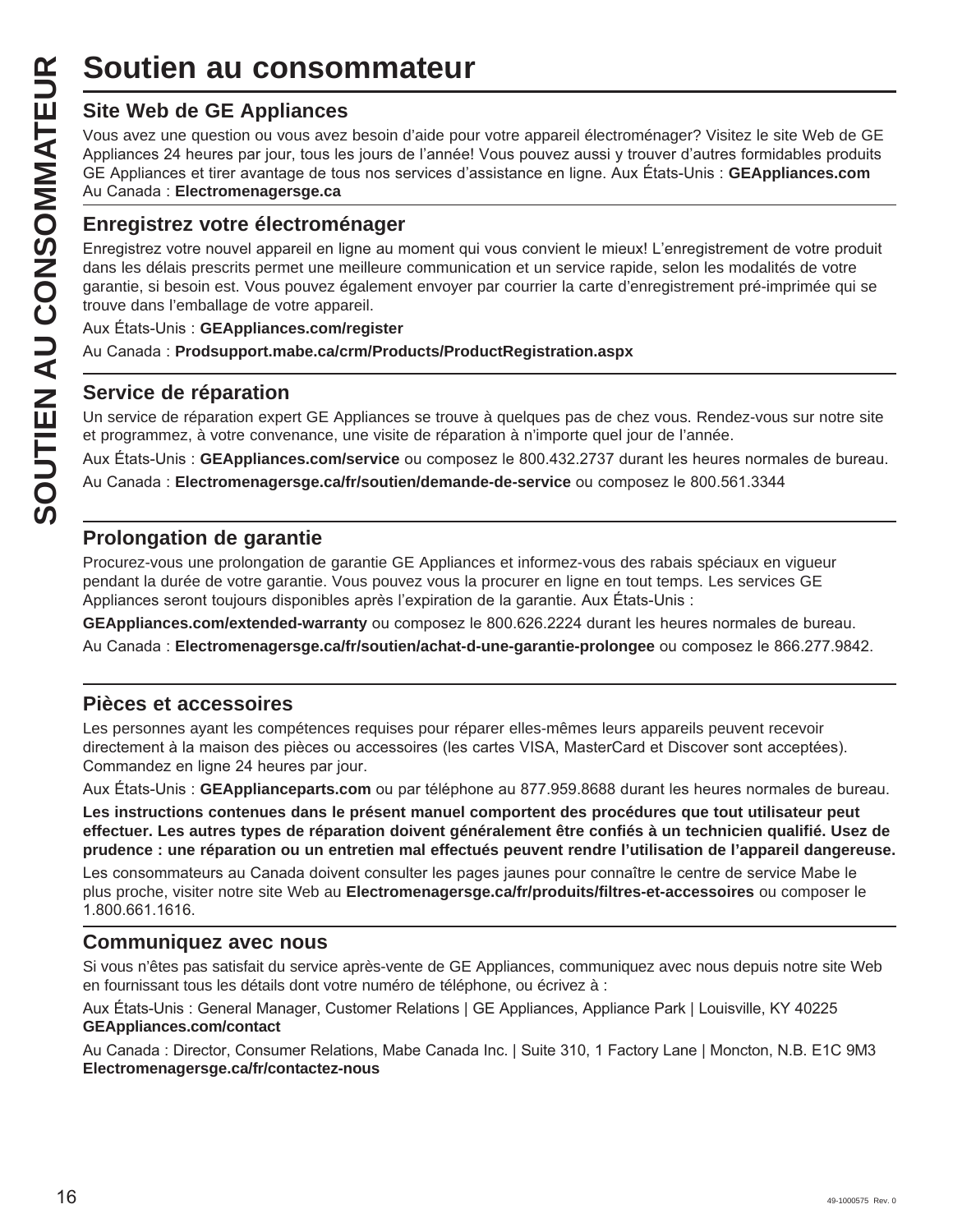

**GE APPLIANCES** 

# INFORMACIÓN DE SEGURIDAD 3

| <b>INSTRUCCIONES DE OPERACIÓN</b> |  |
|-----------------------------------|--|
| Control de Temperatura 5          |  |
|                                   |  |

CUIDADO Y LIMPIEZA . . . . . . . . . . 9

## INSTRUCCIONES DE INSTALACIÓN Cómo poner el congelador en funcionamiento . . . . . . . . . . . . . . . . . . 12

# SOLUCIONAR PROBLEMAS . . . . 13

GARANTÍA LIMITADA . . . . . . . . . . 15

SERVICIO AL CONSUMIDOR . . . 16

## MANUAL DEL PROPIETARIO E INSTALACIÓN

Vertical—Modelos con sistema No-Frost (no producen escarcha): FUF14, FUF17, FUF21

Escriba los números de modelo y de serie aquí:

Número de modelo : \_\_\_\_\_\_

Número de serie:

Puede encontrarlos en una placa en la pared superior izquierda dentro del congelador.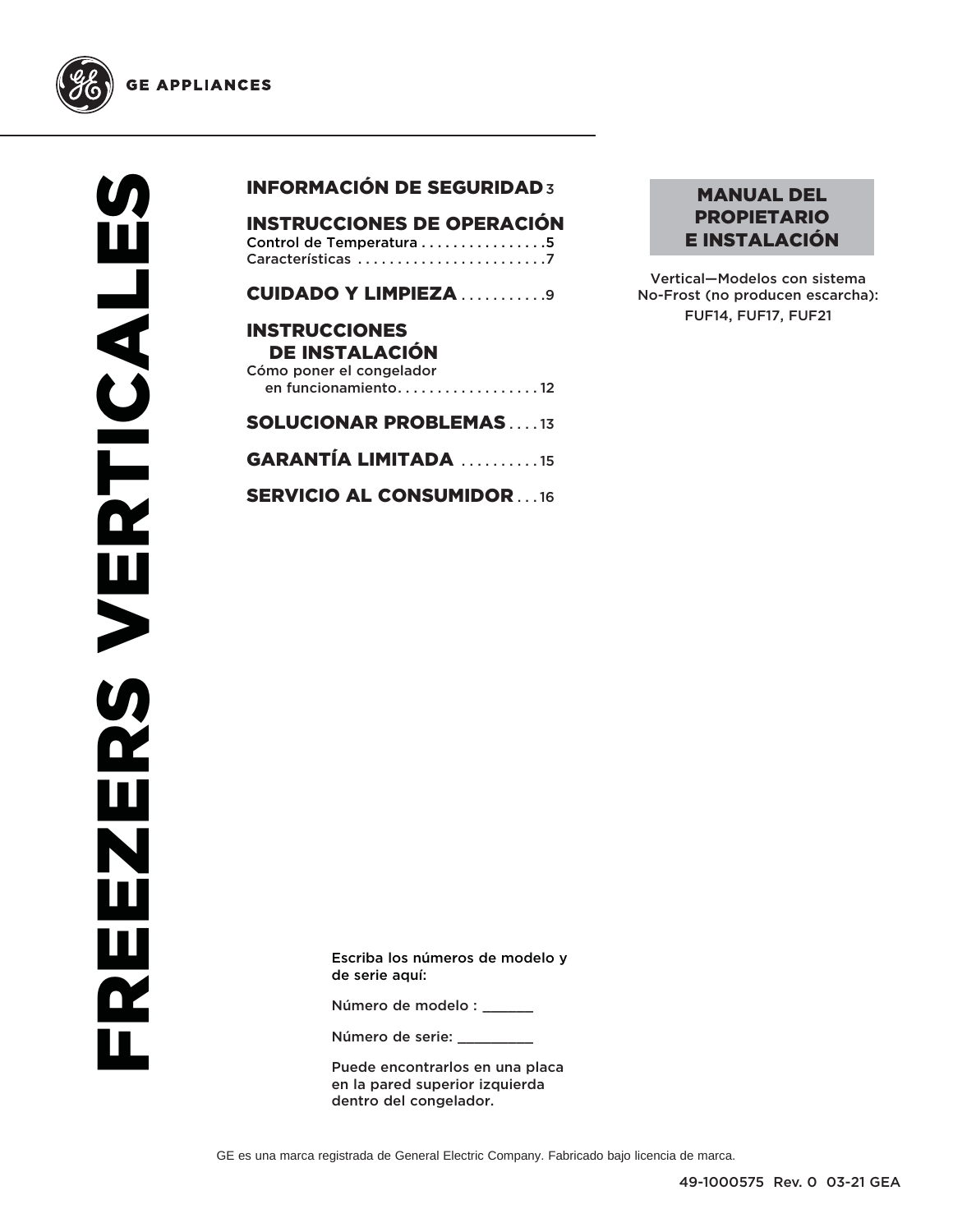# **GRACIAS POR HACER QUE GE APPLIANCES SEA PARTE DE SU HOGAR.**

Ya sea que haya crecido usando GE Appliances, o que ésta es su primera vez, nos complace tenerlo en la familia.

Sentimos orgullo por el nivel de arte, innovación y diseño de cada uno de los electrodomésticos de GE Appliances, y creemos que usted también. Entre otras cosas, el registro de su electrodoméstico asegura que podamos entregarle información importante del producto y detalles de la garantía cuando los necesite.

Registre su electrodoméstico GE ahora a través de Internet. Sitios Web y números telefónicos útiles están disponibles en la sección de Soporte para el Consumidor de este Manual del Propietario. También puede enviar una carta en la tarjeta de inscripción preimpresa que se incluye con el material embalado.

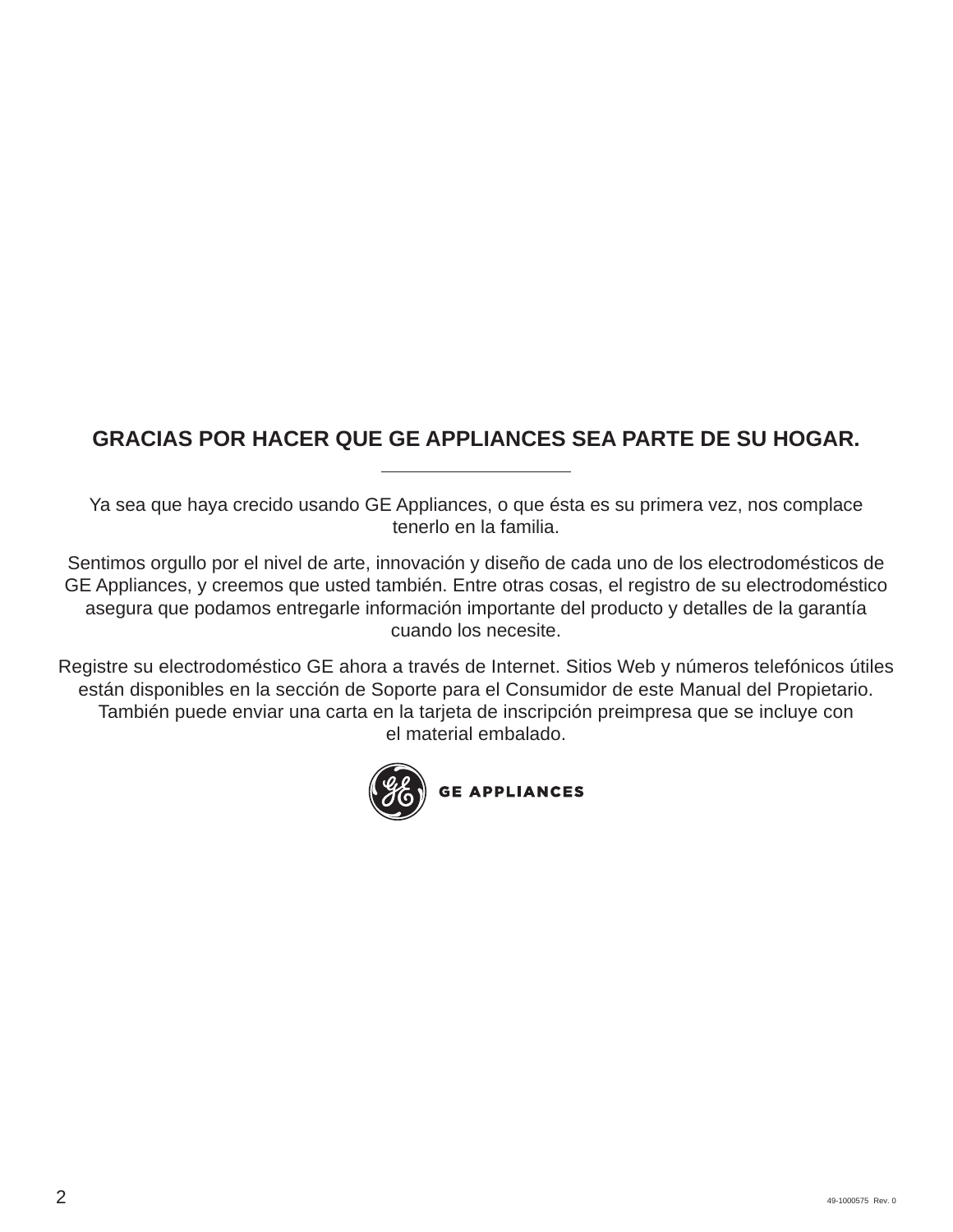# **INFORMACIÓN IMPORTANTE DE SEGURIDAD LEA TODAS LAS INSTRUCCIONES ANTES DE USAR**

**ADVERTENCIA** A fin de reducir el riesgo de incendio, explosión, descargas eléctricas o lesiones al usar su congelador vertical, siga estas precauciones básicas de seguridad:

- Este freezer se deberá instalar y ubicar adecuadamente de acuerdo con las Instrucciones de Instalación antes de ser usado.
- Desenchufe el freezer antes de hacer reparaciones, ya sea reemplazar una lámpara de luz o hacer una limpieza. Nota: La corriente que va al freezer no puede ser desconectada por ninguna configuración del panel de control.

Nota: Las reparaciones deberán ser realizadas por un Profesional del Servicio Técnico calificado.

- Reemplace todas las piezas y paneles antes del uso.
- No quarde ni use qasolina u otros vapores inflamables y líquidos cerca de este ni de otro electrodoméstico.
- No guarde sustancias explosivas tales como latas de aerosoles con propelentes inflamables en este electrodoméstico.
- No use un prolongador.
- A fin de evitar riesgos de que los niños sufran asfixia o queden atrapados, retire la tapa del freezer antes de deshacerse o dejar de usar el mismo.
- Para evitar lesiones graves o la muerte, los niños no se deberán parar sobre ni jugar en o con el electrodoméstico.
- Los niños y las personas con capacidad física, sensorial o mental reducida o con falta de experiencia y conocimiento podrán usar este electrodoméstico sólo si son supervisados o les fueron dadas instrucciones sobre un uso seguro y entienden los riesgos involucrados.
- Este electrodoméstico fue diseñado para uso hogareño y para aplicaciones similares tales como: áreas de personal de cocina en tiendas, oficinas y otros espacios laborales; casas de campo; por clientes en hoteles, moteles, hostales y otros espacios residenciales, catering y aplicaciones no minoristas similares.
- No aplique limpiadores ásperos sobre el refrigerador. Ciertos limpiadores dañarán el plástico, lo cual podrá hacer que ciertas piezas tales como la puerta o las manijas de las puertas se separen de forma inesperada. Para acceder a instrucciones detalladas, lea la sección de Cuidado y Limpieza.

**PRECAUCIÓN** Para reducir el riesgo de lesiones al usar el freezer, siga estas precauciones básicas.

- No limpie estantes de vidrio ni tapas con agua caliente cuando estén fríos. Los estantes de vidrio y las tapas se pueden romper si son expuestos a cambios de temperatura repentinos o impactos, tales como sacudones o caídas. El vidrio templado está diseñado para destruirse en pequeñas piezas en caso de rotura.
- Mantenga los dedos fuera de los espacios de "riesgo de lastimaduras"; los despejes entre las puertas y entre las puertas y el gabinete son necesariamente pequeños. Tenga el cuidado de cerrar las puertas cuando los niños se encuentren en el área.
- No toque las superficies frías del compartimiento del freezer cuando las manos estén húmedas o mojadas, ya que la piel se podrá adherir a estas superficies extremadamente frías.
- No vuelva a congelar comidas que hayan estado totalmente congeladas en forma previa.

# **AADVERTENCIA** W PELIGRO DE EXPLOSIÓN Refrigerantes Inflamables

**Este electrodoméstico cuenta con refrigerante isobutano, R600a, un gas natural con alto nivel de compatibilidad medioambiental. Sin embargo, también es combustible. Siga las advertencias que figuran a continuación, a fin de reducir el riesgo de lesiones o daños sobre la propiedad.**

- **1.** Al mover, instalar y operar el electrodoméstico, se deberá tener cuidado de no dañar la tubería del refrigerante.
- **2.** El servicio técnico sólo debe ser realizado por personal autorizado del servicio. Use sólo piezas del servicio autorizadas por el fabricante
- **3**. Descarte el electrodoméstico de acuerdo con las Regulaciones Federales y Locales. El refrigerante inflamable y el material aislante inflamable usados

requieren procedimientos de descarte especiales. Comuníquese con las autoridades locales para descartar su refrigerador de forma ambientalmente segura.

- **4.** Mantenga las aberturas de ventilación en el espacio de protección del electrodoméstico o en la estructura incorporada libres de obstrucción.
- 5. No use dispositivos mecánicos u otros medios para acelerar el proceso de descongela miento.
- 6. No dañe el circuito del refrigerante.
- **7.** No use dispositivos eléctricos dentro del compartimiento de almacenamiento de comida del electrodoméstico.

# **LEA Y GUARDE ESTAS INSTRUCCIONES**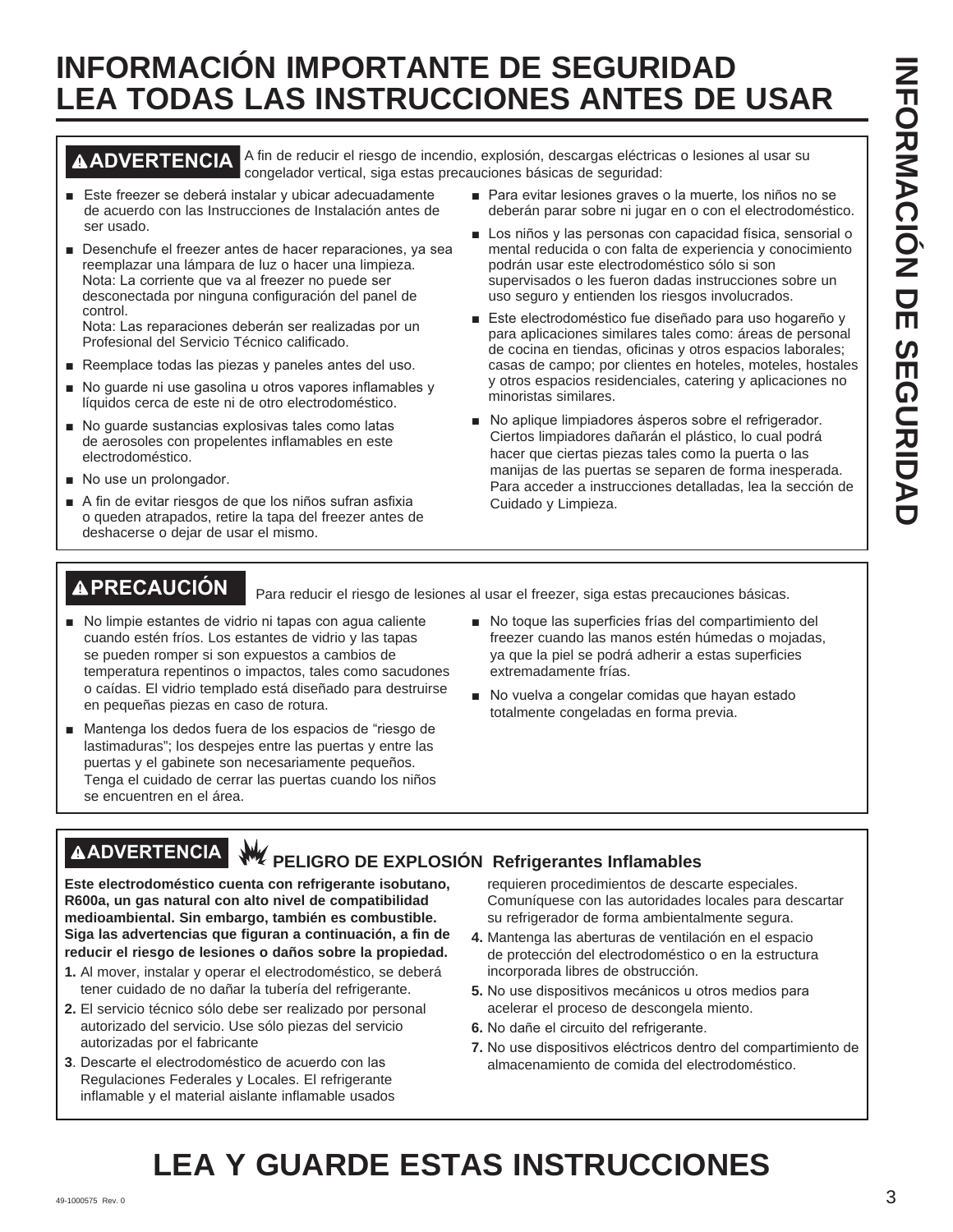# **INFORMACIÓN IMPORTANTE DE SEGURIDAD<br>
INSTALACIÓN<br>
<b>INSTALACIÓN**<br> **INSTALACIÓN**<br> **INSTALACIÓN**<br> **INSTALACIÓN**<br> **INSTALACIÓN**<br> **INSTALACIÓN**<br> **INSTALACIÓN**<br> **INSTALACIÓN**<br> **INSTALACIÓN**<br> **INSTALACIÓN**<br> **INSTALACIÓN**<br> **INSTA LEA TODAS LAS INSTRUCCIONES ANTES DE USAR**

# **INSTALACIÓN**

# **ADVERTENCIA RIESGO DE EXPLOSIÓN**

Mantenga cualquier material y vapores inflamables, tales como gasolina, alejados del freezer. Si no se cumple con esto se podrá producir una explosión, incendio o la muerte.

# **CONEXIÓN DE LA ELECTRICIDAD**

# **ADVERTENCIA RIESGO DE DESCARGA ELÉCTRICA**

Enchufe en un tomacorriente con conexión a tierra de 3 cables.

No elimine el cable de conexión a tierra.

No use un adaptador.

No use un prolongador.

Si no se siguen estas instrucciones se podrá producir la muerte, incendios o descargas eléctricas.

#### **Nunca, bajo ninguna circunstancia, corte o elimine el tercer cable (tierra) del cable de corriente. Para su seguridad personal, este electrodoméstico debe estar adecuadamente conectado a tierra.**

El cable de corriente de este electrodoméstico cuenta con un enchufe de 3 cables (conexión a tierra) que se conecta a un tomacorriente de pared estándar de 3 cables (conexión a tierra) para minimizar la posibilidad de riesgos de descargas eléctricas por parte del mismo.

Contrate a un electricista calificado para que controle el tomacorriente y el circuito eléctrico, a fin de asegurar que el enchufe esté correctamente conectado a tierra.

En caso de contar con un tomacorriente de pared de 2 cables, es su responsabilidad y obligación reemplazarlo por un tomacorriente de pared de 3 cables correctamente conectado a tierra. No use un adaptador.

El freezer deberá estar siempre conectado a un enchufe específico con un índice de voltaje equivalente al que figura en la placa de calificación.

Se requiere un suministro eléctrico con fusible y conexión a tierra de 115 voltios de CA, 60 Hz, 15 o 20 amperes. Esto garantiza el mejor funcionamiento y además previene la sobrecarga de los circuitos del hogar, lo cual podría ocasionar riesgos de incendio debido al recalentamiento de cables.

Nunca desenchufe el congelador tirando del cable de corriente. Siempre tome su enchufe firmemente y empuje el mismo hacia fuera para retirarlo.

Inmediatamente interrumpa el uso de un cable de suministro de corriente dañado. Si el cable de corriente se encuentra dañado, su reemplazo deberá ser realizado por un profesional calificado del servicio técnico, utilizando una pieza del servicio técnico autorizada por el fabricante.

Al alejar el freezer de la pared, se deberá tener cuidado de que no ruede sobre ni dañe el cable de corriente.

# **FORMA ADECUADA DE DESCARTAR SU ANTIGÜO CONGÉLATEUR**

# **ADVERTENCIA PELIGRO DE SUFFOCATION Y ENTRAPMENT**

El incumplimiento de estas instrucciones de eliminación puede causar la muerte o lesiones graves.

**IMPORTANTE:** Que un niño quede atrapado o que sufra una asfixia no son problemas del pasado. Los electrodoméstico antiguos o abandonados aún son peligrosos, incluso aunque se conserven por "sólo unos pocos días". Si se deshará de su antiguo electrodoméstico, siga las siguientes instrucciones a fin de evitar accidentes.

### **Antes de Descartar su Antiguo Refrigerador o Congélateur:**

- Retire la tapa del congelador.
- Deje los estantes en su lugar de modo que los niños no puedan trepar dentro con facilidad.

# **Cómo Eliminar Refrigerantes y Gomaespumas:**

Descarte el electrodoméstico de acuerdo con las Regulaciones Federales y Locales. El refrigerante inflamable y material aislante usado requiere procedimientos de descarte especiales. Comuníquese con las autoridades locales para descartar su electrodoméstico de forma ambiental mente segura.

# **LEA Y GUARDE ESTAS INSTRUCCIONES**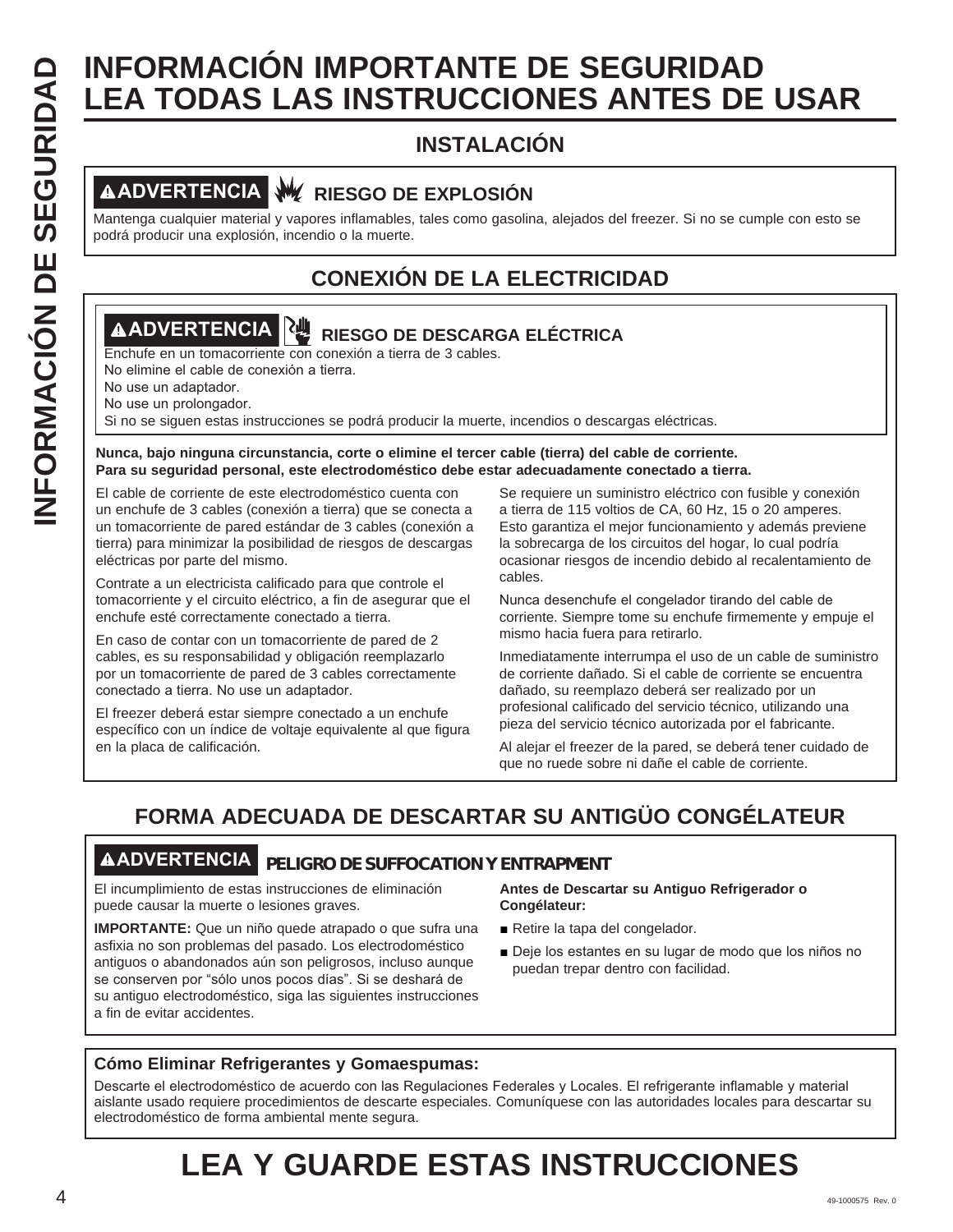# **Control de temperatura**

Para un almacenamiento de alimentos seguro, deje pasar 4 horas hasta que el congelador se enfríe por completo. El congelador funcionará en forma constante durante las primeras horas. Los alimentos que se encuentren congelados pueden colocarse en el congelador después de las primeras horas de funcionamiento. Los alimentos que no se encuentren congelados NO deben colocarse en el congelador hasta que éste haya funcionado durante 4 horas. Deje pasar varias horas después de cada ajuste de un paso para que la temperatura del congelador se estabilice.

Cuando cargue el congelador, congele sólo 3 libras de alimentos frescos por pie cúbico de espacio por vez. Distribuya los paquetes uniformemente en todo el congelador. No es necesario ajustar la temperatura en la configuración más fría al congelar comida.

# **Encendido del Freezer con el Control Electrónico Ubicado en el Frente de la Puerta del Freezer**

- 1. Si lo desea, limpie la parte interna del freezer con una solución suave de bicarbonato de sodio y agua (consulte la sección de Cuidado y Limpieza).
- 2. Conecte el cable al toma corriente. La pantalla de 7 segmentos se encenderá y titilará con la temperatura configurada por omisión de 0ºF, y la Alarma de "Temperatura Alta" será exhibida en el control de temperatura electrónico a través de una advertencia sonora. Presionar "Alarm Reset" (Reinicio de Alarma) en el control silenciará la alarma, y detendrá el parpadeo, pero la luz LED "High Temp" (Temperatura Alta) permanecerá encendida hasta que su freezer alcance una temperatura de almacenamiento segura.
- 3. Presione "-" o "+" para alcanzar la temperature deseada.
- 4. Presione los botones "+" y "-" al mismo tiempo durante 3 segundos para cambiar la unidad de temperatura en pantalla entre ºF y ºC.
- 5. Deje que el freezer funcione durante por lo menos cuatro horas antes de colocar comida en éste.



# **Encendido del Freezer con el Control Electrónico Ubicado Dentro del Freezer**

- 1. Si lo desea, limpie la parte interna del freezer con una solución suave de bicarbonato de sodio y agua (consulte la sección de Cuidado y Limpieza).
- 2. Conecte el cable al toma corriente.Una de las luces indicadoras debajo de Cold (Frío), Colder (Más Frío) o Coldest (Nivel Más Frío) se iluminará, lo cual significa que el freezer está configurado en dicho modo.
- 3. Presionar el botón "Settings" (Configuraciones) cambiará el modo del freezer y la luz indicadora se iluminará bajo los diferentes modos. Continuar presionando el botón "Settings" (Configuraciones) permitirá alternar entre las 4 configuraciones de temperatura del freezer.
- 4. Las configuraciones de temperatura del freezer son las siguientes:

| Frío          | Más Frío   | Nivel Más Frío  |
|---------------|------------|-----------------|
| -14°C $\cdot$ | -18°C $\,$ | $-21^{\circ}$ C |
| ନ°F           | ∩°F        | -6°F            |

5. **Turbo Freeze (Congelación Turbo):** Cuando el freezer se encuentre en la configuración de congelación turbo, éste continuará funcionando durante 8 horas hasta que salga de dicha configuración de forma automática y regrese a la configuración previa o salga de forma manual cuando se presione el botón "Settings" (Configuraciones) para pasar a una configuración diferente.

6. Mantenga presionado el botón de configuraciones durante 3 segundos para desbloquear el panel de control, en caso de que presionar el botón Settings (Configuraciones) no cambie la configuración de congelamiento entre Cold (Frío), Colder (Más Frío) y Coldest (Nivel Más Frío).

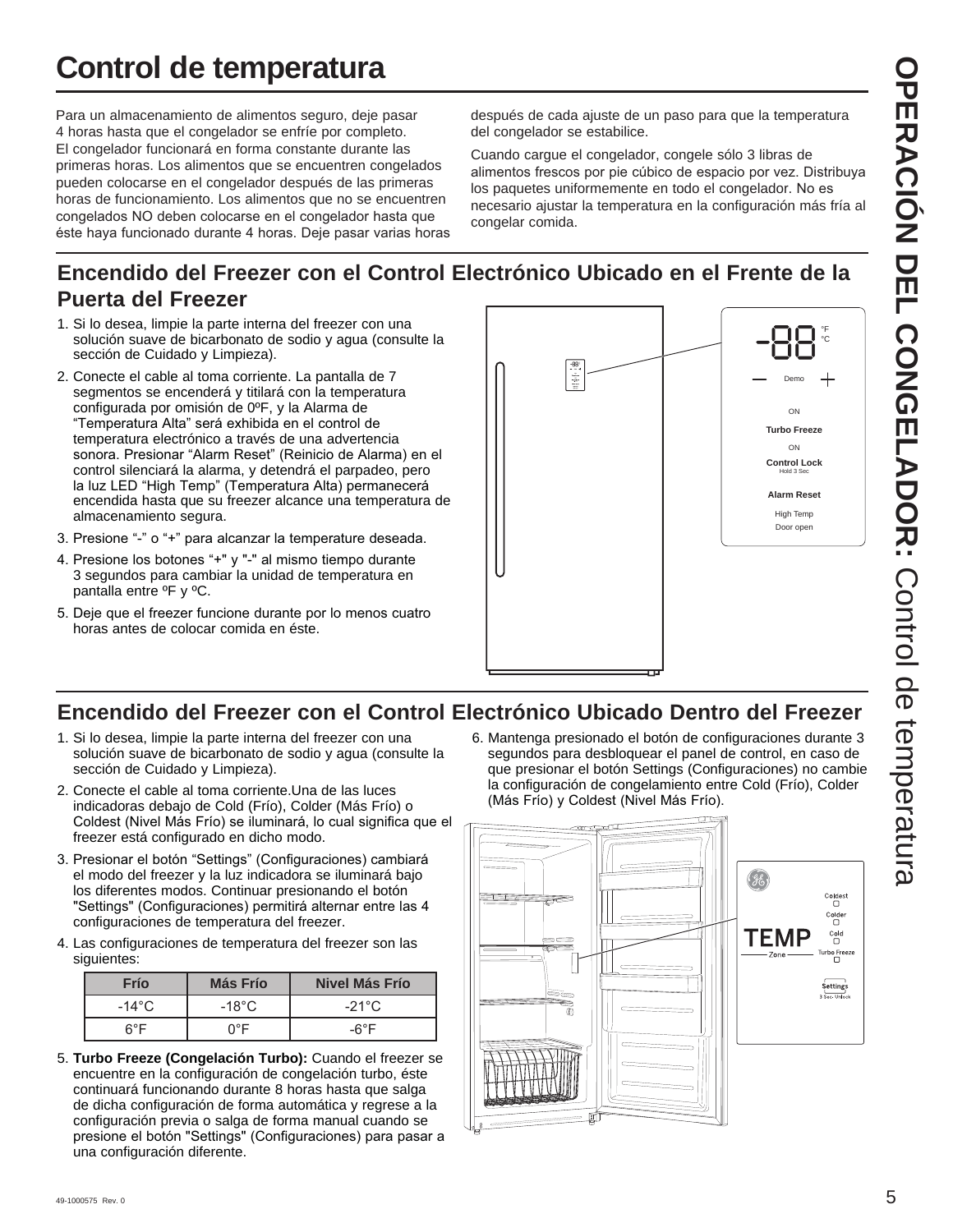# **Control de Temperatura en la Puerta del Freezer**



el frente de la puerta del freezer. La temperatura está preconfigurada de fábrica, a fin de brindar temperaturas satisfactorias de almacenamiento de comidas. Para ajustar la configuración de temperatura, presione **–** para reducir las temperaturas y **+** para incrementar las mismas. Espere varias horas hasta que la temperatura se estabilice entre ajustes.

#### **Alarma de Temperatura Alta**

Este control electrónico cuenta con una función de alarma de temperatura alta. Una alarma sonará si la temperatura del freezer es alta. Para silenciar la alarma, presione **Alarm Reset** (Reiniciar la Alarma) en el panel de control.

El mensaje **High Temp** (Temperatura Alta) continuará siendo exhibido en el panel de control, hasta que la temperatura configurada haya sido restablecida. La alarma sonará nuevamente si la temperatura no es restablecida y permanece alta dentro de las siguientes seis horas.

### **Congelación Turbo**

Para activar **Turbo Freeze** (Congelación Turbo), presione dicha función hasta que la luz de **Turbo Freeze** (Congelación Turbo) se encienda. La unidad quedará en el modo **Turbo Freeze** (Congelación Turbo) durante 8 horas y la luz **ON** (Encendido) de **Turbo Freeze** (Congelación Turbo) permanecerá iluminada. Una vez completadas las 8 horas, **Turbo Freeze** (Congelación Turbo) se apagará de forma automática. La luz **ON** (Encendido) se apagará para mostrar que la función **Turbo Freeze** (Congelación Turbo) está apagada. Para salir de esta función antes del apagado automático luego de 8 horas, presione **Turbo Freeze** (Congelación Turbo) hasta que la luz **ON** (Encendido) de esta función esté apagada.

#### **Bloqueo del Control**

Para bloquear los controles, presione **Control Lock** (Bloqueo de los Controles) y mantenga presionado durante 3 segundos hasta que la luz **ON** (Encendido) de **Control Lock** (Bloqueo de los Controles) se encienda.

Para desbloquear, mantenga presionado **Control Lock**  (Bloqueo de los Controles) durante 3 segundos. La luz **ON** (Encendido) de **Control Lock** (Bloqueo de los Controles) se apagará y el panel de control se desbloqueará. La configuración de los controles no puede ser modificada cuando el control está bloqueado.

#### **Falla de la Corriente**

Si un corte de corriente hizo que la temperatura interna sea alta, la alarma de temperatura alta sonará y la pantalla de temperatura titilará. Presionar **Alarm Reset** (Reiniciar la Alarma) en el control silenciará la alarma y detendrá el parpadeo, pero la luz LED High Temp (Temperatura Alta) permanecerá encendida hasta que su freezer alcance una temperatura de almacenamiento segura.

Si la temperatura interna fue restablecida antes de que presionara **Alarm Reset** (Reinicio de la Alarma), la alarma sonora se detendrá por sí sola, y la luz LED **High Temp** (Temperatura Alta) se apagará de inmediato. La pantalla de temperatura continuará titilando para recordarle que anteriormente se produjo un corte de corriente. Presione **Alarm Reset** (Reiniciar la Alarma) para detener el parpadeo.

#### **Alarma de Puerta Abierta**

Si la puerta fue dejada abierta durante más de 2 minutos, el panel de control exhibirá **Door Open** (Puerta Abierta) y sonará una alarma hasta que la puerta haya sido cerrada o que la función **Door Open** (Puerta Abierta) sea activada en el panel de control. Si se activó **Door Open** (Puerta Abierta) pero la puerta no fue cerrada, **Door Open** (Puerta Abierta) continuará siendo exhibido en el panel de control hasta que la puerta haya sido cerrada. Si 10 minutos después de que la función **Door Open** (Puerta Abierta) fue activada, la puerta aún está abierta, la alarma de puerta abierta sonará nuevamente.

#### **Luz de Temperatura Alta**

La luz de temperatura alta se iluminará hasta que el freezer alcance -5 $\degree$  C (23 $\degree$  F) (zona de seguridad) y el gabinete alcance la temperatura configurada.

#### **Configuración en ºC o ºF**

Para realizar cambios entre **ºC** y **ºF**, mantenga presionadas las teclas **–** y **+** al mismo tiempo durante 3 segundos.

#### **Control de Estado Inactivo**

 $\rm 6$  49-1000575 Rev. 0 Las configuraciones de control se muestran en condiciones normales. Mantenga presionados **Control Lock** (Bloqueo de los Controles) y **Turbo Freeze** (Congelación Turbo) durante 3 segundos. El control electrónico entrará en **Dormant Mode**  (Modo de Estado Inactivo) y no mostrará las configuraciones del control. Las configuraciones del control serán exhibidas durante 30 segundos si uno de los botones del control es presionado o la puerta es abierta mientras se encuentra en Dormant Mode (Modo de Estado Inactivo). Mantenger presionados Control Lock (Bloqueo de los Controles) y Turbo Freeze (Congelación Turbo) nuevamente durante 3 segundos hará que se desactive Dormant Mode (Modo de Estado Inactivo).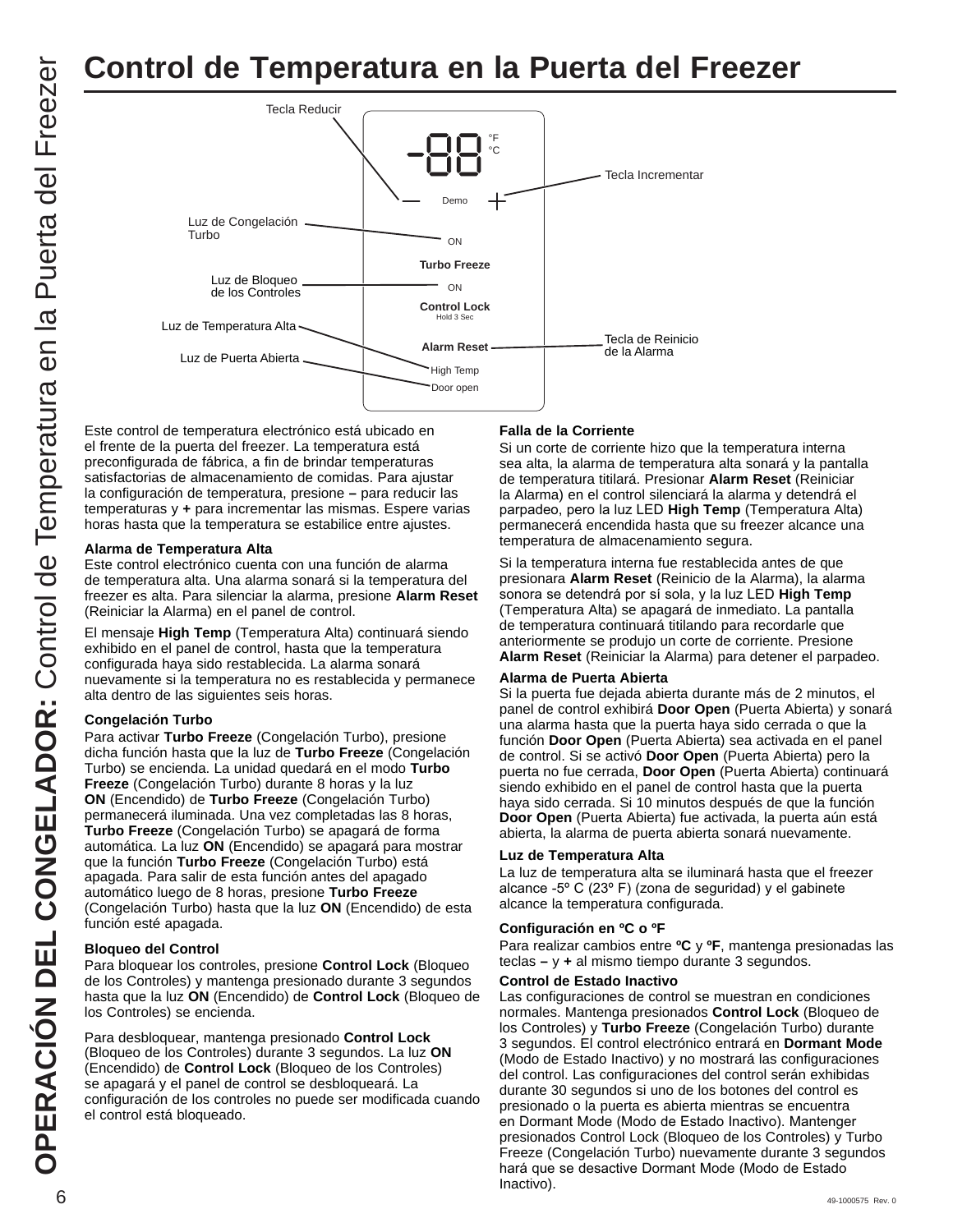# **Cierre de llave a presión (en algunos modelos)**

La llave para el cierre accionado por resorte se eyecta automáticamente; la llave no permanecerá en el cierre ni en la posición abierta ni cerrada.Si se pierde la llave, puede ordenar un reemplazo llamando a GE Appliances al 800.GE.CARES (800.492.2737) durante el horario de atención comercial. Mantenga la llave fuera del alcance de los niños y lejos del congelador.

# **ADVERTENCIA**

A fin de evitar que un niño quede atrapado, guarde la llave fuera del alcance de los niños y lejos del freezer.

# **Cajones/Canasta**

Los cajones o la canasta brindan espacios de almacenamiento separados para ítems que son difíciles de guardar en repisas. Para retirar los cajones o la canasta, empuje hacia usted y levante los mismos.

# **Repisas Ajustables**

Las repisas son ajustables; algunas poseen profundidad completa y otras profundidad parcial.

La repisa con profundidad completa deberá ser instalada en una posición más alta donde la unidad posee mayor profundidad; y la repisa con profundidad parcial deberá ser instalada en una posición inferior donde la unidad sea menos profunda.

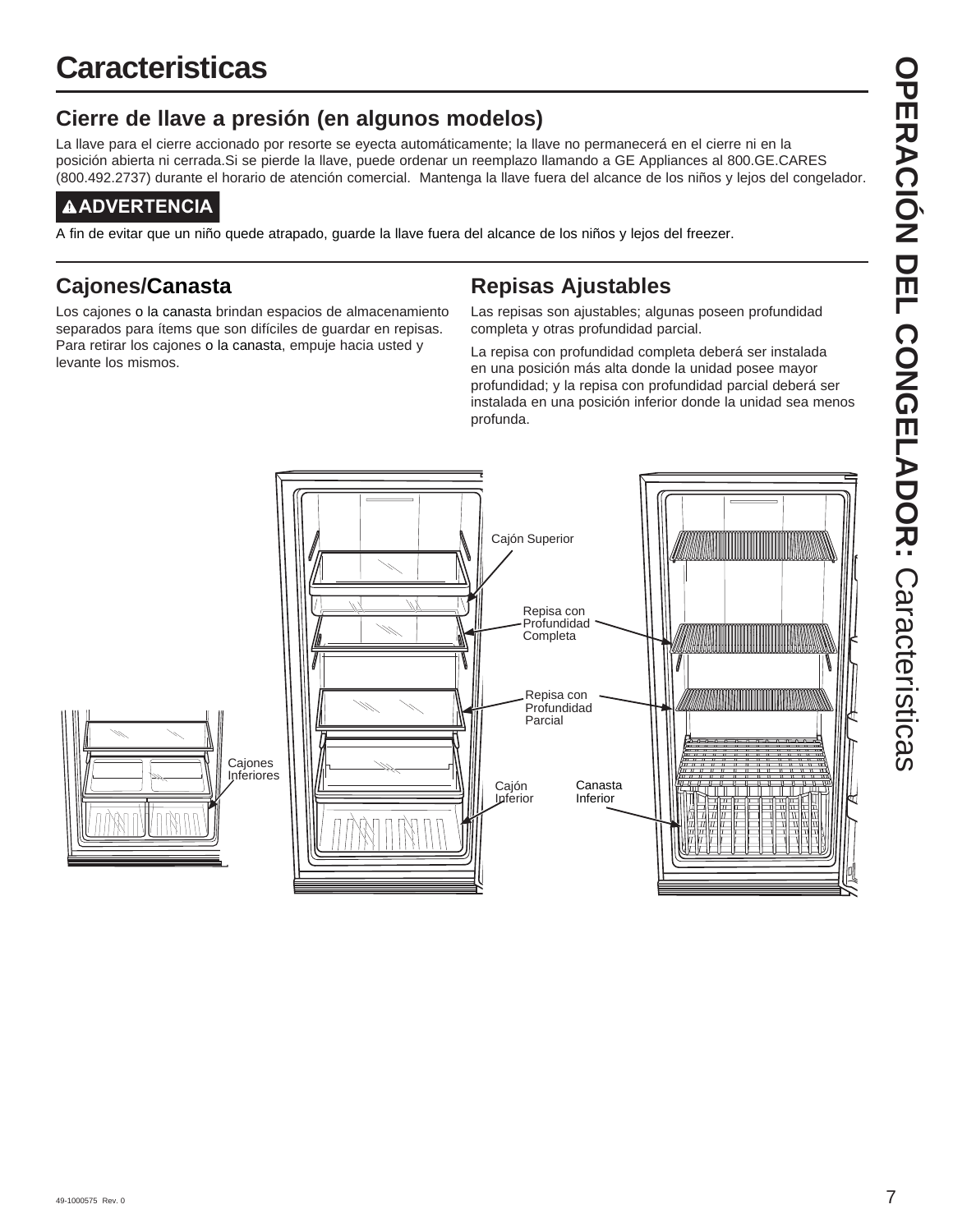La unidad cuenta con 3 cestos de puerta de profundidad completa. Algunos modelos también cuentan con un cesto de puerta con profundidad parcial. El cesto de la puerta con profundidad parcial (en algunos modelos) se deberá instalar siempre en la parte inferior.

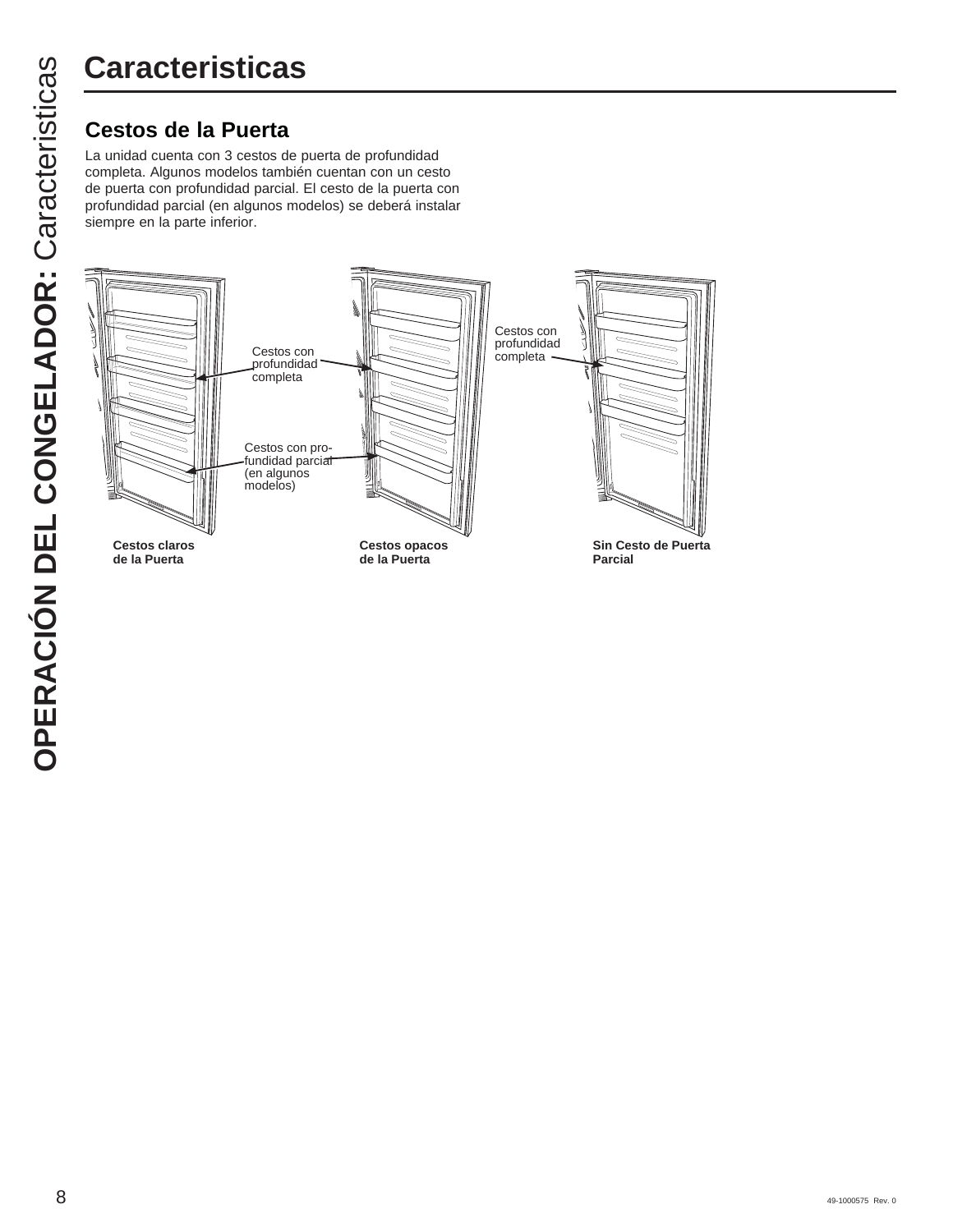# **Limpieza de la Parte Interior**

**Para evitar olores,** deje abierta una caja de bicarbonato de sodio en el congelador.

Desenchufe el congelador antes de limpiar. Si esto no resulta práctico, estruje el exceso de humedad para eliminarlo de la esponja o tela al limpiar alrededor de los interruptores, luces o controles. Use agua caliente y solución de bicarbonato de sodio — aproximadamente una cuchara sopera (15 ml.) de bicarbonato de sodio para un cuarto de galón (1 litro) de agua. Esto limpia y neutraliza los olores. Enjuague y seque.

# **APRECAUCIÓN** No limpie estantes de vidrio con

agua caliente cuando estén fríos. Los estantes de vidrio se pueden romper si son expuestos a cambios de temperatura repentinos o impactos tales como sacudones o caídas. El vidrio templado está diseñado para destruirse en pequeñas piezas en caso de rotura.

No lave ninguna parte plástica del freezer en el lavavajillas.

No limpie con productos que contengan detergente, lejía o amoníaco. Pueden dañar el congelador.

Después de limpiar los empaques de la puerta, aplique una capa delgada de vaselina en los empaques de la puerta en el costado de la bisagra. Esto ayuda a evitar que los empaques se peguen y se doblen hasta perder su forma.

# **Limpieza de la Parte Externa**

### Instrucciones para la Limpieza de Superficies Exteriores, Manijas de Puertas y Bordes

| <b>USE</b>                                                                                                                                                                                                                                                                                                                                                                                                                                                                      | <b>NO USE</b>                                                                                                                                                                                                                                                                                                       |
|---------------------------------------------------------------------------------------------------------------------------------------------------------------------------------------------------------------------------------------------------------------------------------------------------------------------------------------------------------------------------------------------------------------------------------------------------------------------------------|---------------------------------------------------------------------------------------------------------------------------------------------------------------------------------------------------------------------------------------------------------------------------------------------------------------------|
| Telas suaves y limpias o esponjas                                                                                                                                                                                                                                                                                                                                                                                                                                               | Telas abrasivas, esponjas de fregar, almohadillas de estropajo<br>o de lana de acero                                                                                                                                                                                                                                |
| Detergente suave mezclado con agua caliente<br>Limpiadores de acero inoxidable aprobados. Visite la tienda<br>de piezas de GE Appliances para acceder a limpiares de<br>acero inoxidable aprobados: GEApplianceparts.com o<br>comuníquese al 877.959.8688<br>Los limpiadores con ácido oxálico tales como Bar Keepers<br>Friend Soft Cleanser™ podrán ser usados para eliminar el<br>óxido, deslustres y pequeñas manchas de las superficies de<br>acero inoxidable únicamente. | Polvos o rociadores abrasivos<br>Rociadores de Ventana o Amoníaco<br>Limpiadores a base de cítrico o aceite vegetal<br>Limpiadores ácidos o a base de vinagre<br>Limpiadores de horno<br>Limpiadores que contengan acetona (propanona)<br>Cualquier limpiador con ADVERTENCIAS sobre el contacto<br>con el plástico |

**NOTA:** NO permita que el limpiador de acero inoxidable entre en contacto con cualquier parte plástica tal como partes de bordes, materiales de manijas y cobertores. Si se produce un contacto no intencional de los limpiadores con las partes plásticas, limpie estas últimas con una esponja y un detergente suave mezclado con agua caliente.

# **Sin descongelamiento**

Nunca es necesario descongelar un congelador No-Frost nuevo. Este tipo de congelador tiene una configuración anterior de fábrica para descongelarse automáticamente.

Durante el descongelamiento, es posible advertir un ruido suave al abrir la puerta en el momento en que el congelador está en el ciclo de descongelamiento automático.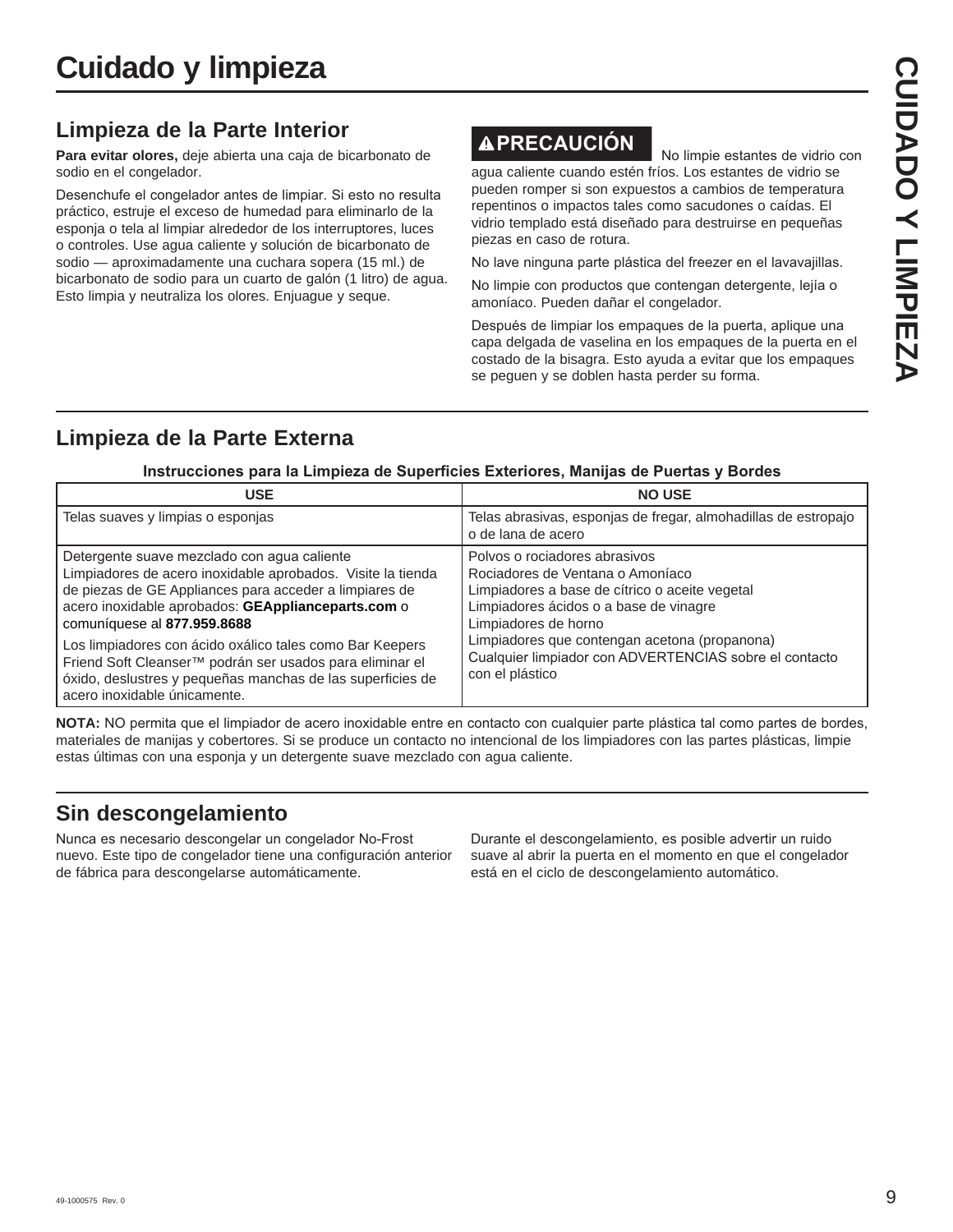# **Cuidado y limpieza**

- 1. Retire la tapa plástica de la bisagra retirando un tornillo; desconecte el conector del cable y retire el termistor de ambiente de la tapa de la bisagra, y luego levante la misma.
- **CUIDADO Y LIMPIEZA**<br> **Para Retirar la Puerta del Freezer**<br>
1. Retire la tapa plástica de la bisagra retirando un tornil desconecte el conector del cable y retire el termistor communicambiente de la tapa de la bisagra, y l 2. Retire los tornillos sosteniendo la bisagra en la parte superior del gabinete, usando un destornillador Phillips o un destornillador hueco de 5/16". Tenga cuidado de no dañar los cables circundantes.
	- 3. Retire la bisagra superior del gabinete y levante la puerta hacia arriba y afuera de la clavija de la bisagra inferior. Deje la puerta a un costado.
	- 4. Retire los tornillos desde la bisagra inferior.
	- Para reemplazar las puertas, invierta el orden de las instrucciones anteriores.

**AVISO:** Es muy importante que todos los tornillos de las bisagras estén ajustados de forma segura, a fin de realizar un ensamble seguro y evitar deslices de las bisagras. No ajuste de forma excesiva los tornillos de las bisagras. Ajuste los mismos hasta que queden seguros, y luego dé a estos otro medio giro.

**NOTA:** El giro de la puerta no es reversible.



# **Reemplazo de la Luz LED**

La luz LED está ubicada detrás de un cristal de la luz en el techo de la sección del Freezer.

## **Para reemplazar la luz LED:**

- 1. Retire la repisa superior (de ser necesario).
- 2. De forma suave, empuje las tres pestañas que se encuentran en el frente del cristal, libere el cristal de la línea de apoyo y empuje hacia usted para retirar el mismo.
- 3. Retire el ensamble del LED de las lengüetas de montaje.
- 4. De forma suave, retire las quías, y desconecte las mismas de la unidad.
- 5. Reemplace por un ensamble LED nuevo y vuelva a insertar el ensamble en las lengüetas de ajuste y vuelva a conectar los cables.
- 6. Reemplace el cristal de la luz deslizando las lengüetas de la parte trasera del cristal sobre las ranuras, y empuje hacia arriba el cristal hasta que las lengüetas de la parte frontal del cristal calcen en su posición.

Para ordenar el ensamble LED, comuníquese a GE Appliances al 800.GE.CARES (800.492.2737) durante el horario de atención comercial.



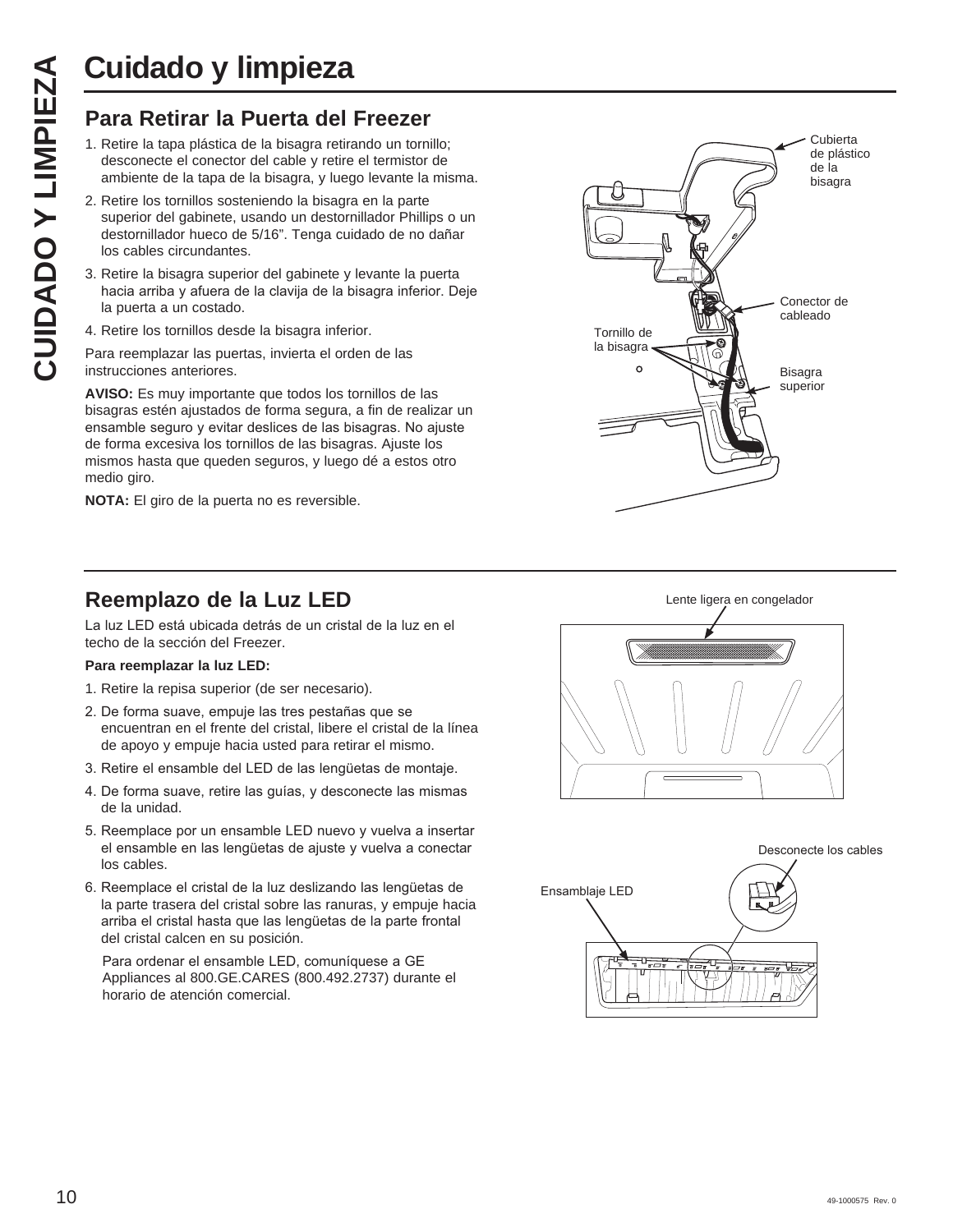# **Cuidado y limpieza**

# **En caso de interrupción prolongada del suministro eléctrico**

- Mantenga la puerta del congelador cerrada. El congelador mantendrá los alimentos congelados durante 24 horas siempre que no permita el ingreso de aire cálido.
- Si el congelador no recibe energía durante 24 horas o más, agregue hielo seco. Deje el hielo en trozos grandes. Agregue más hielo según sea necesario.

# **En caso de mudanza**

Desconecte el enchufe de alimentación del tomacorriente de pared. Retire los alimentos, descongele (en los modelos con Descongelamiento manual) y limpie el congelador.

Asegure todos los elementos sueltos como parrilla de la base, entrepaños y recipientes pegándolos con cinta adhesiva en su lugar para evitar daños.

# **Preparación para vacaciones**

Para mantener el congelador en funcionamiento durante las vacaciones, asegúrese de no desconectar el suministro eléctrico de su hogar. Para proteger de manera segura el contenido del congelador, puede solicitar a algún vecino que controle el suministro de energía y el funcionamiento del congelador cada 48 horas.

En caso de vacaciones o ausencias prolongadas, puede optar por trasladar los alimentos congelados a un armario de almacenamiento de manera temporal. Si deja el congelador vacío, desconecte el cable de alimentación del enchufe de pared. Para evitar las formación de olores, coloque una caja de bicarbonato de sodio vacía en el congelador y deje la puerta abierta.

# **Ahorre Dinero/ Ahorre Energía**

■ El congelador debe ubicarse en el área más fría de la habitación, lejos de aparatos que generen calor o conductos de calefacción, y alejado de la luz solar directa.



congelador hace que el compresor deba funcionar durante más tiempo. Los alimentos que se congelan muy lentamente pueden perder sus cualidades o arruinarse.

- - Asegúrese de envolver los alimentos en forma adecuada y seque los recipientes antes de colocarlos en el congelador. Esto reduce la acumulación de escarcha dentro del congelador.
	- Los estantes del congelador no deben recubrirse con papel de aluminio, papel encerado o toallas de papel. El recubrimiento afecta la circulación de aire frío, reduciendo la eficiencia del congelador.
	- $\blacksquare$  Organice y etiquete los alimentos para reducir las veces en que se abre la puerta y las búsquedas prolongadas. Saque todos los elementos necesarios de una vez y cierre la puerta lo más rápido posible.

Proteja el exterior del congelador con una manta.

Asegúrese de que el freezer permanezca en la posición de parado durante la mudanza y en el vehículo. El freezer debe estar asegurado en el vehículo a fin de evitar movimientos.

Cuando el congelador no esté en funcionamiento, se lo puede dejar en una vivienda o habitación no calefaccionada sin dañar el gabinete ni el mecanismo.

**PRECAUCIÓN** La manipulación de hielo seco

puede causar congelamiento en las manos; se recomienda el uso de guantes o de otro tipo de protección.

Si no es posible conseguir hielo seco, traslade los alimentos a un armario para alimentos congelados hasta que se restablezca el suministro eléctrico.

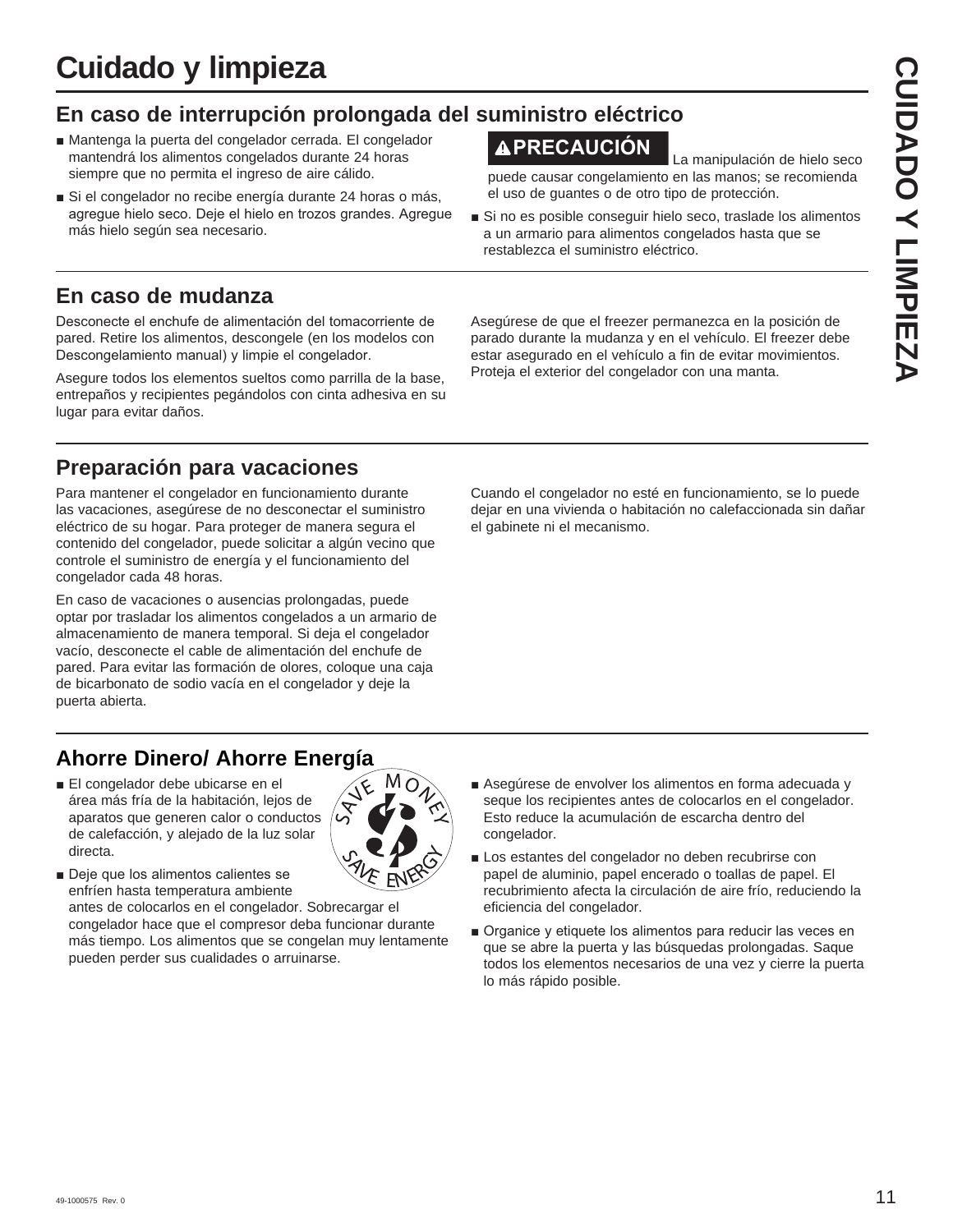Deberá ubicar el congelador de forma conveniente para el uso diario, en una habitación seca y bien ventilada.

No instale el congelador donde la temperatura baje de los 0°F (-18°C) o supere los 110°F (43°C), ya que no mantendrá las temperaturas adecuadas.

Asegúrese de instalar el congelador en un piso que sea lo suficientemente firme como para sostenerlo cuando esté completamente cargado.

No instale el freezer en una ubicación expuesta al agua de lluvia o en contacto directo con la luz solar.

# **Separaciones**

En todos los modelos, deje 3" (76 mm) en la parte superior, detrás y a los costados para tener una circulación de aire apropiada.

# **Patas ajustables**

**INSTRUCCION DEL FREE INSTRUCCION CONSTRUMENT CONSTRUMENT (-18°C) o supere los 10°F (43°C), ya que temperaturas adecuadas.**<br> **INSTRUCCION CONSTRUCCION CONSTRUMENT (-18°C)** o supere los 110°F (43°C), ya que temperaturas ade Las patas de las esquinas delanteras del congelador deben colocarse de manera tal que el congelador quede posicionado con firmeza sobre el piso y el frente quede elevado lo suficiente como para que se pueda cerrar la puerta con facilidad cuando se entreabre la puerta.



# **Cómo nivelar el congelador**

Descarte los tornillos del cajón de embalaje y la base de madera. Utilice un nivel de carpintero para nivelar el congelador desde la parte trasera hacia la frontal. Ajuste las patas niveladoras frontales de plástico 1/2 burbuja más elevadas para que la puerta se cierre fácilmente cuando quede abierta.

# **Porte Contrôle (en algunos modelos)**

La forme de poignée peut varier sur votre modèle.

- 1. Alinee la manija con los tensores.
- 2. Presione la manija sobre los tensores hasta que la misma toque la puerta.
- 3. Use la llave Allen para girar el tornillo de ajuste en dirección de las agujas del reloj, a fin de ajustar la manija en la



# **Carga de la unidad**

**AVISO:** Para que la puerta cierre y se selle correctamente, NO permita que los paquetes de alimentos superen el límite frontal de los estantes.

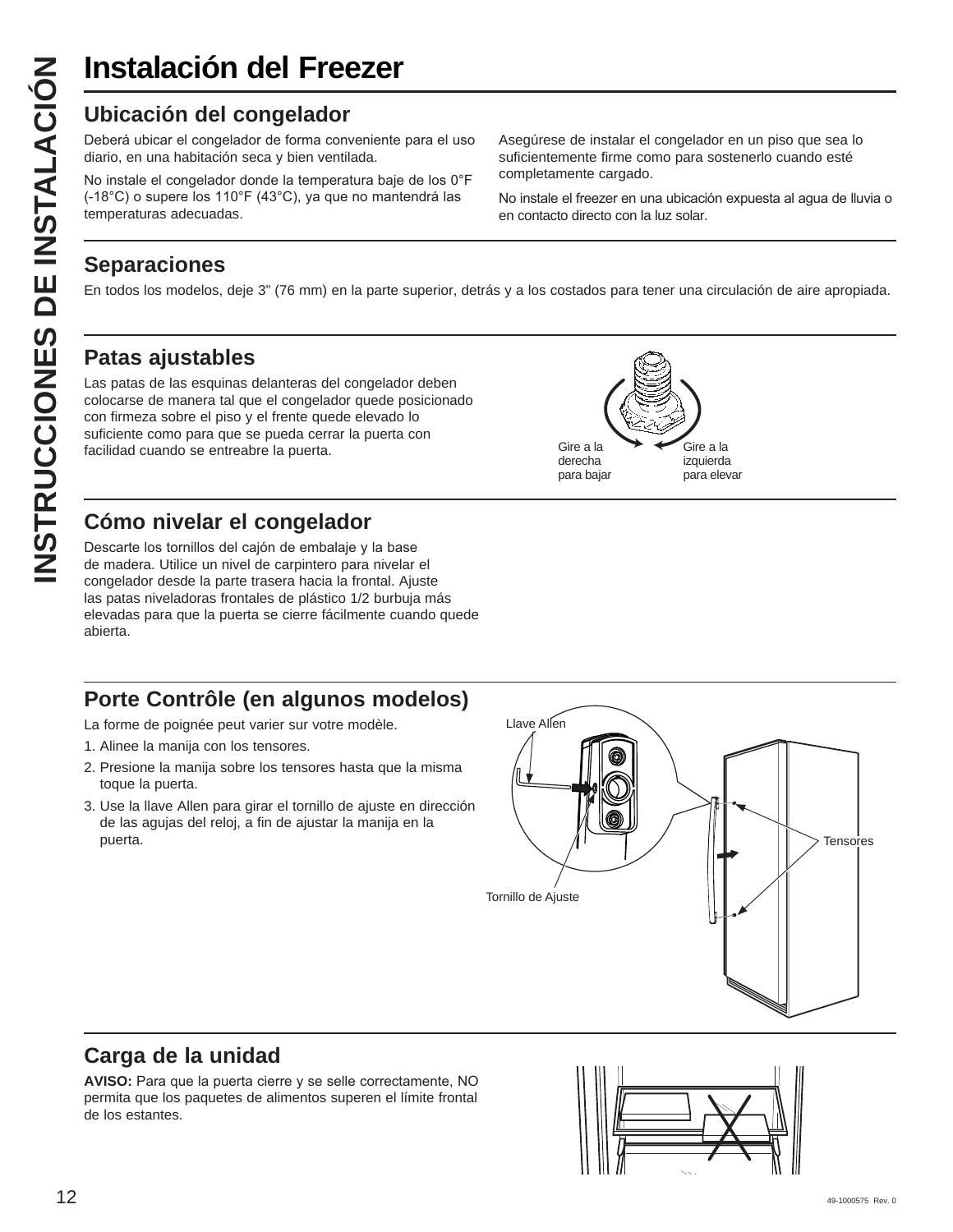# **Consejos para la Solución de Problemas...** Antes de solicitar el servicio técnico

|                                                    | amoro: Horioo ido tabido on ido oigaiontoo pagindo y tai roz no noooditara do oomottar an               |                                                                                                                                                                                                                                                             |
|----------------------------------------------------|---------------------------------------------------------------------------------------------------------|-------------------------------------------------------------------------------------------------------------------------------------------------------------------------------------------------------------------------------------------------------------|
| <b>Problema</b>                                    | <b>Causas Posibles</b>                                                                                  | Qué hacer                                                                                                                                                                                                                                                   |
| El congelador no funciona                          | El congelador está desenchufado.                                                                        | Empuje la clavija completamente en el enchufe.                                                                                                                                                                                                              |
|                                                    | Fusible fundido/interruptor de circuito roto.                                                           | Reemplace el fusible o reajuste el interruptor.                                                                                                                                                                                                             |
|                                                    | La luz LED "Demo" está encendida y el<br>Freezer está en modo Demo.                                     | Presione "Alarm Reset" (Reiniciar la Alarma) primero,<br>y luego presione "-" y "+" de inmediato mientras<br>mantiene presionado "Alarm Reset" (Reiniciar la<br>Alarma) al mismo tiempo durante 5 segundos y luego<br>libere. La luz LED "Demo" se apagará. |
| El congelador arranca/se<br>detiene con demasiada  | Se dejó la puerta abierta.                                                                              | Revise si hay un paquete que mantiene la puerta<br>abierta.                                                                                                                                                                                                 |
| frecuencia                                         | Abrir la puerta con mucha frecuencia o por<br>mucho tiempo.                                             | Abra la puerta con menos frecuencia.                                                                                                                                                                                                                        |
|                                                    | El control del temperatura está en un nivel<br>demasiado frío.                                          | Vea Acerca de la operación del congelador.                                                                                                                                                                                                                  |
| El congelador opera<br>demasiado tiempo            | Se dejó la puerta abierta.                                                                              | Revise si hay un paquete que mantiene la puerta<br>abierta.                                                                                                                                                                                                 |
|                                                    | Abrir la puerta con mucha frecuencia o por<br>mucho tiempo.                                             | Abra la puerta con menos frecuencia.                                                                                                                                                                                                                        |
|                                                    | El control del temperatura está en un nivel<br>demasiado frío.                                          | Vea Acerca de la operación del congelador.                                                                                                                                                                                                                  |
|                                                    | El espacio para circulación de aire alrededor<br>del gabinete no es adecuado.                           | Vea Pasos previos a la instalación del congelador.                                                                                                                                                                                                          |
|                                                    | La temperatura en la habitación o en el<br>exterior es elevada.                                         | Es normal que el congelador funcione más<br>intensamente con estas condiciones.                                                                                                                                                                             |
|                                                    | El congelador se ha desconectado<br>recientemente por un rato.                                          | El congelador tarda 4 horas en enfriarse por<br>completo.                                                                                                                                                                                                   |
|                                                    | Se han guardado recientemente grandes<br>cantidades de alimentos tibios o calientes.                    | Los alimentos tibios harán que el congelador<br>funcione por más tiempo hasta alcanzar la<br>temperatura deseada.                                                                                                                                           |
| Funcionamiento ruidoso o el<br>gabinete vibra      | El piso posiblemente sea débil, lo que hace<br>que el congelador vibre cuando funciona el<br>compresor. | Asegúrese de que el freezer esté ubicado en un<br>piso sólido y ajuste las patas niveladoras según sea<br>necesario.                                                                                                                                        |
|                                                    | El gabinete no está firme en el piso.                                                                   | Ajuste las patas (en los modelos verticales). Vea<br>Pasos previos a la instalación del congelador. O use<br>cuñas si el piso no es uniforme.                                                                                                               |
|                                                    | El congelador toca la pared.                                                                            | Nivele el congelador o desplácelo un poco. Ver<br>Cómo Nivelar los congeladores.                                                                                                                                                                            |
| La temperatura del congelador<br>es demasiado alta | Se dejó la puerta abierta.                                                                              | Revise si hay un paquete que mantiene la puerta<br>abierta.                                                                                                                                                                                                 |
|                                                    | Abrir la puerta con mucha frecuencia o por<br>mucho tiempo.                                             | Abra la puerta con menos frecuencia.                                                                                                                                                                                                                        |
|                                                    | El control de temperatura se ha configurado a<br>una temperatura muy elevada.                           | Cambie el control a una configuración más fría.<br>Deje pasar unas horas para que la temperatura se<br>estabilice.                                                                                                                                          |
|                                                    | Se han guardado recientemente grandes<br>cantidades de agua o alimentos calientes.                      | Espere hasta que el congelador haya alcanzado su<br>temperatura seleccionada.                                                                                                                                                                               |
|                                                    | El congelador se ha desconectado<br>recientemente.                                                      | El congelador necesita 4 horas para enfriarse por<br>completo.                                                                                                                                                                                              |
| Los alimentos se descongelan                       | El control de temperatura está en la posición<br>OFF.                                                   | Mueva el control hasta un ajuste de temperatura.                                                                                                                                                                                                            |
|                                                    | El congelador está desenchufado.                                                                        | Empuje la clavija completamente en el enchufe.                                                                                                                                                                                                              |
|                                                    | Fusible fundido/interruptor de circuito roto.                                                           | Reemplace el fusible o reajuste el interruptor.                                                                                                                                                                                                             |
|                                                    | Se dejó la puerta abierta.                                                                              | Revise si hay un paquete que mantiene la puerta<br>abierta.                                                                                                                                                                                                 |
|                                                    | Abrir la puerta con mucha frecuencia o por<br>mucho tiempo.                                             | Abra la puerta con menos frecuencia.                                                                                                                                                                                                                        |
| La temperatura del congelador<br>es demasiado baja | El control del temperatura está en un nivel<br>demasiado frío.                                          | Vea Acerca de la operación del congelador.                                                                                                                                                                                                                  |

¡Ahorre tiempo y dinero! Revise las tablas en las siguientes páginas y tal vez no necesitará de solicitar un servicio.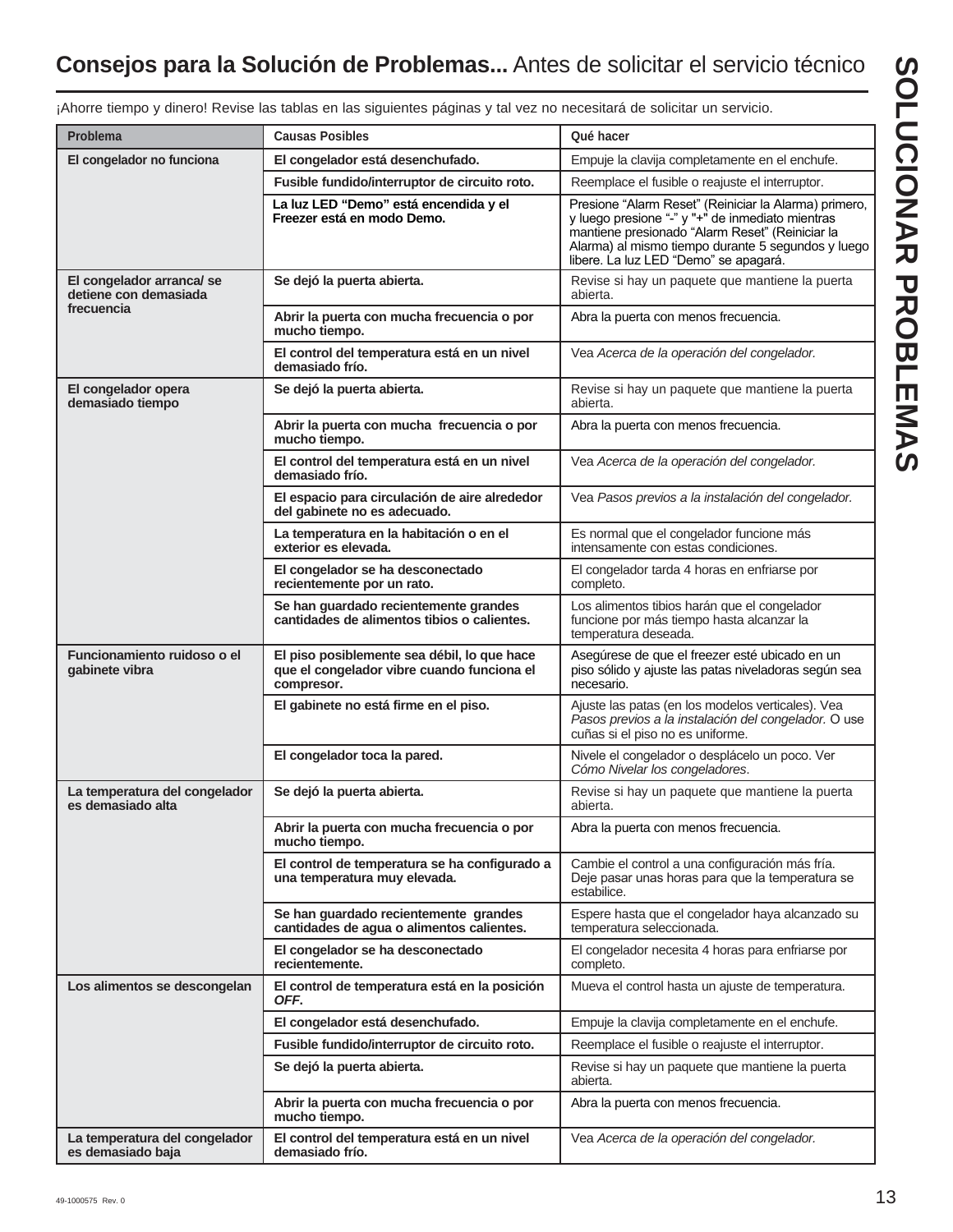| Se forma humedad en la<br>Seque la superficie con un paño suave.<br>No es extraño durante períodos de alta<br>parte externa del gabinete<br>humedad.<br>La puerta puede estar mal colocada, lo<br>que provoca que el aire frío del interior del<br>congelador se mezcle con el aire húmedo<br>del exterior.<br>La luz interior no funciona<br>No hay corriente en el tomacorriente.<br>(en algunos modelos)<br>El congelador está desenchufado.<br>Bombilla quemada.<br>Reemplace la bombilla.<br>Las patas niveladoras necesitan ajuste.<br>La puerta no se cierra<br>completamente sola<br>Paquete mantiene la puerta abierta.<br>Protección contra sobrecarga incorporada.<br>Tiempo de arranque<br>Esto es normal luego de ser apagado.<br>lento después de estar<br>desconectado<br>Acumulación excesiva de<br>Se dejó la puerta abierta.<br>escarcha<br>abierta.<br>Abrir la puerta con mucha frecuencia o por<br>Abra la puerta con menos frecuencia.<br>mucho tiempo.<br>No es extraño durante períodos de alta<br>Seque la superficie.<br>humedad.<br>Las paredes externas del congelador pueden<br>La temperatura de la<br>superficie externa del<br>alcanzar una temperatura de hasta 30°F<br>congelador es elevada<br>mayor a la temperatura ambiente.<br>gabinete del congelador.<br>Niveles de sonido mayores<br>Los congeladores modernos cuentan<br>cuando el congelador está<br>con una capacidad de almacenamiento<br>encendido<br>mejorada y temperaturas más estables.<br>mientras enfría el interior.<br>Requieren un compresor de alta eficiencia.<br>Niveles de sonido más<br>El congelador funciona a presiones<br>altos cuando el compresor<br>más altas durante el inicio del ciclo ON<br>mientras el congelador siga funcionando.<br>se enciende<br>(encendido).<br>Ruidos de crujidos o<br>Las piezas de metal sufren expansión y<br>contracción, como las tuberías de agua<br>chasquidos cuando se<br>mientras el congelador siga funcionando.<br>enciende el compresor<br>caliente.<br>Sonidos de borboteos o<br>El refrigerante (utilizado para enfriar el<br>Esto es normal.<br>congelador) se encuentra circulando por el<br>gorgoteos, como agua<br>hirviendo<br>sistema.<br>Se forma humedad en<br>El clima es caluroso y húmedo, lo que<br>Esto es normal.<br>incrementa el nivel interno de acumulación<br>las paredes externas del<br>congelador<br>de escarcha.<br>La puerta puede estar mal colocada.<br>La puerta quedó abierta mucho tiempo o se<br>No abra la puerta tan seguido.<br>abre muy frecuentemente.<br>Olores en el congelador<br>Debe limpiarse la parte interna.<br>bicarbonato de sodio.<br>Cubra bien los alimentos.<br>Hay alimentos con olores fuertes dentro del<br>congelador. | <b>Problema</b> | <b>Causas Posibles</b> | Qué hacer                                                                                          |
|---------------------------------------------------------------------------------------------------------------------------------------------------------------------------------------------------------------------------------------------------------------------------------------------------------------------------------------------------------------------------------------------------------------------------------------------------------------------------------------------------------------------------------------------------------------------------------------------------------------------------------------------------------------------------------------------------------------------------------------------------------------------------------------------------------------------------------------------------------------------------------------------------------------------------------------------------------------------------------------------------------------------------------------------------------------------------------------------------------------------------------------------------------------------------------------------------------------------------------------------------------------------------------------------------------------------------------------------------------------------------------------------------------------------------------------------------------------------------------------------------------------------------------------------------------------------------------------------------------------------------------------------------------------------------------------------------------------------------------------------------------------------------------------------------------------------------------------------------------------------------------------------------------------------------------------------------------------------------------------------------------------------------------------------------------------------------------------------------------------------------------------------------------------------------------------------------------------------------------------------------------------------------------------------------------------------------------------------------------------------------------------------------------------------------------------------------------------------------------------------------------------------------------------------------------------------------------------------------------------------------------------------------------------------------------------------------------------------------------------------|-----------------|------------------------|----------------------------------------------------------------------------------------------------|
|                                                                                                                                                                                                                                                                                                                                                                                                                                                                                                                                                                                                                                                                                                                                                                                                                                                                                                                                                                                                                                                                                                                                                                                                                                                                                                                                                                                                                                                                                                                                                                                                                                                                                                                                                                                                                                                                                                                                                                                                                                                                                                                                                                                                                                                                                                                                                                                                                                                                                                                                                                                                                                                                                                                                             |                 |                        |                                                                                                    |
|                                                                                                                                                                                                                                                                                                                                                                                                                                                                                                                                                                                                                                                                                                                                                                                                                                                                                                                                                                                                                                                                                                                                                                                                                                                                                                                                                                                                                                                                                                                                                                                                                                                                                                                                                                                                                                                                                                                                                                                                                                                                                                                                                                                                                                                                                                                                                                                                                                                                                                                                                                                                                                                                                                                                             |                 |                        | Vea Preparaciones para instalar el congelador.                                                     |
|                                                                                                                                                                                                                                                                                                                                                                                                                                                                                                                                                                                                                                                                                                                                                                                                                                                                                                                                                                                                                                                                                                                                                                                                                                                                                                                                                                                                                                                                                                                                                                                                                                                                                                                                                                                                                                                                                                                                                                                                                                                                                                                                                                                                                                                                                                                                                                                                                                                                                                                                                                                                                                                                                                                                             |                 |                        | Reemplace el fusible o reajuste el interruptor.                                                    |
|                                                                                                                                                                                                                                                                                                                                                                                                                                                                                                                                                                                                                                                                                                                                                                                                                                                                                                                                                                                                                                                                                                                                                                                                                                                                                                                                                                                                                                                                                                                                                                                                                                                                                                                                                                                                                                                                                                                                                                                                                                                                                                                                                                                                                                                                                                                                                                                                                                                                                                                                                                                                                                                                                                                                             |                 |                        | Empuje la clavija completamente en el enchufe.                                                     |
|                                                                                                                                                                                                                                                                                                                                                                                                                                                                                                                                                                                                                                                                                                                                                                                                                                                                                                                                                                                                                                                                                                                                                                                                                                                                                                                                                                                                                                                                                                                                                                                                                                                                                                                                                                                                                                                                                                                                                                                                                                                                                                                                                                                                                                                                                                                                                                                                                                                                                                                                                                                                                                                                                                                                             |                 |                        |                                                                                                    |
|                                                                                                                                                                                                                                                                                                                                                                                                                                                                                                                                                                                                                                                                                                                                                                                                                                                                                                                                                                                                                                                                                                                                                                                                                                                                                                                                                                                                                                                                                                                                                                                                                                                                                                                                                                                                                                                                                                                                                                                                                                                                                                                                                                                                                                                                                                                                                                                                                                                                                                                                                                                                                                                                                                                                             |                 |                        | Vea Pasos previos a la instalación del congelador.                                                 |
|                                                                                                                                                                                                                                                                                                                                                                                                                                                                                                                                                                                                                                                                                                                                                                                                                                                                                                                                                                                                                                                                                                                                                                                                                                                                                                                                                                                                                                                                                                                                                                                                                                                                                                                                                                                                                                                                                                                                                                                                                                                                                                                                                                                                                                                                                                                                                                                                                                                                                                                                                                                                                                                                                                                                             |                 |                        | Mueva el paquete a una ubicación diferente.                                                        |
|                                                                                                                                                                                                                                                                                                                                                                                                                                                                                                                                                                                                                                                                                                                                                                                                                                                                                                                                                                                                                                                                                                                                                                                                                                                                                                                                                                                                                                                                                                                                                                                                                                                                                                                                                                                                                                                                                                                                                                                                                                                                                                                                                                                                                                                                                                                                                                                                                                                                                                                                                                                                                                                                                                                                             |                 |                        |                                                                                                    |
|                                                                                                                                                                                                                                                                                                                                                                                                                                                                                                                                                                                                                                                                                                                                                                                                                                                                                                                                                                                                                                                                                                                                                                                                                                                                                                                                                                                                                                                                                                                                                                                                                                                                                                                                                                                                                                                                                                                                                                                                                                                                                                                                                                                                                                                                                                                                                                                                                                                                                                                                                                                                                                                                                                                                             |                 |                        | Revise si hay un paquete que mantiene la puerta                                                    |
|                                                                                                                                                                                                                                                                                                                                                                                                                                                                                                                                                                                                                                                                                                                                                                                                                                                                                                                                                                                                                                                                                                                                                                                                                                                                                                                                                                                                                                                                                                                                                                                                                                                                                                                                                                                                                                                                                                                                                                                                                                                                                                                                                                                                                                                                                                                                                                                                                                                                                                                                                                                                                                                                                                                                             |                 |                        |                                                                                                    |
|                                                                                                                                                                                                                                                                                                                                                                                                                                                                                                                                                                                                                                                                                                                                                                                                                                                                                                                                                                                                                                                                                                                                                                                                                                                                                                                                                                                                                                                                                                                                                                                                                                                                                                                                                                                                                                                                                                                                                                                                                                                                                                                                                                                                                                                                                                                                                                                                                                                                                                                                                                                                                                                                                                                                             |                 |                        |                                                                                                    |
|                                                                                                                                                                                                                                                                                                                                                                                                                                                                                                                                                                                                                                                                                                                                                                                                                                                                                                                                                                                                                                                                                                                                                                                                                                                                                                                                                                                                                                                                                                                                                                                                                                                                                                                                                                                                                                                                                                                                                                                                                                                                                                                                                                                                                                                                                                                                                                                                                                                                                                                                                                                                                                                                                                                                             |                 |                        | Esto es normal mientras el compresor funciona<br>para transferir calor desde la parte interior del |
|                                                                                                                                                                                                                                                                                                                                                                                                                                                                                                                                                                                                                                                                                                                                                                                                                                                                                                                                                                                                                                                                                                                                                                                                                                                                                                                                                                                                                                                                                                                                                                                                                                                                                                                                                                                                                                                                                                                                                                                                                                                                                                                                                                                                                                                                                                                                                                                                                                                                                                                                                                                                                                                                                                                                             |                 |                        | Esto es normal. Cuando el nivel de ruido de<br>alrededor es bajo, puede oírse el compresor         |
|                                                                                                                                                                                                                                                                                                                                                                                                                                                                                                                                                                                                                                                                                                                                                                                                                                                                                                                                                                                                                                                                                                                                                                                                                                                                                                                                                                                                                                                                                                                                                                                                                                                                                                                                                                                                                                                                                                                                                                                                                                                                                                                                                                                                                                                                                                                                                                                                                                                                                                                                                                                                                                                                                                                                             |                 |                        | Esto es normal. El sonido bajará o desaparecerá                                                    |
|                                                                                                                                                                                                                                                                                                                                                                                                                                                                                                                                                                                                                                                                                                                                                                                                                                                                                                                                                                                                                                                                                                                                                                                                                                                                                                                                                                                                                                                                                                                                                                                                                                                                                                                                                                                                                                                                                                                                                                                                                                                                                                                                                                                                                                                                                                                                                                                                                                                                                                                                                                                                                                                                                                                                             |                 |                        | Esto es normal. El sonido bajará o desaparecerá                                                    |
|                                                                                                                                                                                                                                                                                                                                                                                                                                                                                                                                                                                                                                                                                                                                                                                                                                                                                                                                                                                                                                                                                                                                                                                                                                                                                                                                                                                                                                                                                                                                                                                                                                                                                                                                                                                                                                                                                                                                                                                                                                                                                                                                                                                                                                                                                                                                                                                                                                                                                                                                                                                                                                                                                                                                             |                 |                        |                                                                                                    |
|                                                                                                                                                                                                                                                                                                                                                                                                                                                                                                                                                                                                                                                                                                                                                                                                                                                                                                                                                                                                                                                                                                                                                                                                                                                                                                                                                                                                                                                                                                                                                                                                                                                                                                                                                                                                                                                                                                                                                                                                                                                                                                                                                                                                                                                                                                                                                                                                                                                                                                                                                                                                                                                                                                                                             |                 |                        |                                                                                                    |
|                                                                                                                                                                                                                                                                                                                                                                                                                                                                                                                                                                                                                                                                                                                                                                                                                                                                                                                                                                                                                                                                                                                                                                                                                                                                                                                                                                                                                                                                                                                                                                                                                                                                                                                                                                                                                                                                                                                                                                                                                                                                                                                                                                                                                                                                                                                                                                                                                                                                                                                                                                                                                                                                                                                                             |                 |                        | Vea Preparaciones para instalar el congelador.                                                     |
|                                                                                                                                                                                                                                                                                                                                                                                                                                                                                                                                                                                                                                                                                                                                                                                                                                                                                                                                                                                                                                                                                                                                                                                                                                                                                                                                                                                                                                                                                                                                                                                                                                                                                                                                                                                                                                                                                                                                                                                                                                                                                                                                                                                                                                                                                                                                                                                                                                                                                                                                                                                                                                                                                                                                             |                 |                        |                                                                                                    |
|                                                                                                                                                                                                                                                                                                                                                                                                                                                                                                                                                                                                                                                                                                                                                                                                                                                                                                                                                                                                                                                                                                                                                                                                                                                                                                                                                                                                                                                                                                                                                                                                                                                                                                                                                                                                                                                                                                                                                                                                                                                                                                                                                                                                                                                                                                                                                                                                                                                                                                                                                                                                                                                                                                                                             |                 |                        | Limpie el interior con una esponja, agua tibia y                                                   |
|                                                                                                                                                                                                                                                                                                                                                                                                                                                                                                                                                                                                                                                                                                                                                                                                                                                                                                                                                                                                                                                                                                                                                                                                                                                                                                                                                                                                                                                                                                                                                                                                                                                                                                                                                                                                                                                                                                                                                                                                                                                                                                                                                                                                                                                                                                                                                                                                                                                                                                                                                                                                                                                                                                                                             |                 |                        |                                                                                                    |

# **Características de funcionamiento normales**

- Gabinete exterior tibio a medida que el sistema de refrigeración transfiere calor desde el interior hacia el exterior a través de las paredes externas del gabinete.
- Sonido de motor compresor de alta eficiencia.
- En los modelos No-Frost, el sonido de aqua que gotea a medida que se derrite del evaporador y fluye a la bandeja de drenaje durante el ciclo de descongelamiento.
- En los modelos No-Frost, el sonido del ventilador que hace circular aire en el interior del gabinete para mantener una temperatura constante en todo el interior.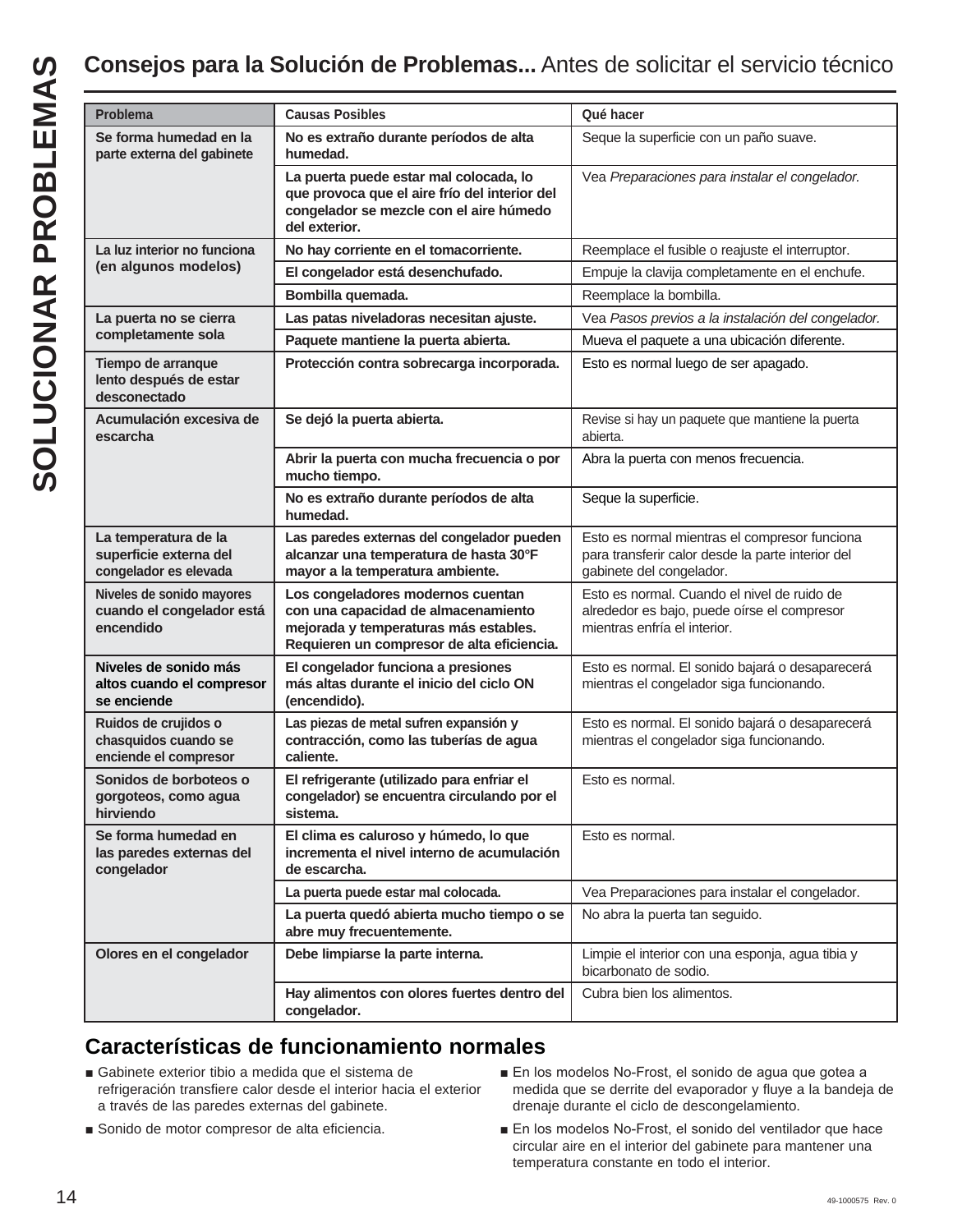# **Garantía limitada del congélateur**

# **GEAppliances.com**

Todo el servicio de garantía es provisto por nuestros Centros de Servicio de Fabricación, o un técnico autorizado de Servicio al Cliente (Customer Care®). Para programar una visita del servicio técnico, visítenos en **GEAppliances.com/service**, o comuníquese al **800.GE.CARES (800.432.2737)**. Cuando llame para solicitar el servicio, tenga los números de serie y modelo disponibles.

| Por el Período de:             | <b>GE Appliances Reemplazará</b>                                                                                                                                                                                        |
|--------------------------------|-------------------------------------------------------------------------------------------------------------------------------------------------------------------------------------------------------------------------|
| Un Año<br>Desde la fecha de la | Cualquier parte del congélateur que falle debido a un defecto en los materiales o la fabricación. Durante<br>esta garantía limitada de un año, GE Appliances también proveerá, sin costo, todo el trabajo y el servicio |
| compra original                | relacionado con el reemplazo de la parte que presente defectos.                                                                                                                                                         |

# **Qué No Cubrirá GE Appliances:**

- **Ŷ Viajes del técnico del servicio a su hogar para enseñarle sobre cómo usar el producto.**
- Instalación inadecuada, entrega o mantenimiento.
- Fallas del producto en caso de abuso, mal uso, o uso **para propósitos diferentes al original o uso comercial.**
- $\blacksquare$  Pérdida de alimentos por mal estado.
- **Ŷ Daño causado después de la entrega.**
- **Ŷ Reemplazo de fusibles de la casa o reinicio de disyuntores.**
- **Ŷ Daños ocasionados sobre el producto por accidente, incendio, inundaciones o catástrofes naturales.**
- Daños consecuentes o incidentales causados por **posibles defectos de este producto.**
- Producto no accesible para brindar el servicio requerido.

# **EXCLUSIÓN DE GARANTÍAS IMPLÍCITAS**

Su única y exclusiva alternativa es la reparación del producto, como se indica en la Garantía Limitada. Las garantías implícitas, incluyendo garantías implícitas de comerciabilidad o conveniencia sobre un propósito particular, se limitan a un año o al período más corto permitido por la ley.

Esta garantía limitada se extiende al comprador original y a cualquier dueño subsiguiente de productos comprados para uso hogareño dentro de EE.UU. Si el producto está en un área donde no se encuentra disponible un Proveedor Autorizado del Servicio Técnico de GE Appliances, usted será responsable por el costo de un viaje o se podrá requerir que traiga el producto a una ubicación del Servicio Técnico de GE Appliances Autorizado para recibir el servicio. En Alaska, la garantía limitada excluye el costo de envío o llamadas del servicio a su hogar.

Algunos estados no permiten la exclusión o limitación de daños fortuitos o consecuentes. Esta garantía limitada le da derechos legales específicos y es posible que tenga otros derechos legales que varían entre un estado y otro. Para conocer cuáles son sus derechos legales, consulte a la oficina de asuntos del consumidor local o estatal o al Fiscal de su estado.

> **Warrantor: GE Appliances,** *a* **Haier** *company*  **Louisville, KY 40225**